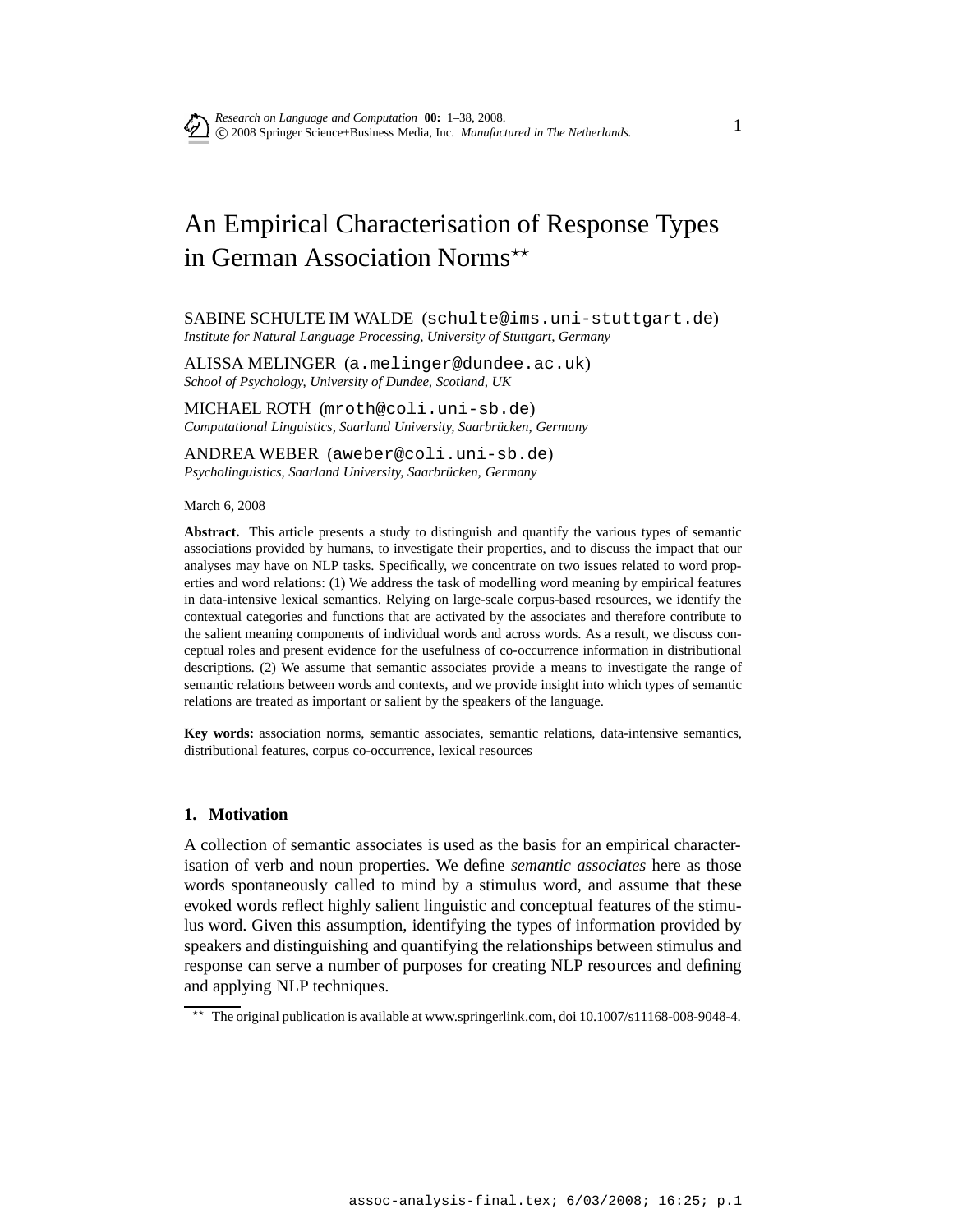Within this article, we concentrate on two issues related to word properties and word relations. First, we address the task of *modelling word meaning by empirical features*: in data-intensive lexical semantics, it is necessary to empirically define and induce features that (a) capture the various meaning aspects of the words to be described, and (b) can be obtained automatically from corpus-data, in order to be able to determine the similarity or dissimilarity of words, sentences, paragraphs, or even documents. Progressing from the word level to the document level, examples for this task are: clustering of similar words (Pereira et al., 1993; Lin, 1998a; Merlo and Stevenson, 2001; Schulte im Walde, 2006), word sense discrimination (Schütze, 1998), the identification of multi-word expressions (Lin, 1999) and their decomposability (Baldwin et al., 2003), anaphora resolution (Poesio et al., 2002), and text indexing (Deerwester et al., 1990), among others. Generally, semantic features are not readily available.<sup>1</sup> Following the *distributional hypothesis*, namely that 'each language can be described in terms of a distributional structure, i.e., in terms of the occurrence of parts relative to other parts' (Harris, 1968), distributional descriptions have been applied to model aspects of word meaning. Specifically, contextual features such as words co-occurring in a document, in a context window, or with respect to a word-word relationship, such as syntactic structure, syntactic and semantic valency, etc. have been used. However, these prior investigations of distributional similarity have either focused on a specific wordword relation to induce features (such as Pereira et al. (1993), Rooth et al. (1999) referring to a direct object noun for describing verbs, and similarly Curran (2003) referring to subjects and direct objects), or used any dependency relation detected by the chunker or parser (such as Lin (1998a), McCarthy et al. (2003)). Little effort has been spent on investigating the eligibility of the various types of features. An exception to this are Padó and Lapata (2007) who started out with all syntactic functions obtained from a dependency parser, but allowed their representation to adopt the selection of functions with respect to their applications. We assume that semantic associates provide a useful means to identify the contextual functions that might be relevant to empirical feature descriptions, by examining which functions are activated by the associates and therefore contribute to the salient meaning components of individual words and across words.

Second, there are tasks where the notion of similarity goes beyond discriminating degrees of similarity: for many NLP resources and applications, it is crucial to define and use *semantic relations* between words or contexts. These tasks include the creation of lexical taxonomies (Fellbaum, 1998) and ontologies (Maedche and Staab, 2000; Navigli and Velardi, 2004; Kavalek and Svatek, 2005), anaphora resolution (Vieira and Poesio, 2000; Ji et al., 2005), text understanding, e.g., with respect to interpreting noun compounds (Lapata, 2002; Girju et al., 2007), question answering (Moldovan and Novischi, 2002; Girju, 2003; Girju et al., 2006), and textual entailment (Geffet and Dagan, 2005; Tatu and Moldovan, 2005). For example, when resolving bridging definite descriptions, Vieira and Poesio (2000) relied on the semantic relations between antecedent and anaphor (such as *house ... the build-*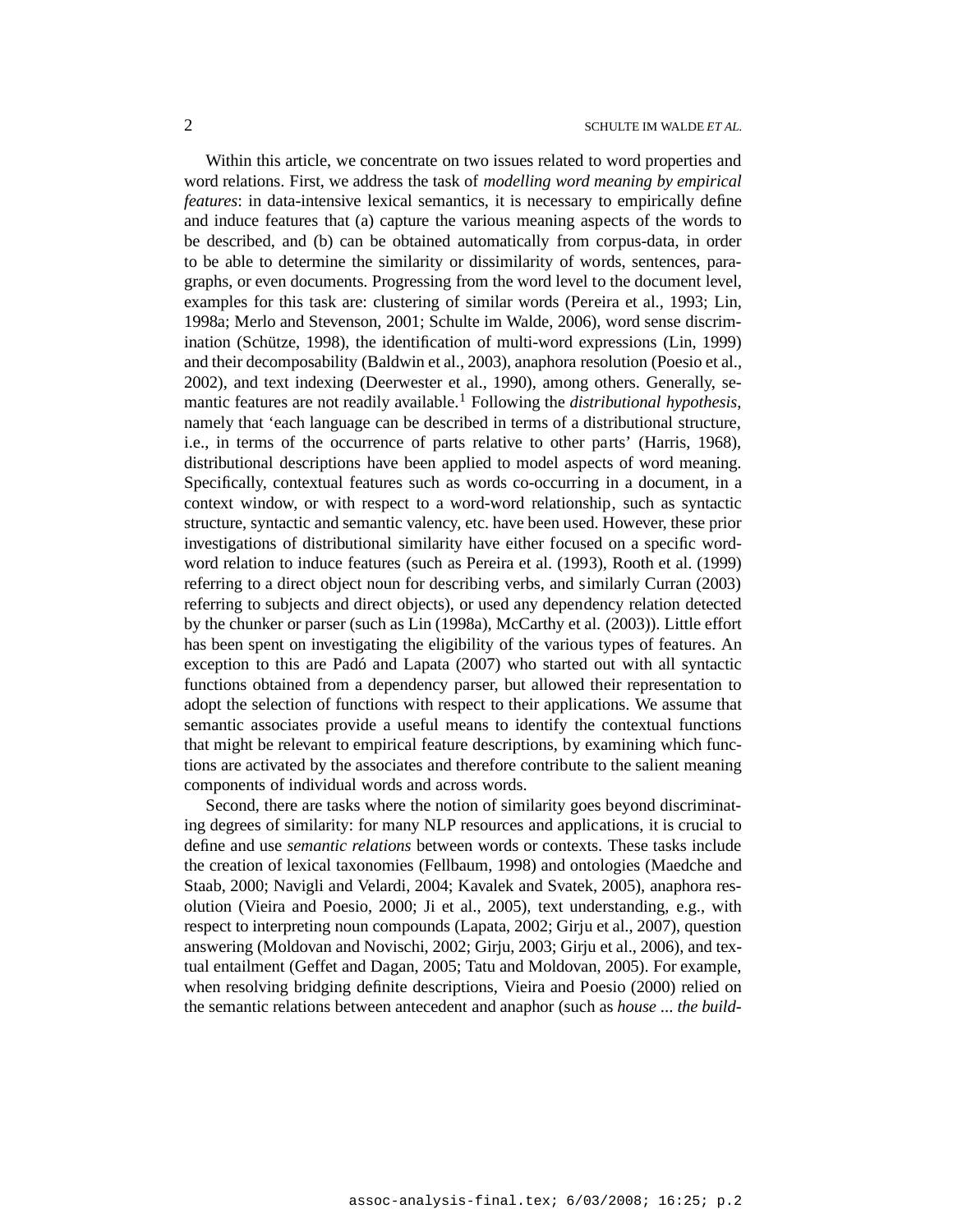*ing*), which were only partly covered by WordNet; Ji et al. (2005) exploited seven ACE relation types (such as 'physical': *a town south of Salzburg*) in co-reference prediction: if both the anaphor and a candidate antecedent participated in a semantic relation, the relation partners were checked on co-reference, in addition to the anaphor and antecedent themselves. Up to date, the research on semantic relations has either concentrated on a small set of relation types, such as hypernymy (Hearst, 1998), subject- vs. object-hood in noun compounds (Lapata, 2002), causal relation (Girju, 2003), or part-whole relation (Berland and Charniak, 1999; Girju et al., 2006), or developed an individual scheme of semantic relations. Accordingly, Girju et al. (2007) remarked with respect to semantic relations between nominals, that 'there is little consensus on the relation sets and algorithms for analysing semantic relations, and it seems unlikely that any single scheme could work for all applications'. For example, Nastase (2003) presented a two-level hierarchy for classifying noun-modifier relations, Moldovan et al. (2004) and Girju et al. (2005) proposed a classification with 35 nominal semantic relations, and Chklovski and Pantel (2004) addressed five different verb-verb relations. Pantel and Pennacchiotti (2006) are an exception in that they refrained from defining semantic relation types, but presented a bootstrapping algorithm that takes a few seed instances of a particular semantic relation as input and iteratively learns surface patterns to extract more instances. In conclusion, there is still the need for resources that support the specification of the range of relations. We assume that semantic associates provide a useful means to investigate the range of semantic relations; we concentrate on inter-categorical semantic relations, i.e., we investigate verb-verb and noun-noun relations. As above, by examining the types of relations that are captured by semantic associations, we can gain insights into which types of semantic relations are treated as important or salient by the speakers of the language.

The basis for the current investigation is provided by a collection of semantic associates evoked by German verbs and nouns. A series of analyses are performed on this database, to explore the relationships between the stimulus and the response words. Each analysis is motivated by its potential NLP uses, and the analyses are based on available resources with respect to the semantic investigation. As manually linking each stimulus-associate pair to a particular relationship would be time-intensive and subjective, we rely on large-scale lexicographic databases and on empirical, corpus-based resources that have the potential to characterise the associations.

Our work is in line with recent discussions that relate the computational modelling of language to human data, cf. Daelemans (2006). I.e., we argue that language data as collected from humans represents an excellent, if not an optimal, source of information about language properties within the computational modelling of language, given that the data are gathered with materials and methods that are appropriate for the respective purpose.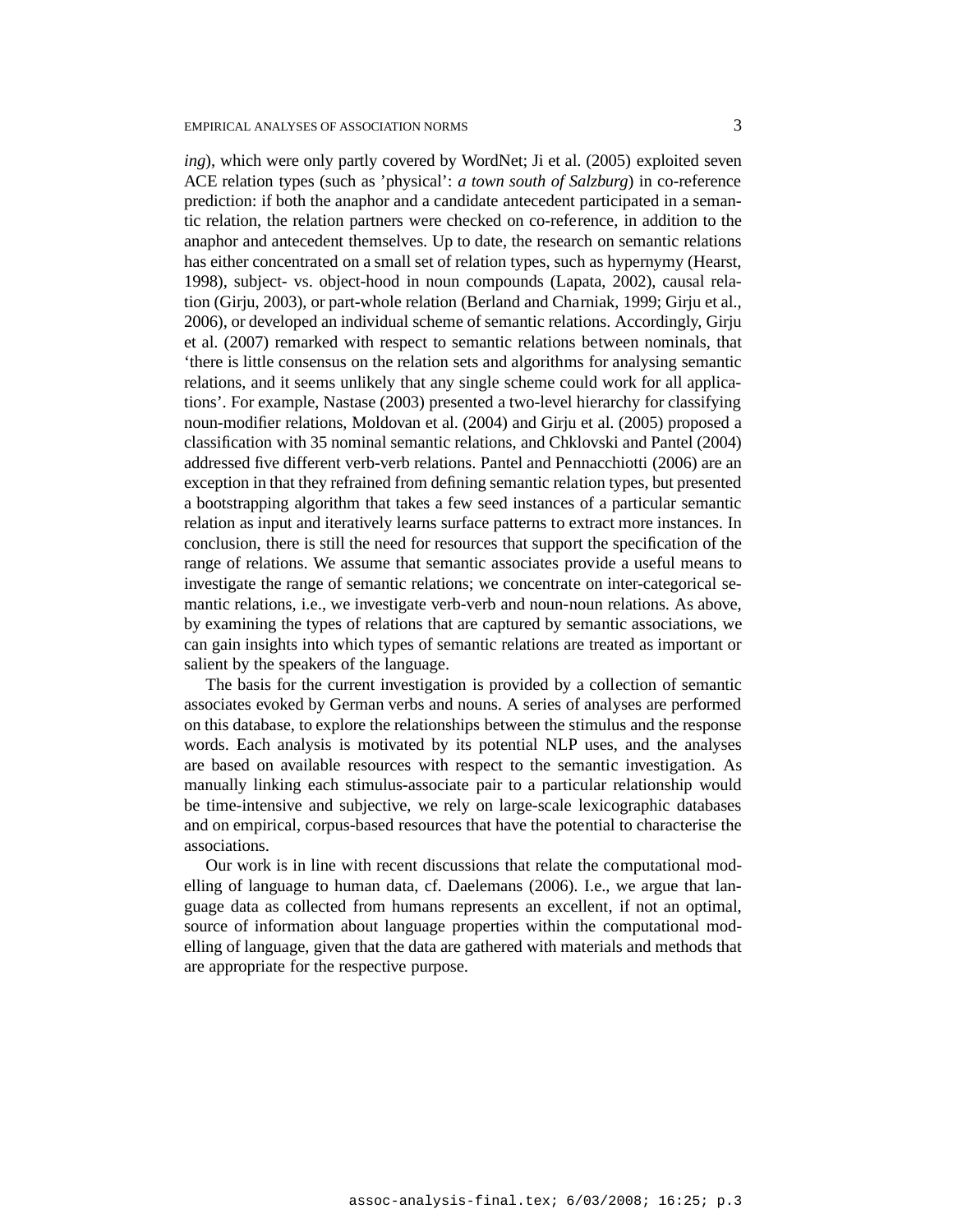## **2. Data Collection and Preparation**

This section introduces our methods for collecting human associations to German verbs and nouns (Sections 2.1 and 2.2),<sup>2</sup> and a distributional representation of the data as stimulus-associate type frequencies (Section 2.3).

## 2.1. ASSOCIATES OF VERB STIMULI

The data collection of verb associations was performed as a web experiment, which asked native speakers to provide associations to German verbs.

# 2.1.1. *Material*

330 verbs were selected for the experiment. They were drawn from a variety of semantic classes including verbs of self-motion (e.g. *gehen* 'walk', *schwimmen* 'swim'), transfer of possession (e.g. *kaufen* 'buy', *kriegen* 'receive'), cause (e.g. *verbrennen* 'burn', *reduzieren* 'reduce'), experiencing (e.g. *hassen* 'hate', *uber- ¨ raschen* 'surprise'), communication (e.g. *reden* 'talk', *beneiden* 'envy'), etc. Selecting verbs from different categories was only intended to ensure that the experiment covered a wide variety of verb types; the inclusion of any verb in any particular verb class was done in part with reference to prior verb classification work (e.g., Levin (1993)) but also on intuitive grounds. The stimulus verbs were divided randomly into 6 separate experimental lists of 55 verbs each. The lists were balanced for class affiliation and frequency ranges (0, 100, 500, 1000, 5000), such that each list contained verbs from each grossly defined semantic class, and had equivalent overall verb frequency distributions. The frequencies of the verbs were determined by a 35 million word newspaper corpus, cf. Section 3.2; the verbs showed corpus frequencies between 1 and 71,604.

## 2.1.2. *Procedure*

The experiment was administered over the Internet. Participants were first presented with written instructions for the experiment and an example item with potential responses. In the actual experiment, each trial consisted of a verb presented in a box at the top of the screen. All stimulus verbs were presented in the infinitive. Below the verb was a series of data input lines where participants could type their associations. They were instructed to type at most one word per line and, following German grammar, to distinguish nouns from other parts-of-speech with capitalisation.<sup>3</sup> Participants had 30 seconds per verb to type as many associations as they could. After this time limit, the program automatically advanced to the next verb.

# 2.1.3. *Participants*

299 native German speakers participated in the experiment, between 44 and 54 for each data set.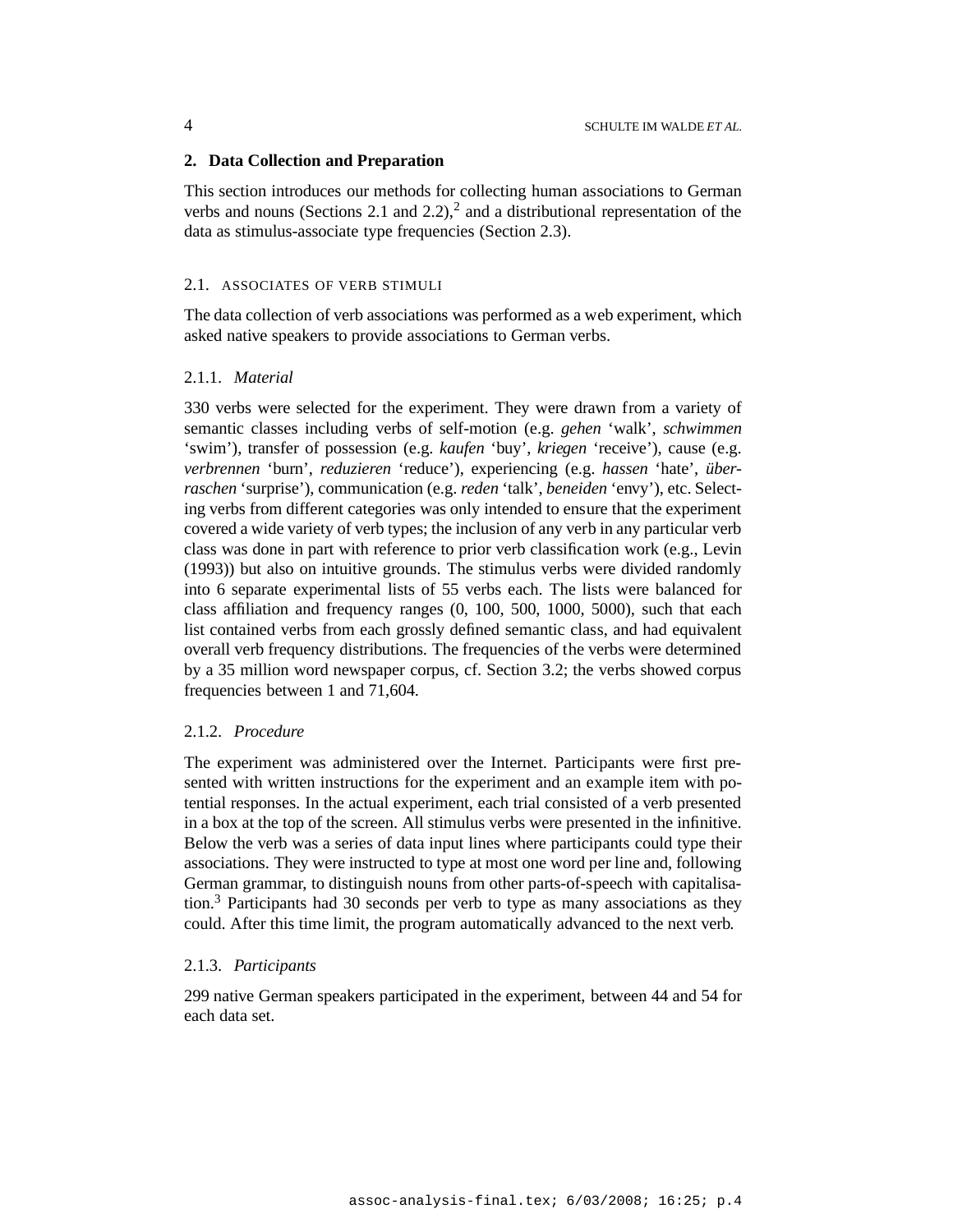## 2.1.4. *Data*

In total, we collected 79,480 associate tokens distributed over 39,254 different response types. Each trial elicited an average of 5.16 associate responses with a range of 0-16. Each completed data set contains the list of stimulus verbs, paired with a list of associations in the order in which the participant provided them. Considering the first responses only, the norm comprises 15,788 tokens over 7,425 types. Participants continued to provide new response types at a fairly consistent rate across all response positions.

## 2.2. ASSOCIATES OF NOUN STIMULI

The data collection of noun associations was performed as an offline experiment, which asked native speakers to provide up to three associations to German nouns. The target objects were presented in two forms: Lexical stimuli consisted of the written name of the noun targets; pictorial stimuli consisted of the written names accompanied by black and white line drawings of the referred-to objects.

## 2.2.1. *Material*

409 German nouns referring to picturable objects were chosen as target stimuli. To ensure broad coverage, target objects represented a variety of semantic classes including animals (e.g. *Affe* 'monkey', *Schwein* 'pig'), plants (e.g. *Tulpe* 'tulip', *Baum* 'tree'), professions (e.g. *Lehrerin* 'teacher', *Jager ¨* 'hunter'), furniture (e.g. *Stuhl* 'chair', *Bett* 'bed'), vehicles (e.g. *Flugzeug* 'plane', *Zug* 'train'), tools (e.g. *Hammer* 'hammer', *Besen* 'broom'), etc.. For the pictorial version of the experiment, simple black and white line drawings of target stimuli were drawn from several sources, including the data by (Snodgrass and Vanderwart, 1980) and the picture database from the Max Planck Institute for Psycholinguistics in the Netherlands.

## 2.2.2. *Procedure*

The 409 target stimuli were divided randomly into three separate questionnaires consisting of approximately 135 nouns each. Each questionnaire was printed in two formats: target objects were either presented as pictures together with their preferred name (to ensure that associate responses were provided for the desired lexical item), or the name of the target objects was presented without a representative picture accompanying it. Next to each target stimulus three lines were printed on which participants could write up to three semantic associate responses for the stimulus. The order of stimulus presentation was individually randomised for each participant. Participants were instructed to give one associate word per line, for a maximum of three responses per trial. No time limits were given for responding, though participants were told to work swiftly and without interruption. Each version of the questionnaire was filled out by 50 participants, resulting in a maximum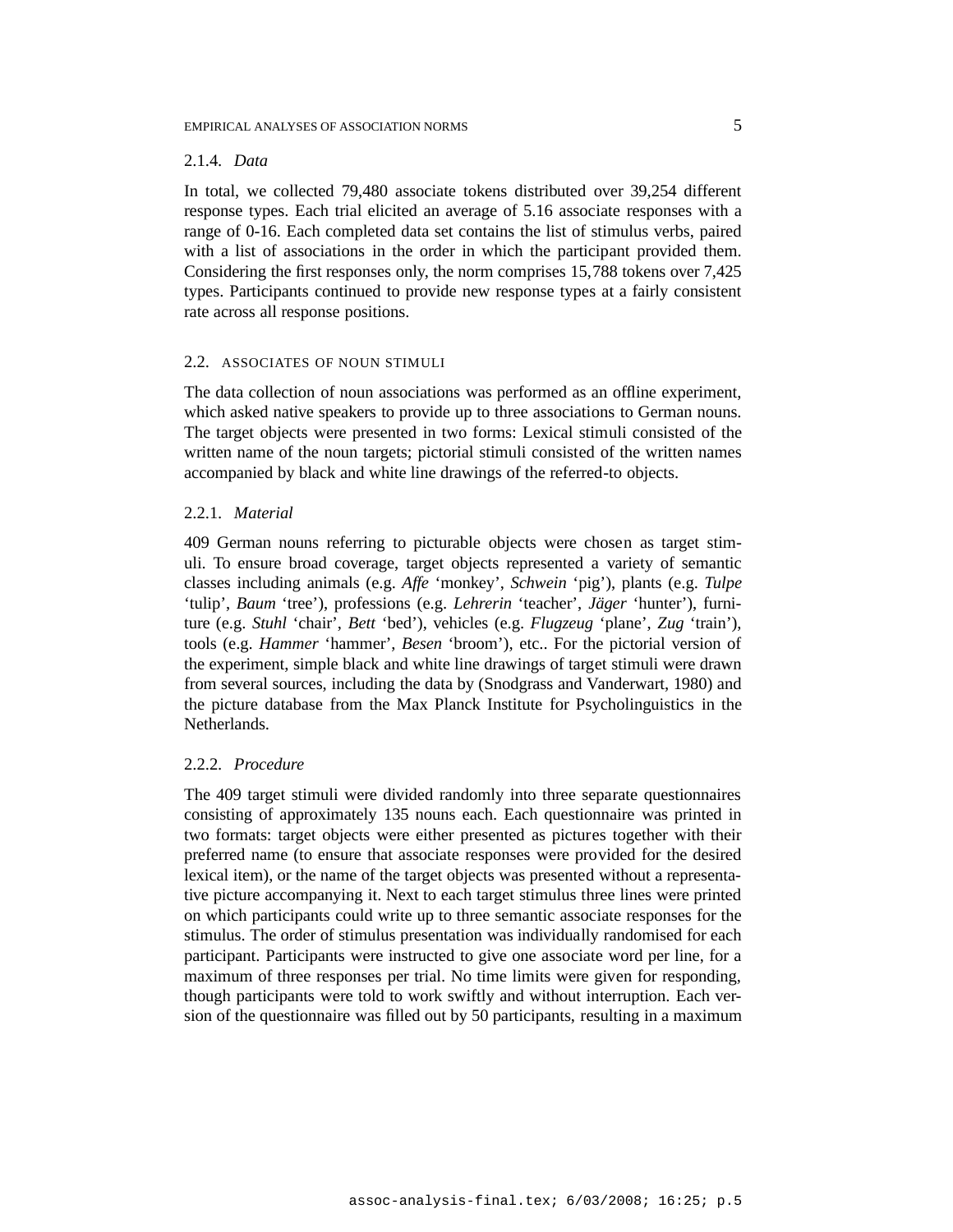of 300 data points for any given target stimulus (50 participants  $\times$  2 presentation modes  $\times$  3 responses).

# 2.2.3. *Participants*

300 German participants, mostly students from Saarland University, received either course credit or monetary compensation for filling out the questionnaire.

## 2.2.4. *Data*

In total, we collected 116,714 associate tokens distributed over 31,035 different response types; 39,727 associate tokens over 11,389 types, when considering the first responses only. Collected associate responses were entered into a database with the following additional information: For each target stimulus we recorded a) whether it was presented as a picture or in written form, and b) whether the name was a homonym (and thus likely to elicit semantic associates for multiple meanings). For each response type provided by a participant, we coded a) the order of the response, i.e., first, second, third, b) the part-of-speech of the response,  $4$ and c) whether the response was related to the intended, depicted meaning of the stimulus or to an alternative meaning. The database is freely accessible (Melinger and Weber, 2006).

# 2.3. DISTRIBUTIONAL REPRESENTATION

For the analyses to follow, we pre-processed all data sets in the following way: For each stimulus word, we quantified over all responses in the experiment, disregarding the order in which associates were provided and, for noun stimuli, the presentation type of the questionnaire. The result is a frequency distribution for the stimulus words, providing frequencies for each response type. The responses were not distinguished according to polysemic senses of the stimuli.

To illustrate the frequency distribution, Table I lists the 10 most frequent responses for the polysemous verb *klagen* 'complain, moan, sue' and Table II lists the 10 most frequent responses for the polysemous noun *Schloss* 'caste, lock'.

## **3. Resources for Data Investigation**

This section introduces the manual and empirical resources that contributed to the characterisation of the association norms: a) a German newspaper corpus, b) a statistical grammar model that was trained on the corpus data, and c) the semantic taxonomy *WordNet* and its German counterpart *GermaNet*.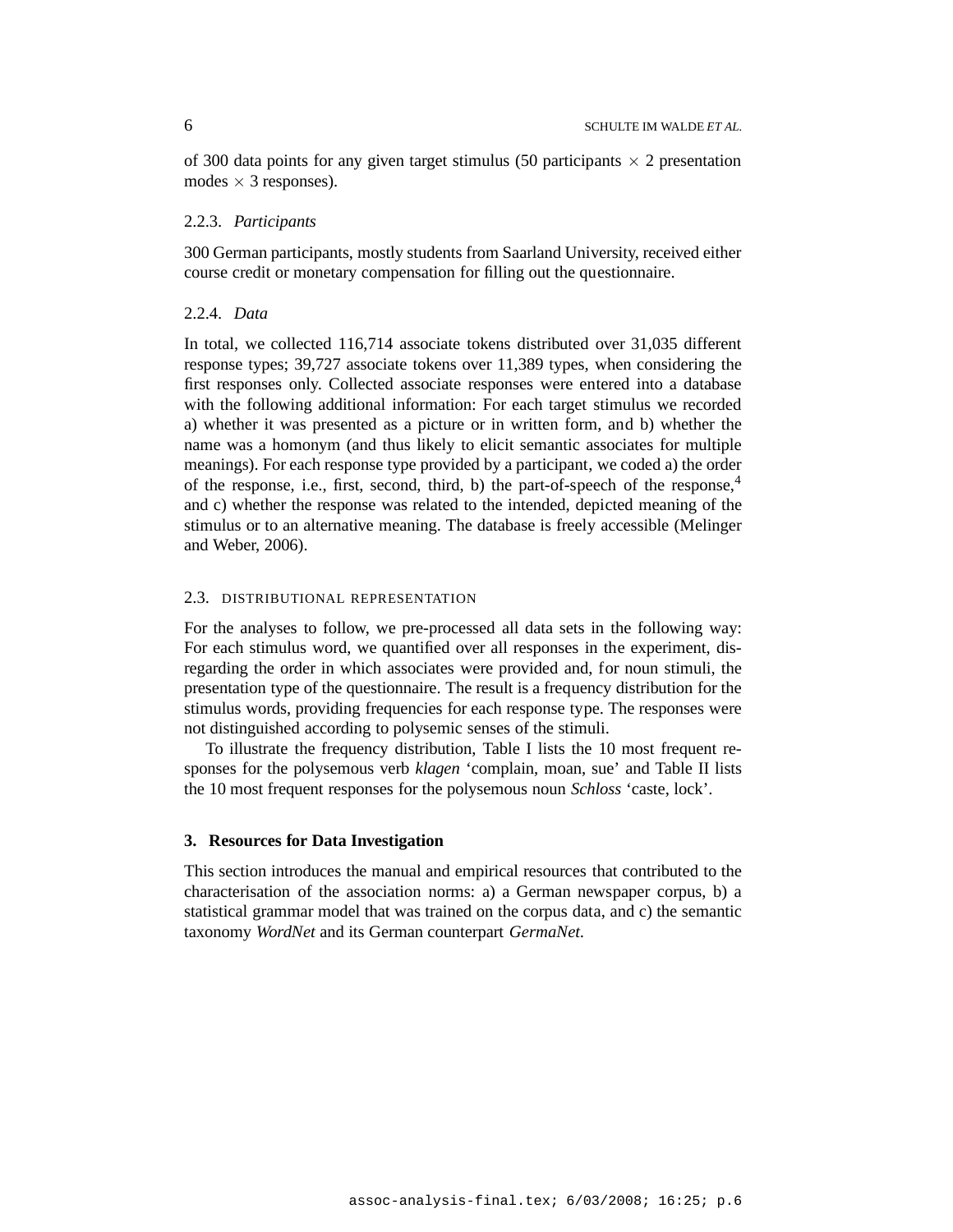|  |                      | <i>Table I.</i> Associate frequencies for ex- |  |
|--|----------------------|-----------------------------------------------|--|
|  | ample stimulus verb. |                                               |  |

| Gericht    | 'court'        | 19 |
|------------|----------------|----|
| jammern    | 'moan'         | 18 |
| weinen     | 'cry'          | 13 |
| Anwalt     | 'lawyer'       | 11 |
| Richter    | 'judge'        | 9  |
| Klage      | 'complaint'    | 7  |
| Leid       | 'suffering'    | 6  |
| Trauer     | 'mourning'     | 6  |
| Klagemauer | 'Wailing Wall' | 5  |
| laut       | 'noisy'        | 5  |

*Table II.* Associate frequencies for example stimulus noun.

| Schloss 'castle, lock' |            |    |  |  |
|------------------------|------------|----|--|--|
| <i>Schlüssel</i>       | 'key'      | 51 |  |  |
| Tür                    | 'door'     | 15 |  |  |
| Prinzessin             | 'princess' | 8  |  |  |
| Burg                   | 'castle'   | 8  |  |  |
| sicher                 | 'safe'     | 7  |  |  |
| Fahrrad                | 'hike'     | 7  |  |  |
| schließen              | 'close'    | 7  |  |  |
| Keller                 | 'cellar'   | 7  |  |  |
| König                  | 'king'     | 7  |  |  |
| Turm                   | 'tower'    | 6  |  |  |

## 3.1. CORPUS DATA

A German newspaper corpus from the 1990s was used for co-occurrence analyses between verb/noun stimuli and associate responses. The corpus contains approximately 200 million words of newspaper text from *Frankfurter Rundschau*, *Stuttgarter Zeitung*, *VDI-Nachrichten*, *die Tageszeitung (taz)*, *German Law Corpus*, *Donaukurier*, and *Computerzeitung*. In addition to the co-occurrence analyses, the corpus was used as training data for the statistical grammar model described in Section 3.2.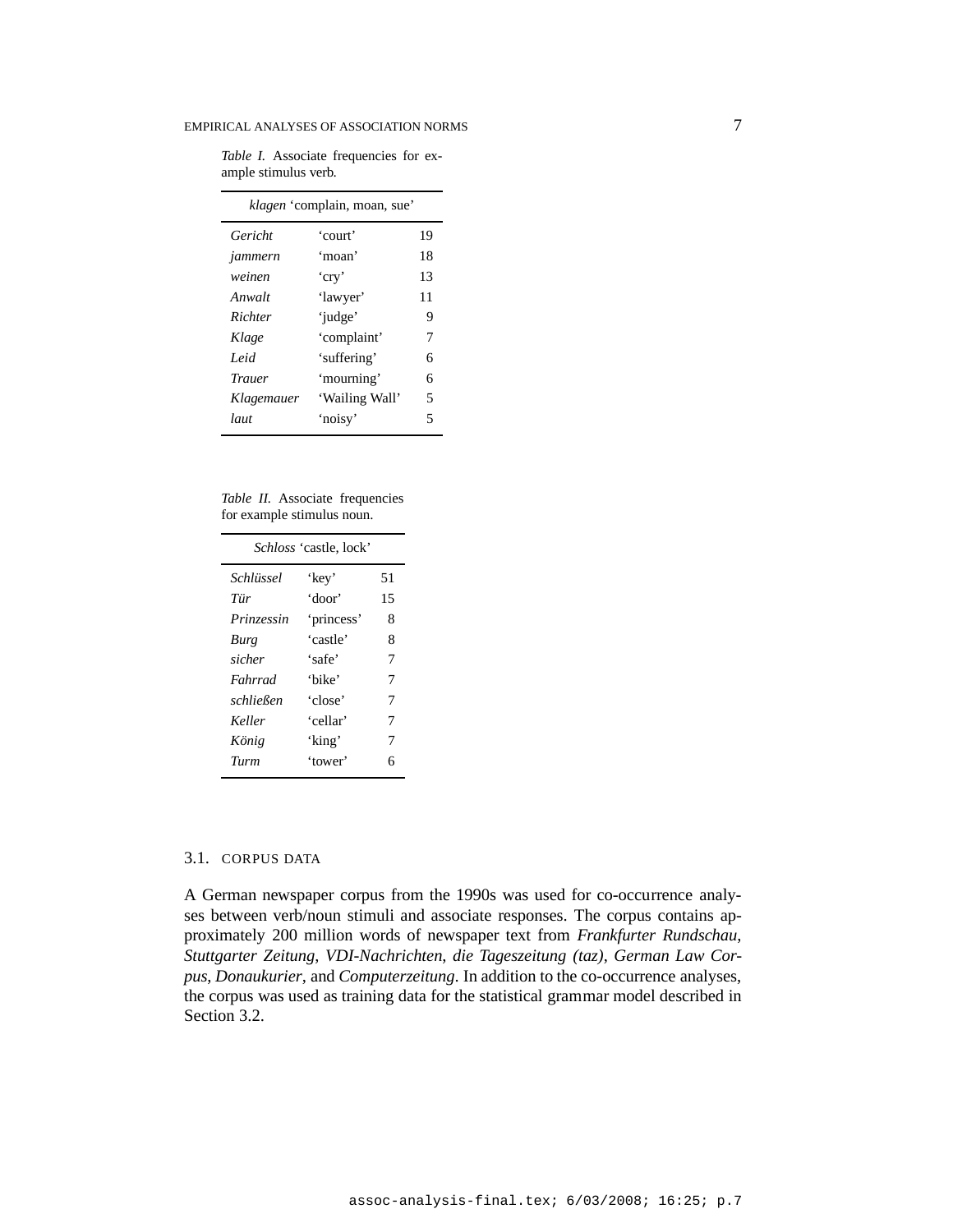## 3.2. STATISTICAL GRAMMAR MODEL

Some of the quantitative data in the analyses to follow are derived from an empirical grammar model based on a German context-free grammar which paid specific attention to verb subcategorisation (Schulte im Walde, 2002). The grammar was lexicalised, and the parameters of the probabilistic version were estimated in an unsupervised training procedure, using 35 million words of the above German newspaper corpus. The trained grammar model provides empirical frequencies for word forms, part-of-speech tags and lemmas, and quantitative information on lexicalised rules and syntax-semantics bi-lexical head-head co-occurrences.

#### 3.3. WORDNET / GERMANET

*WordNet* is a lexical semantic taxonomy developed at Princeton University (Miller et al., 1990; Fellbaum, 1998). The lexical database was inspired by psycholinguistic research on human lexical memory. The resource organises English nouns, verbs, adjectives and adverbs into classes of synonyms *(synsets)*, which are connected by lexical and conceptual relations. Words with several senses are assigned to multiple classes. The idea of WordNet has been transferred to other languages than English. The University of Tübingen is developing the German version of WordNet, *GermaNet* (Hamp and Feldweg, 1997; Kunze, 2000; Kunze, 2004), which we use for our data.

The GermaNet version from October 2001 contains 7,825 verbs and defines the paradigmatic semantic relations *synonymy, antonymy, hypernymy, hyponymy* as well as the non-paradigmatic relations *entailment, cause,* and *also see* between verbs or verb synsets. (*Also see* is an underspecified relation, which captures relationships other than the preceding ones. For example, *sparen* 'save' is related to *haushalten* 'budget' by *also see*.) With respect to nouns, the GermaNet version contains 36,601 nouns and defines the paradigmatic semantic relations *synonymy, antonymy, hypernymy, hyponymy, holonymy, meronymy* as well as the nonparadigmatic relation *also see* between nouns or noun synsets.

## **4. Linguistic Analyses of Experimental Data**

This section represents the main body of the article, providing a series of analyses that investigate step-wise the modelling of word meaning by empirical features: namely, a morpho-syntactic analysis in Section 4.1, an analysis of the syntaxsemantic functions of the noun (stimuli/associates) with respect to the verb (associates/stimuli) in Section 4.2, and a co-occurrence analysis of the stimulus-response pairs in Section 4.3. A second series of analyses explores the semantic relations between stimuli and associates, in Section 4.4. Each analysis is performed separately for the verb stimuli and their associations, and for the noun stimuli and their associations. All of our analyses reported in this paper were based on response tokens; however, we also performed the respective type analyses, and they showed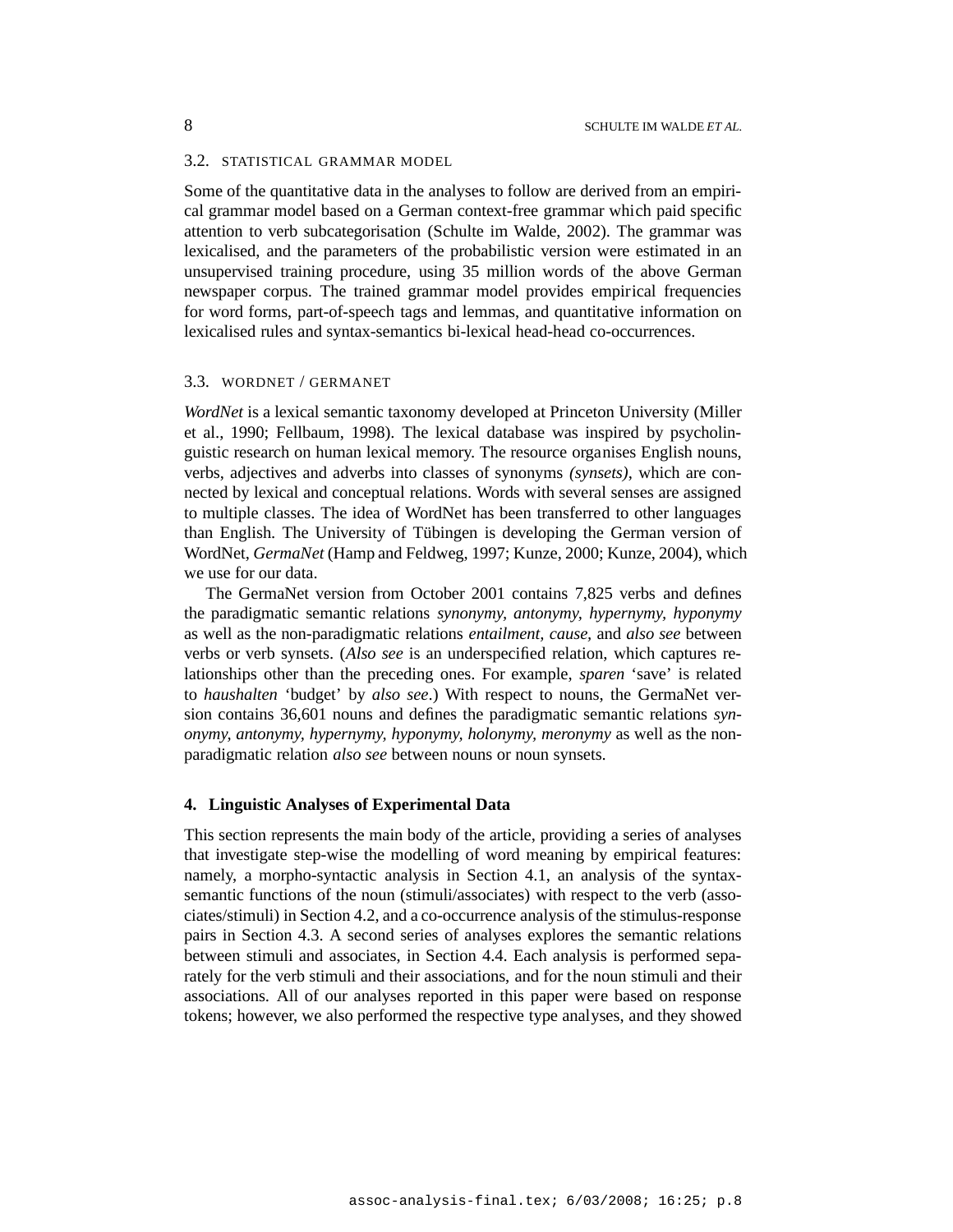the same overall pictures. Finally, as the association norms for verbs and nouns were collected in independent studies and therefore differ to some extent, this section uses all response tokens collected, but the following Section 5 provides the analyses only for the first responses, in order make the norms and analysis results more directly comparable.

Each analysis is structured in the same way: first, we introduce the motivation from Natural Language Processing, discussing why the respective analysis is relevant for NLP purposes; second, we present the analysis; third, we interpret the analysis' results.

## 4.1. MORPHO-SYNTACTIC ANALYSIS

The morpho-syntactic analyses of the response tokens distinguish and quantify the part-of-speech categories of the associate responses. On the one hand, this analysis can be considered as a preparatory step for the analyses to follow. In addition, the results will provide insight into the relevance of predominant part-of-speech categories with respect to meaning aspects. This knowledge is important in NLP tasks whenever words are represented by a choice of features that are supposed to model the word meaning, usually with the goal of determining the similarity or dissimilarity of words.

For example, the *vector space model* (Salton et al., 1975) uses words in documents to describe the contents of the respective documents. The model was originally designed for information retrieval (Salton and McGill, 1983), and has been generalised to describe not only documents, but also smaller structural units such as queries in question answering and individual words by co-occurring words. Often, the co-occurring words are restricted to content words, to certain part-of-speech categories, or even to a subset of words from a certain part-of-speech. With respect to a local perspective (i.e., co-occurrence within the near neighbourhood, such as the same sentence, or even the same phrase), the vector space model is related to the above mentioned *distributional hypothesis* and therefore the vector space model forms the basis for distributional descriptions.

Variants of the vector space model have been used in Latent Semantic Analysis for text indexing (Deerwester et al., 1990), word similarity (Landauer and Dumais, 1997) and particle verb compositionality (Baldwin et al., 2003; McCarthy et al., 2003); in NLP tasks and applications including word sense discrimination (Schütze, 1998), anaphora resolution (Poesio et al., 2002), thesaurus extraction (Lin, 1998b; Lin, 1999), general models of semantic similarity (Lin, 1998a; Sahlgren, 2006; Schulte im Walde, 2006; Padó and Lapata, 2007); and also in psycholinguistic models of semantic priming (Lund et al., 1995; Lowe and McDonald, 2000; Vigliocco et al., 2004).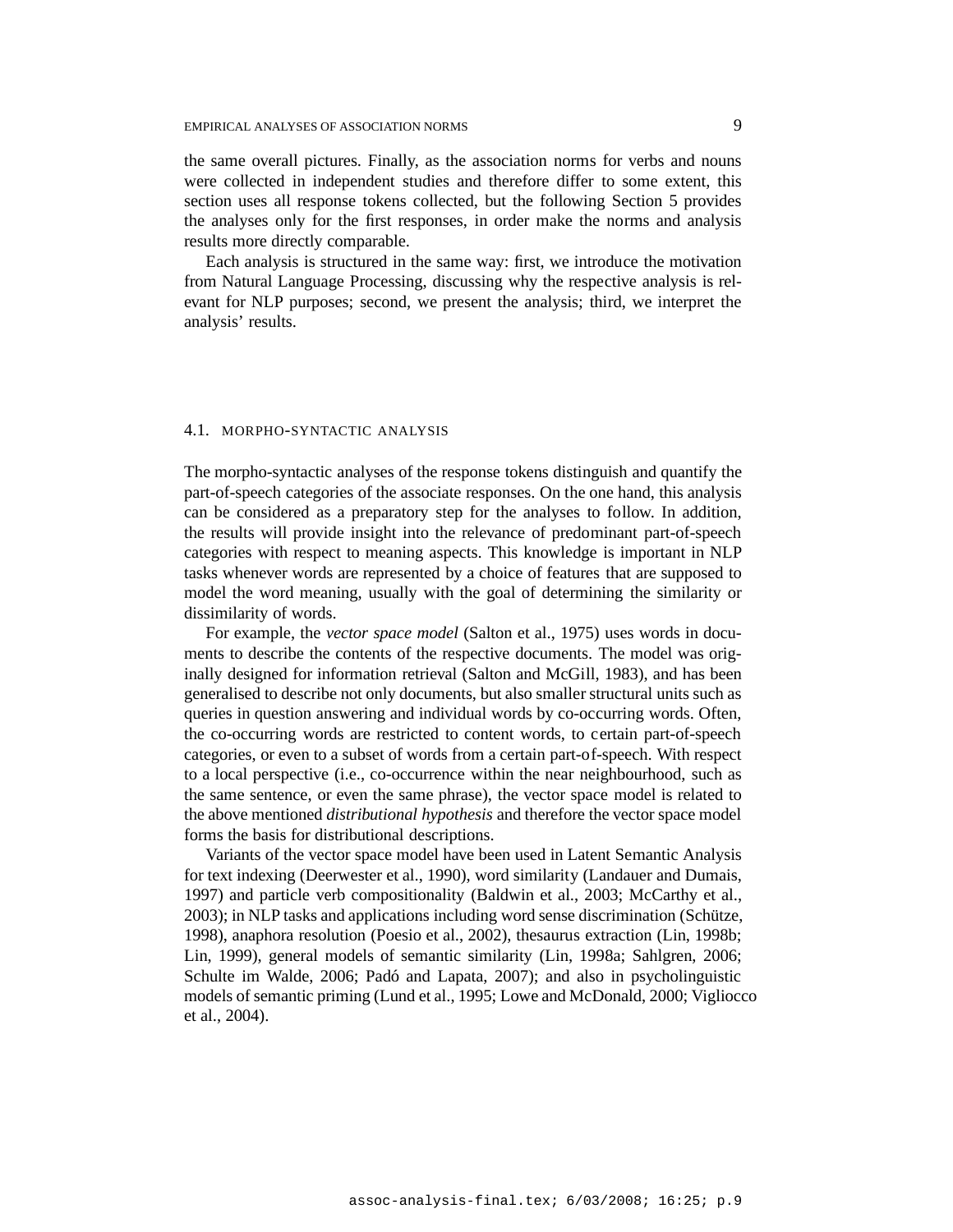## 4.1.1. *Analyses*

#### 4.1.2. *Associates of Verb Stimuli*

Each response to the stimulus verbs was assigned its – possibly ambiguous – partof-speech (*POS*) by our empirical grammar dictionary, cf. Section 3.2. Originally, the dictionary distinguished approx. 50 morpho-syntactic categories, but we disregarded fine-grained distinctions such as case, number and gender features and considered only the major categories verb (V), noun (N), adjective (ADJ) and adverb (ADV). A fifth category 'OTHER' comprises all other part-of-speech categories such as particles, interjections, conjunctions, etc. Ambiguities between the categories arose e.g. in the case of nominalised verbs (such as *Rauchen* 'smoke', *Vergnügen* 'please/pleasure'), where the experiment participant could have been referring either to a verb or a noun, or in the case of past participles (such as *verschlafen* 'sleep' or 'drowsy') and infinitives (such as *uberlegen ¨* 'think about' or 'superior'), where the participant could have been referring either to a verb or an adjective). In total, 3.6% of all response types were ambiguous between multiple part-of-speech tags.

Having assigned part-of-speech tags to the responses, we were able to distinguish and quantify the morpho-syntactic categories of the responses. In nonambiguous situations, the unique part-of-speech received the total stimulus-response frequency; in ambiguous situations, the stimulus-response frequency was split over the possible part-of-speech tags. The output of this analysis is the frequency distributions of the part-of-speech tags for each verb individually, and also as a sum over all verbs. Table III presents the total numbers and specific verb examples. Participants provided noun associates in the clear majority of token instances, 62%; verbs were given in 25% of the responses, adjectives in 11%, adverbs almost never (2%). The table also shows that the POS distributions vary across the semantic classes of the verbs. For example, aspectual verbs, such as *aufhoren ¨* 'stop', received more verb responses,  $t(12)=3.11$ ,  $p < 0.01$ , and fewer noun responses,  $t(12)=3.84$ ,  $p < 0.002$ , than creation verbs, such as *backen* 'bake'.

#### 4.1.3. *Associates of Noun Stimuli*

In contrast to the analysis of the verb data, the part-of-speech categories of the associate responses to noun stimuli were entered manually into the association database, cf. Section 2.2. The coding distinguished the three major categories verbs (V), nouns (N), adjectives (ADJ), and in addition proper names (PN). As for the associations to verbs, a fifth category 'OTHER' comprises all other part-of-speech categories such as particles, interjections (such as *igitt* 'ugh' for food nouns), numbers, and onomatopoeia (such as *wau-wau* 'woof-woof' for *Dackel* 'dachshund'). As in the verb analysis, we then determined the frequency distributions of the part-of-speech tags for each noun individually, and also as a sum over all nouns. Table IV presents the total numbers and specific noun examples.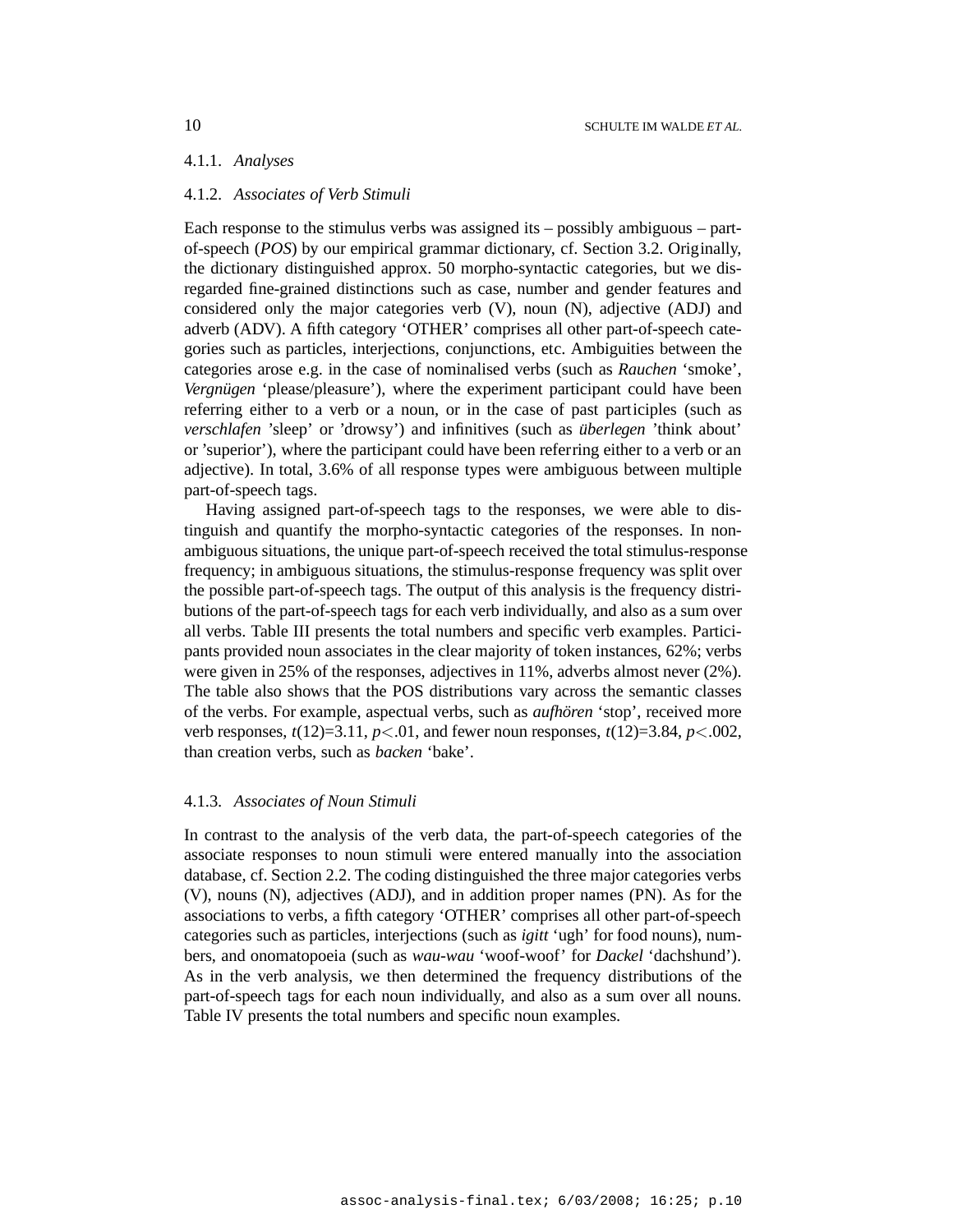|                            | V      | N      | ADJ   | ADV   |
|----------------------------|--------|--------|-------|-------|
| <b>TOTAL FREQ</b>          | 19,863 | 48,905 | 8,510 | 1,268 |
| TOTAL PROB                 | 25%    | 62%    | 11%   | 2%    |
| <i>aufhören</i> 'stop'     | 49%    | 39%    | 4%    | 6%    |
| <i>aufregen</i> 'be upset' | 22%    | 54%    | 21%   | $0\%$ |
| <i>hacken</i> 'hake'       | 7%     | 86%    | 6%    | 1%    |
| <i>hedrohen</i> 'threaten' | 12%    | 75%    | 12%   | 0%    |
| <i>hemerken</i> 'realise'  | 52%    | 31%    | 12%   | 2%    |
| dünken 'seem'              | 46%    | 30%    | 18%   | $1\%$ |
| <i>flüstern</i> 'whisper'  | 19%    | 43%    | 37%   | $0\%$ |
| nehmen 'take'              | 60%    | 31%    | 3%    | 2%    |
| radeln 'bike'              | 8%     | 84%    | 6%    | 2%    |
| <i>schreiben</i> 'write'   | 14%    | 81%    | 4%    | 1%    |

*Table III.* Part-of-speech tag distributions of verb responses.

*Table IV.* Part-of-speech tag distributions of noun responses.

|                              | ADJ    | N      | PN    | V      |
|------------------------------|--------|--------|-------|--------|
| <b>TOTAL FREO</b>            | 19,075 | 80,419 | 3,147 | 13,905 |
| <b>TOTAL PROB</b>            | 16%    | 69%    | 3%    | 12%    |
| Ananas 'pineapple'           | 45%    | 51%    | 3%    | 1%     |
| Daumen 'thumb'               | 15%    | 71%    | 1%    | 11%    |
| <i>Esel</i> 'donkey'         | 45%    | 42%    | 4%    | 6%     |
| <i>Hamburger</i> 'hamburger' | 14%    | 57%    | 24%   | 5%     |
| <i>Kopf</i> 'head'           | 5%     | 89%    | $0\%$ | 6%     |
| <i>Löffel</i> 'spoon'        | 6%     | 86%    | $0\%$ | 8%     |
| <i>Mund</i> 'mouth'          | 11%    | 65%    | $0\%$ | 34%    |
| <i>Schildkröte</i> 'turtle'  | 50%    | 44%    | 3%    | 3%     |
| <i>Tempel</i> 'temple'       | 13%    | 58%    | 24%   | 5%     |
| <i>Telefon</i> 'telephone'   | 4%     | 53%    | 2%    | 41%    |
| Wecker 'alarm clock'         | 22%    | 42%    | $0\%$ | 36%    |
| Zwiebel 'onion'              | 15%    | 54%    | 0%    | 31%    |

As for the verb stimuli, participants provided noun associates in the clear majority of token instances, 69%; adjectives were given in 16% of the responses, verbs in 12%, and proper names in 3%. Again, the table also shows that the POS distributions vary with respect to the individual noun stimuli. For example, nouns referring to food or animals enforced a stronger usage of adjectives, such as *Ananas*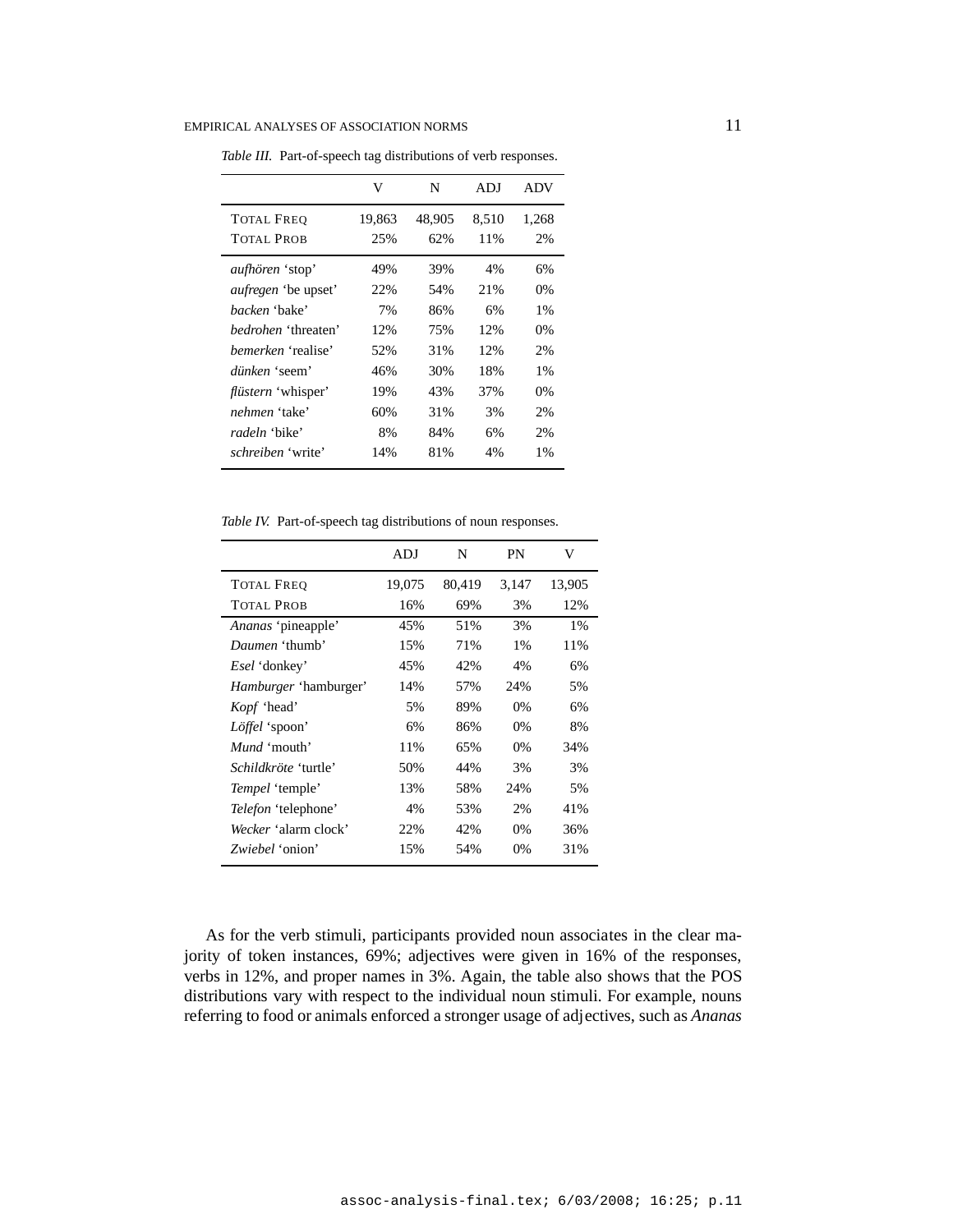*– gelb, suß, lecker ¨* 'pineapple – yellow, sweet, tasty', or *Schildkrote – langsam, alt, ¨ grün* 'turtle – slow, old, green' than other nouns,  $t(407)=51.3$ ,  $p<.001$ . Similarly, nouns referring to natural objects evoked more adjectives, *t*(407)=46.8, *p*<.001, and fewer noun responses,  $t(407)=6.5$ ,  $p<-0.2$ , than nouns referring to man-made objects.

#### 4.1.4. *Interpretation*

The morpho-syntactic analyses demonstrate that nouns play a major role among verb and noun features. This insight corresponds to the predominant use of nominal features in distributional descriptions that address the semantic modelling of words for various purposes as well as frequency of occurrence in corpora. However, the analyses also showed that the relevance of the part-of-speech categories with respect to meaning aspects varies according to the semantic class of the word to model. We conclude that nouns are important for distributional descriptions, but other features than nouns should also be relevant in modelling word meaning. This insight should have an impact on the choice of feature categories in distributional representations; restricting the categories to nominal features restricts the feature sets to those features that are relevant for the average of words, but they do not necessarily cover the meaning aspects of all semantic word classes.

#### 4.2. SYNTAX-SEMANTIC NOUN FUNCTIONS

The analyses in this section continue exploring the eligibility of various types of features for modelling word meaning, now concentrating on the conceptual roles of nouns. As explained in the Introduction, most previous work on distributional similarity that used nominal features within distributional descriptions has either focused on a specific word-word relation to induce features (such as Pereira et al. (1993), Rooth et al. (1999), Curran (2003)), or used any dependency relation detected by the chunker or parser (such as Lin (1998a), McCarthy et al. (2003), Korhonen et al. (2003), Schulte im Walde (2006)). Little effort has been spent on investigating the eligibility of the various types of nominal features. Even though the use of the distributional features depends on the respective applications, we aim to identify prominent roles for distributional verb descriptions by evaluating which functional roles are highlighted by verb-noun pairs. For these analyses, we assume that the noun responses to verb stimuli and verb responses to noun stimuli relate to conceptual roles required by the verbs. Thus, we investigate the linguistic functions that are realised by the response nouns with respect to the stimulus verbs, and by the stimulus nouns with respect to the response verbs. The analyses are based on our empirical grammar model, cf. Section 3.2.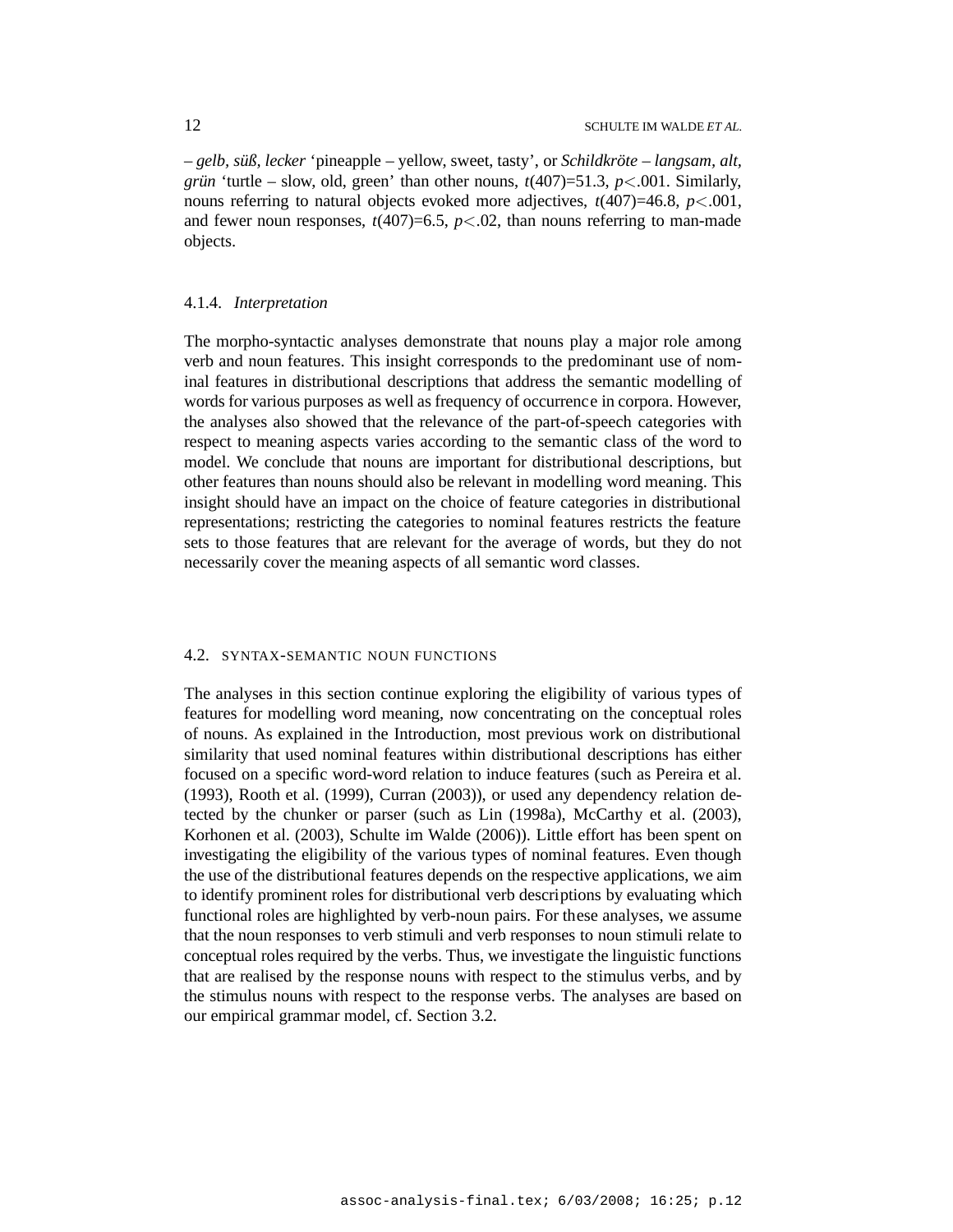#### 4.2.1. *Analyses*

## 4.2.2. *Associates of Verb Stimuli*

With respect to verb subcategorisation, the empirical grammar model offers frequency distributions of verbs for 178 subcategorisation frame types, including prepositional phrase information, and frequency distributions of verbs for nominal argument fillers. For example, the verb *backen* 'bake' appeared 240 times in our training corpus. In 80 of these instances it was parsed as intransitive, and in 109 instances it was parsed as transitive subcategorising for a direct object. The most frequent nouns subcategorised for as direct objects in the grammar model were *Brotchen ¨* 'rolls', *Brot* 'bread', *Kuchen* 'cake', *Platzchen ¨* 'cookies', and *Waffel* 'waffle'. We used the grammar information to look up the syntactic relationships which existed between a stimulus verb and a response noun. For example, the nouns *Kuchen* 'cake', *Brot* 'bread', *Pizza* and *Mutter* 'mother' were produced in response to the stimulus verb *backen* 'bake'. The grammar look-up told us that *Kuchen* 'cake' and *Brot* 'bread' appeared not only as the verb's direct objects (as illustrated above), but also as intransitive subjects; *Pizza* only appeared as a direct object, and *Mutter* 'mother' only appeared as transitive subject. The verb-noun relationships which were found in the grammar were quantified by the verb-noun association frequency, taking into account the number and proportions of different relationships (to incorporate the ambiguity represented by multiple relationships). For example, the noun *Kuchen* was elicited 45 times in response to *backen*; the grammar contained the noun both as direct object and as intransitive subject for that verb. Of the total association frequency of 45 for *Kuchen*, 15 would be assigned to the direct object of *backen*, and 30 to the intransitive subject if the empirical grammar evidence for the respective functions of *backen* were one vs. two thirds.

In a following step, we accumulated the association frequency proportions with respect to a specific relationship, e.g., for the direct objects of *backen* 'bake' we summed over the frequency proportions for *Kuchen*, *Brot*, *Plätzchen*, *Brötchen*, etc. The final result was a frequency distribution over linguistic functions for each stimulus verb, i.e., for each verb we determined which linguistic functions were activated by how many noun associates. For example, the most prominent functions for the inchoative-causative verb *backen* 'bake' were the transitive direct object (8%), the intransitive subject (7%) and the transitive subject (4%); for the objectdrop verb *schreiben* 'write' we found 11% for the transitive direct object, 3% and 4% for the intransitive and the transitive subject, respectively, and evidence for the writing instrument (the PP headed by *mit* 'with' in various frames with a total of 10%).

By generalising over all verbs, we discovered that only 10 frame-slot combinations were linked to at least 1% of the noun tokens:<sup>5</sup> subjects in the intransitive frame and the transitive frame (with accusative/dative object, or prepositional phrase); the accusative object slot in the transitive, the ditransitive frame and the direct object plus PP frame; the dative object in a transitive and ditransitive frame,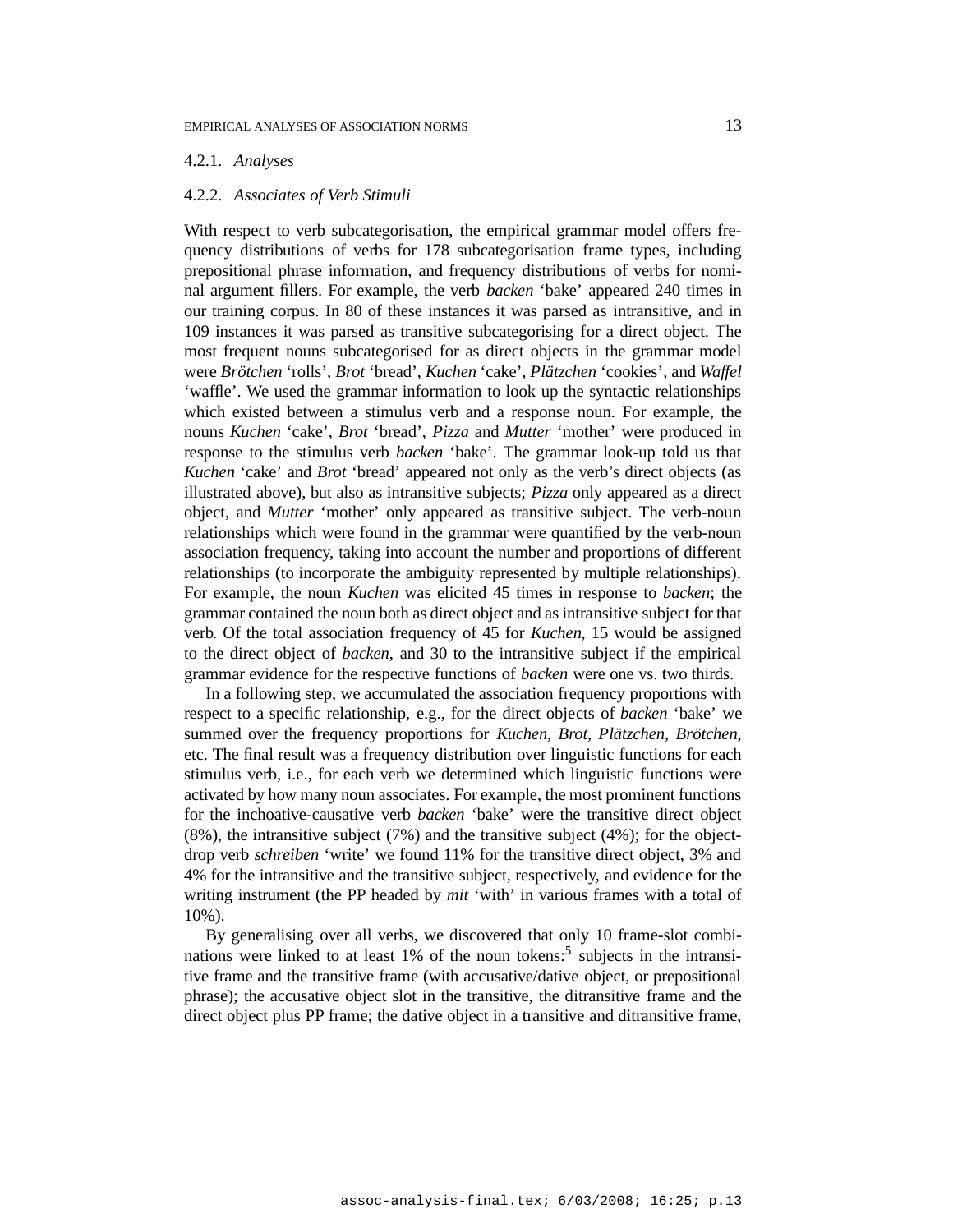and the prepositional phrase headed by *Dat:in* (dative (locative) 'in'). The frequency and probability proportions<sup>6</sup> are illustrated in Table V; the function is indicated by a slot within a frame (with the relevant slot in bold font); 'S' is a subject slot, 'AO' an accusative object, 'DO' a dative object, and 'PP' a prepositional phrase.

|    | Function               | Freq   | Prob |
|----|------------------------|--------|------|
| S  | S V                    | 1,792  | 4%   |
|    | S V AO                 | 1,040  | 2%   |
|    | S V DO                 | 265    | 1%   |
|    | <b>S</b> V PP          | 575    | 1%   |
| AO | S V AO                 | 3,124  | 6%   |
|    | S V AO DO              | 824    | 2%   |
|    | S V AO PP              | 653    | 1%   |
| DO | S V DO                 | 268    | 1%   |
|    | S V AO DO              | 468    | 1%   |
| PP | S V PP-Dat:in          | 487    | 1%   |
|    | Total (of these 10)    | 9,496  | 19%  |
|    | Total found in grammar | 13,527 | 28%  |
|    | Unknown verb or noun   | 10,964 | 22%  |
|    | Unknown function       | 24,250 | 50%  |

*Table V.* Associates as nominal slot fillers.

## 4.2.3. *Associates of Noun Stimuli*

Parallelling the preceding analysis, we checked whether any of the noun-verb relationships were found in our statistical grammar model. In the positive cases, the relationships were quantified by the noun-verb association frequency, again taking into account the number and proportions of the various grammar functions. The most prominent functions are listed in Table VI.

The table shows that – to a large extent – the most prominent functions for the noun-verb pairs are the same as for the verb-noun pairs: subjects in the intransitive frame and the transitive frame (with accusative object, or prepositional phrase); the accusative object slot in the transitive, the ditransitive, and the AO plus PP frame; the dative object in the transitive and the ditransitive frame.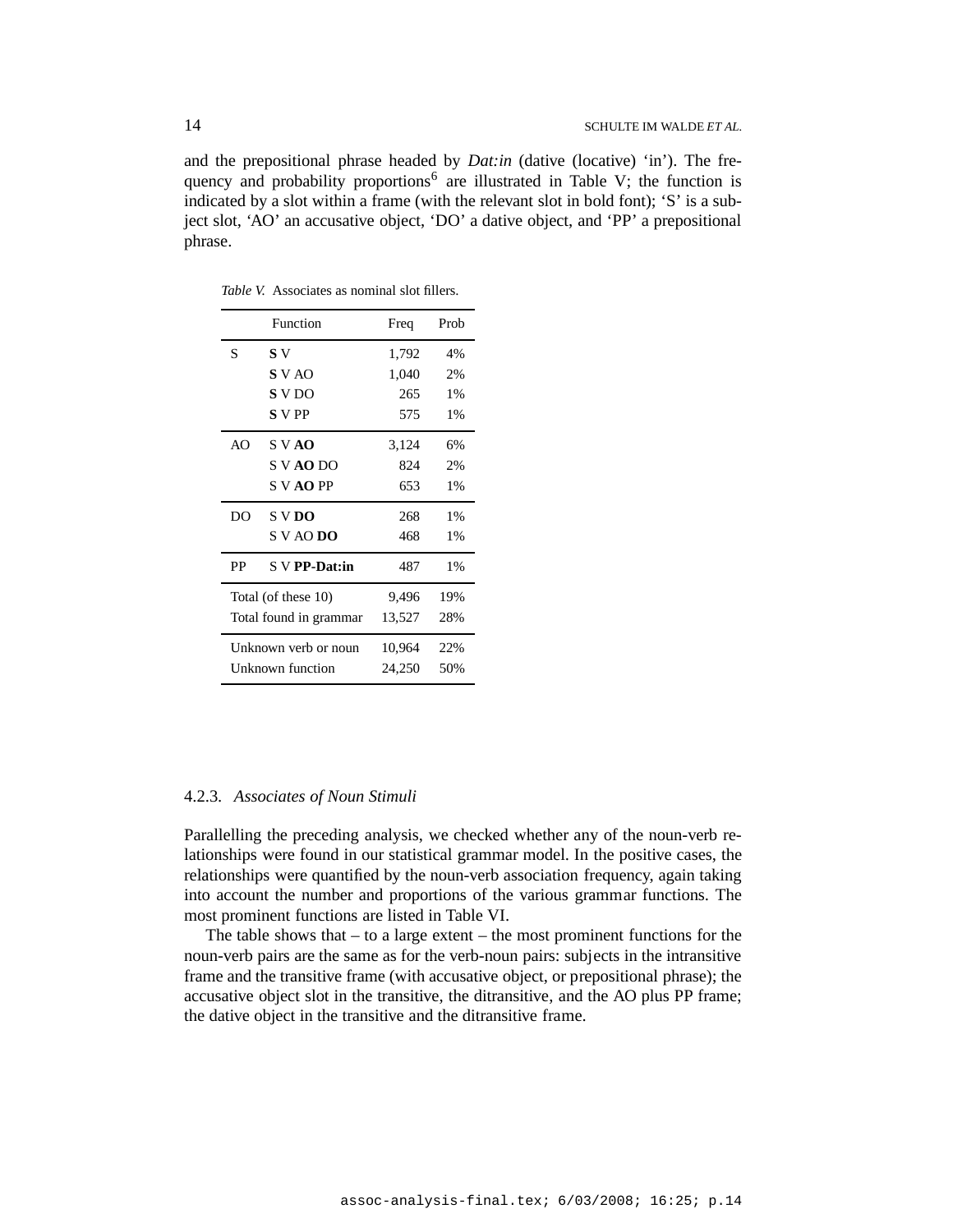*Table VI.* Stimuli as nominal slot fillers.

|                | Function               | Freq  | Prob |
|----------------|------------------------|-------|------|
| S              | S V                    | 1,095 | 8%   |
|                | S V AO                 | 300   | 2%   |
|                | S V PP                 | 406   | 3%   |
|                | <b>S</b> V C-2         | 103   | 1%   |
|                | <b>S</b> V INF         | 71    | 1%   |
| AO             | S V AO                 | 1,480 | 11%  |
|                | S V AO DO              | 206   | 1%   |
|                | S V AO PP              | 218   | 2%   |
| D <sub>O</sub> | S V DO                 | 144   | 1%   |
|                | S V AO <b>DO</b>       | 99    | 1%   |
| PP             | S V PP-Dat:auf         | 263   | 2%   |
|                | $S \vee PP-Dat:in$     | 193   | 1%   |
|                | Total (of these 12)    | 4,578 | 33%  |
|                | Total found in grammar | 5,661 | 41%  |
|                | Unknown verb or noun   | 1,505 | 11%  |
|                | Unknown function       | 6,712 | 48%  |

## 4.2.4. *Interpretation*

In total, only 28% of all verb-noun pairs (i.e., noun responses to verb stimuli) and 41% of all noun-verb pairs (i.e., verb responses to noun stimuli) were identified by the statistical grammar as a filler for any slot in any of the 178 identified frames (which corresponds to a total of 592 frame-slot combinations).<sup>7</sup> The majority of pairs was not found as slot fillers: 22/11% of the stimulus-associate pairs (marked as 'unknown verb or noun' in Tables V and VI) were missing because either the verb or the noun did not appear in the grammar model at all. These cases were due to (i) lemmatisation in the empirical grammar dictionary, where noun compounds such as *Autorennen* 'car racing' were lemmatised by their lexical heads, creating a mismatch between the full compound and its head; (ii) multi-word expressions among the associates, like *Zahne putzen ¨* 'brush teeth' or *frisch machen* 'refresh'; (iii) domain of the training corpus, which underrepresented slang responses like *Grufties* 'old people' and *lummeln ¨* 'loll', dialect expressions such as *Ausstecherle* 'cookie-cutter' and *heimfahren* 'go home', as well as technical expressions such as *Plosiv* 'plosive'; and (iv) size of the corpus data: the whole newspaper corpus of 200 million words contained more than 99% of the stimuli and the associates in the two analyses; the 35 million word partition on which the grammar model was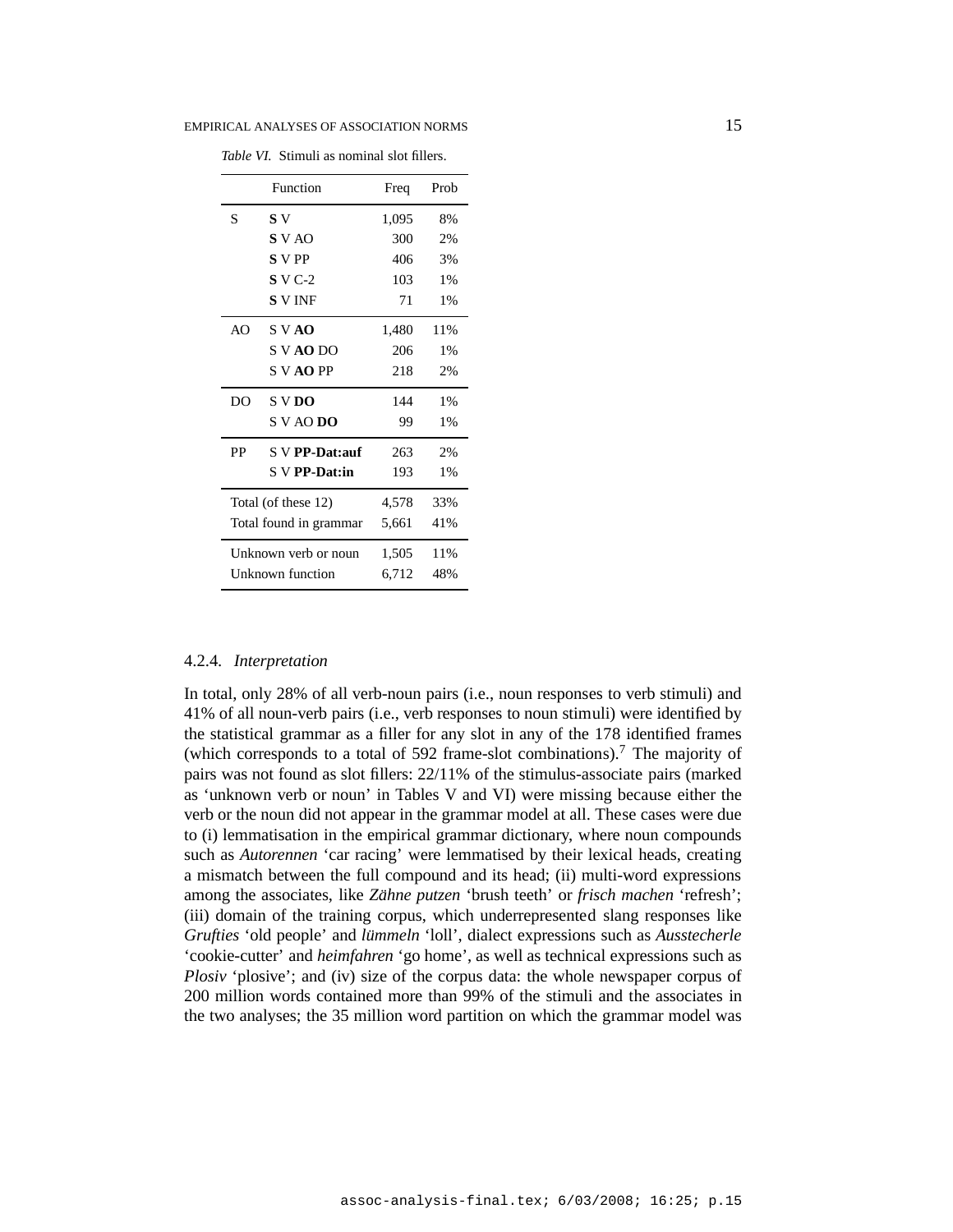trained contained still more than 99% of the verb stimuli/associates, but only 78% of the noun associates to the verb stimuli, and only 90% of the noun stimuli.

The 50/48% of the nouns/verbs which are marked as 'unknown function' in Tables V and VI were present in the grammar but did not fill subcategorised-for linguistic functions; clearly the conceptual roles of the noun associates were not restricted to the subcategorisation of the stimulus verbs.

Although direct object and subject roles are prominent among the verb-noun relationships, they are also highly frequent in the grammar model as a whole. In fact, across all possible frame-slot combinations, we found an extremely strong correlation between the frequency of a frame-slot combination in the grammar model and the number of responses that link to that frame-slot combination in our data,  $r(592)=.87$ ,  $p<-.001$  for the noun responses to verbs, and  $r(592)=.92$ ,  $p<-.001$ for the verb responses to nouns. Thus, the direct object and subject roles are not over-represented in our data; they are represented proportionate to their frequency in the grammar. Therefore, we cannot conclude from the tables that specific functions within distributional representations are dominant – as we had hypothesised originally – and should be recommended.

Furthermore, contrary to our initial assumptions, the majority of nouns in verbnoun pairs did not reflect grammatical functions of the respective verbs. In part what was or was not covered by the grammar model can be characterised as an argument/adjunct contrast. The grammar model distinguishes argument and adjunct functions, and only arguments are included in the verb subcategorisation and were therefore found as linguistic functions. Adjuncts such as the instrument *Pinsel* 'brush' for *bemalen* 'paint', *Pfanne* 'pan' for *erhitzen* 'heat', or clause-internal information such as *Aufmerksamkeit* 'attention' for *bemerken* 'notice' and *Musik* 'music' for *feiern* 'celebrate' were not found. Similarly, verbs provided as associates for their respective instruments, e.g. *trocknen* 'dry' for *Handtuch* 'towel', *biegen* 'bend' for *Zange* 'pincer', or providing world knowledge, e.g. *streichen* 'paint' for *Klebeband* 'tape', *schlafen* 'sleep' for *Kissen* 'cushion', *riechen* 'smell' for *Nase* 'nose' were also not found. These nouns fulfil scene-related roles or represent world knowledge, and were not captured by subcategorisation in the grammar model. The analyses therefore illustrated that the noun stimuli/responses were not restricted to verb subcategorisation role fillers, and that clause-internal adjuncts as well as clause-external, scene-related information or world knowledge should also play a role when using nominal features in distributional descriptions of word meaning.

## 4.3. CO-OCCURRENCE ANALYSIS

The motivation for the last set of analyses on word meaning features arose from our syntax-semantics analyses in the previous section, which demonstrated that there were verb-noun pairs within the association norms which might co-occur in local contexts even if they were not related by a subcategorisation function.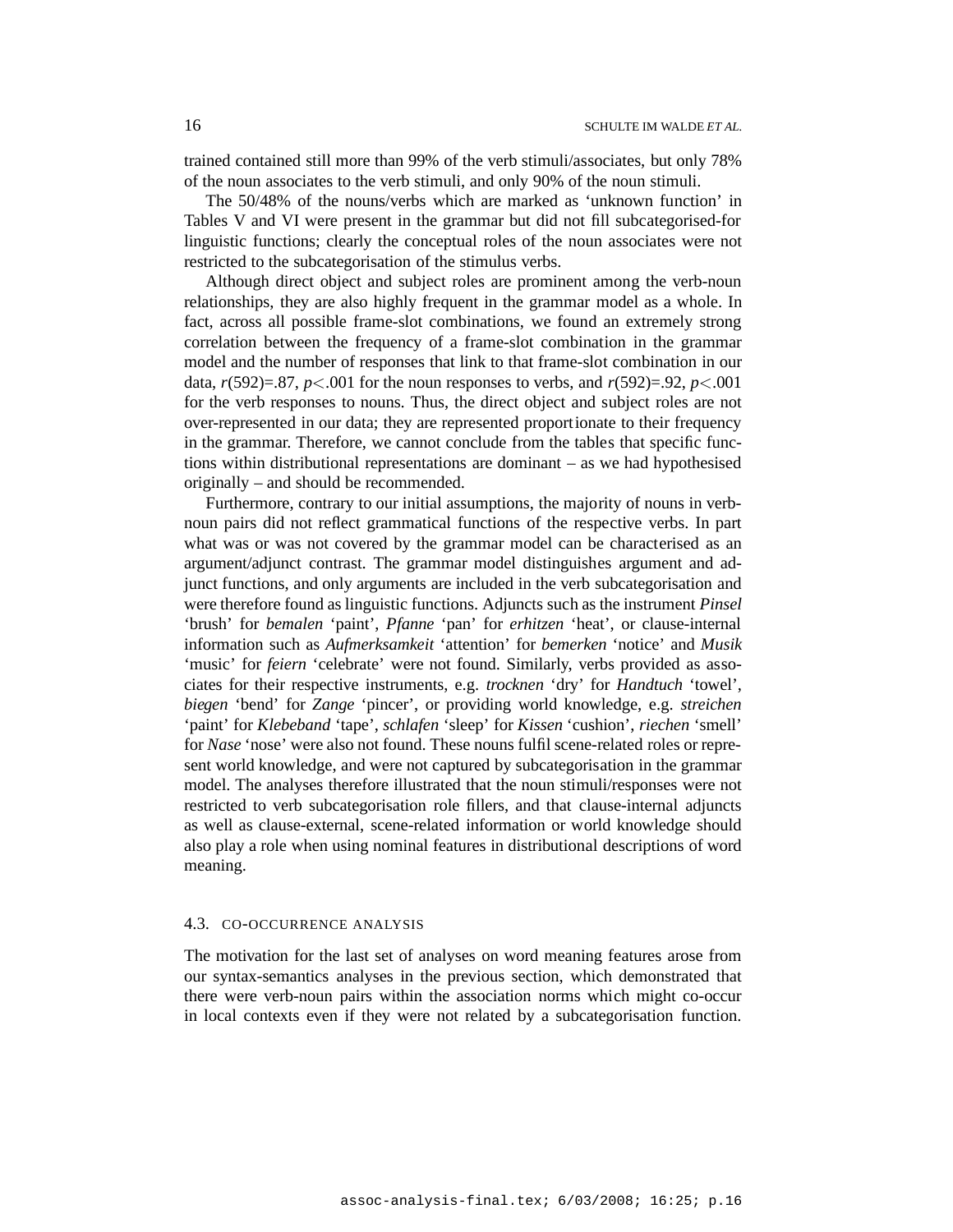In more general terms, we were interested in the role of co-occurrence information within an empirical distributional description. It is commonly assumed that human associations reflect word co-occurrence probabilities, cf. McKoon and Ratcliff (1992), Plaut (1995); this assumption was supported by observed correlations between associative strength and word co-occurrence in language corpora (Spence and Owens, 1990; Rapp, 1996). Our analyses examined whether the co-occurrence assumption holds for our (much larger) German association data, i.e., which proportion of the associations were found in co-occurrence with the stimulus words. A positive outcome of these analyses might encourage the use of low-level co-occurrence information in corpus-based word descriptions.

## 4.3.1. *Analyses*

#### 4.3.2. *Associates of Verb Stimuli*

The analysis used our complete newspaper corpus, 200 million words, and checked whether the associate responses occurred in a window of 20 words to the left or to the right of the relevant stimulus word.<sup>8</sup> We determined the co-occurrence strength between the stimulus verbs and their associations, the results are presented in Table VII. The 'all' row shows the percentage of associate responses that were found in co-occurrence with their stimulus verbs at least once, or twice, or 3/5/10/20/50 times. The co-occurrence proportions are rather high, especially when taking into account the restricted domain of the corpus. For example, for a co-occurrence strength of 3 we find two thirds of the associations covered by the 20-word window in the corpus data.

|            |    | Co-Occurrence Strength |    |    |    |    |    |  |
|------------|----|------------------------|----|----|----|----|----|--|
| <b>POS</b> | 1  | $\overline{c}$         | 3  | 5  | 10 | 20 | 50 |  |
|            |    |                        |    |    |    |    |    |  |
| all        | 77 | 70                     | 66 | 59 | 50 | 40 | 27 |  |
|            |    |                        |    |    |    |    |    |  |
| V          | 79 | 71                     | 67 | 60 | 50 | 41 | 29 |  |
| N          | 76 | 69                     | 66 | 59 | 50 | 40 | 27 |  |
| ADJ        | 77 | 69                     | 64 | 57 | 45 | 36 | 22 |  |
| ADV        | 91 | 88                     | 85 | 80 | 72 | 62 | 50 |  |

*Table VII.* Verb-association co-occurrence in 20-word window.

The following rows are specified for their POS, verbs 'V', nouns 'N', adjectives 'ADJ', and adverbs 'ADV'. The proportions of verb, noun and adjective responses which were found in co-occurrence with their stimulus verbs are very similar to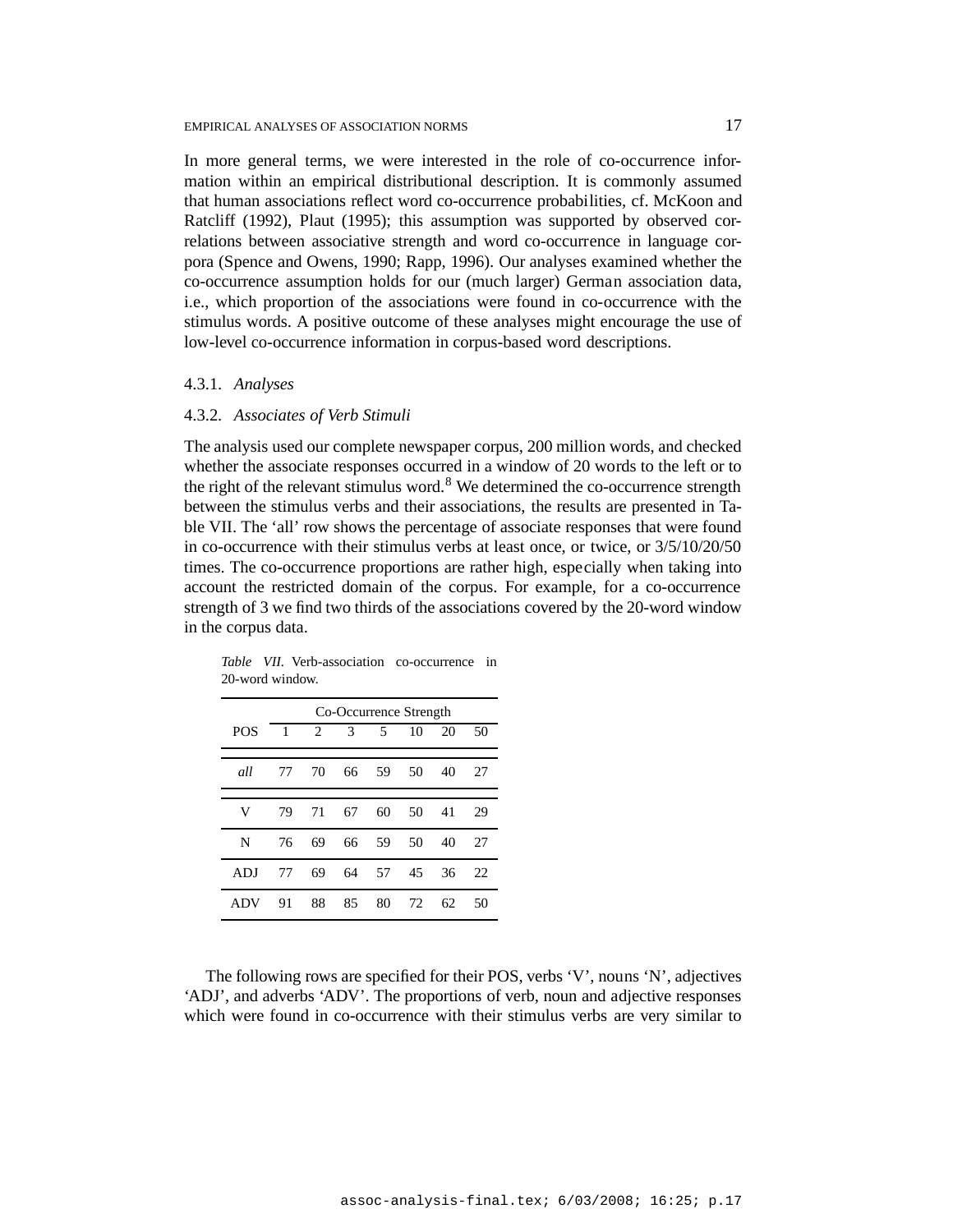the overall proportions. The 'ADV' co-occurrence strengths stand out in Table VII: they represent only 2% of all response tokens, but the analysis shows they exhibit a much stronger co-occurrence behaviour to the verbs than the other POS. Chisquared analyses confirm that adverbs co-occurred with target verbs at least once in the 20-word window more than is proportionally expected,  $\chi^2(1)=16.93$ ,  $p<.001$ . No other comparisons (of this co-occurrence strength) were significantly different from their expected frequencies.

## 4.3.3. *Associates of Noun Stimuli*

The co-occurrence analysis for the associates of noun stimuli was conducted exactly as for the verbs. Table VIII presents the results. Again, the proportions of verb, noun and adjective responses which were found in co-occurrence with their stimulus nouns are very similar to the overall proportions, with the verb proportions above,  $\chi^2(1)=9.15$ ,  $p<0.003$ , and the adjective proportions slightly below,  $\chi^2$  < 1, the overall co-occurrence values. Verbs occurred more often then expected. Furthermore, all co-occurrence values are between 6-9% above the co-occurrence values of the verb analysis.

*Table VIII.* Noun-association co-occurrence in 20-word window.

| Co-Occurrence Strength |    |                |    |    |    |    |    |
|------------------------|----|----------------|----|----|----|----|----|
| <b>POS</b>             | 1  | $\overline{c}$ | 3  | 5  | 10 | 20 | 50 |
|                        |    |                |    |    |    |    |    |
| all                    | 84 | 77             | 72 | 64 | 52 | 38 | 23 |
|                        |    |                |    |    |    |    |    |
| V                      | 88 | 82             | 77 | 69 | 57 | 44 | 28 |
| N                      | 84 | 78             | 72 | 65 | 53 | 39 | 23 |
| ADJ                    | 83 | 76             | 70 | 63 | 50 | 36 | 20 |

#### 4.3.4. *Interpretation*

Our analyses showed that the co-occurrence assumption holds for our German association data, to a large extent: 77/84% of our response tokens were covered at least once in a 20-word window of the stimulus words, approximately two thirds were covered at least three times, and even approximately 40% were covered at least 20 times. These results suggest that co-occurrence information is an integral component for empirical descriptions of word properties, an important insight since co-occurrence information is essentially less expensive (because no high-level preprocessing is necessary) and therefore easier to obtain than annotated data. Thus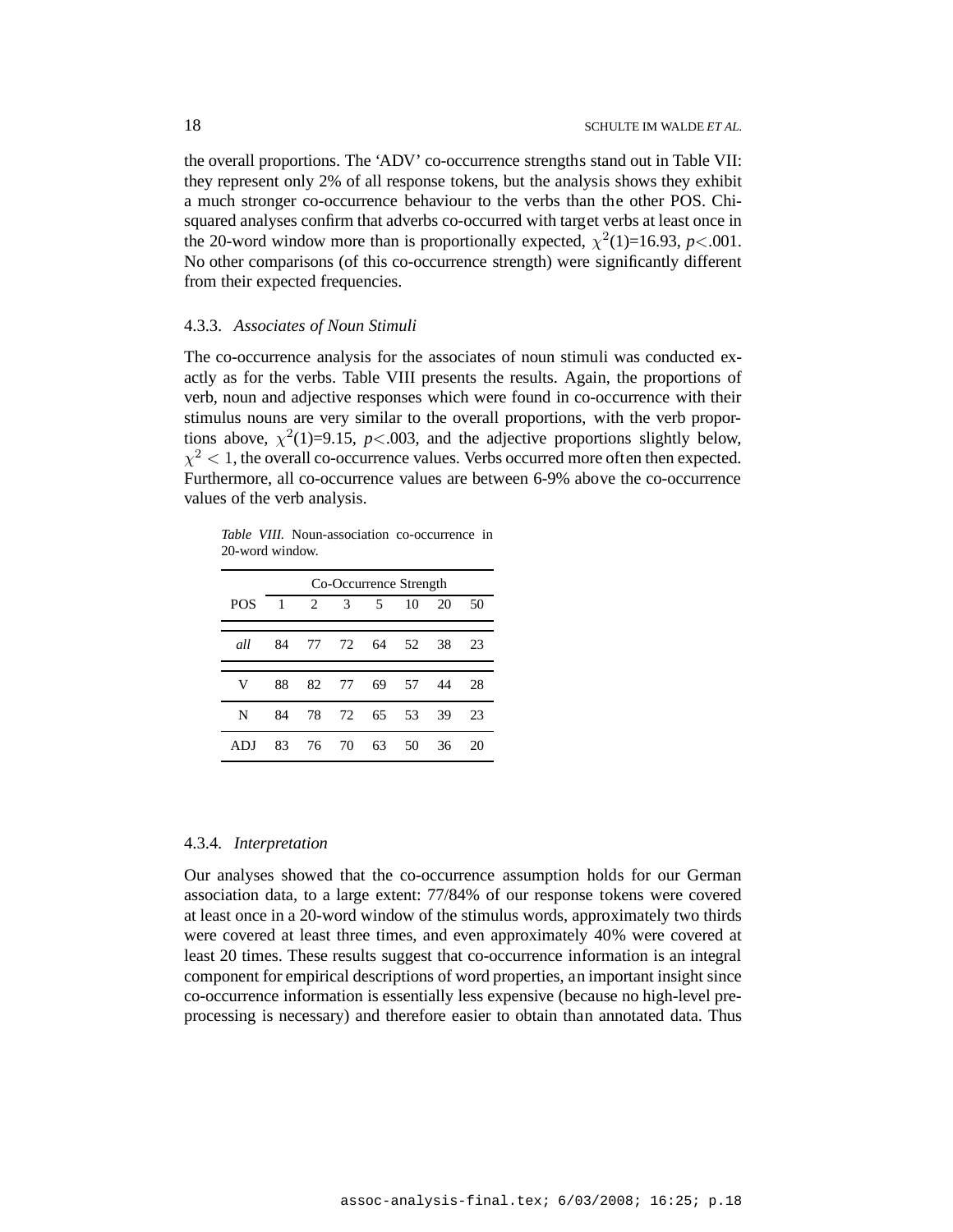co-occurrence information could be especially valuable for languages with few NLP resources available.

Furthermore, comparing the co-occurrence strength of nominal responses with the proportions of the nouns that were found as subcategorised by the respective verbs (cf. Tables V and VI) demonstrates once more that verb subcategorisation accounts only for a part of the nominal responses, and therefore only for a subset of the verb concepts represented by nouns; but more general scene-related information beyond the clause level is captured by corpus co-occurrence.<sup>9</sup>

Examples of associations that did not appear in co-occurrence with the respective stimulus verbs are *nass* 'wet' for *nieseln* 'drizzle', *lecker* 'yummy' for *mampfen* 'munch', *Wasser* 'water' for *auftauen* 'defrost', *Freude* 'joy' for *uber- ¨ raschen* 'surprise', or *Verantwortung* 'responsibility' for *leiten* 'guide'. Correspondingly, examples of associations that did not appear in co-occurrence with the respective stimulus nouns are *gelb* 'yellow' for *Ananas* 'pineapple', *kalt* 'cold' for *Iglu* 'igloo', *Uberraschung ¨* 'surprise' for *Geschenk* 'present', *Weihnachten* 'Christmas' for *Walnuß* 'walnut', *Physik* 'physics' for *Magnet* 'magnet', and *Herbst* 'autumn' for *Drachen* 'kite'. These associations reflect world knowledge rather than clause-internal/-external scene-related information, and are therefore not expected to be found in the immediate context of the stimuli at all. These cases pose an interesting challenge to empirical models of word meaning. Higher-order co-occurrence models as suggested by e.g. Lemaire and Denhière (2006) should be able to capture more of these cases than our first-order co-occurrence model, but we believe that it is not surprising that world knowledge is not entirely captured by corpus data. The association analyses illustrated that, as a consequence, empirical features that model world knowledge are missing in distributional word meaning descriptions.

Finally, comparing the overall co-occurrence strength of associates with those of specific part-of-speech categories demonstrates that the co-occurrence information for some categories is more easily available than for others. For example, the verb association analysis showed that adverbs play a major role for verbs in the corpus proximity. We can explain this finding by the token-type ratio of adverbs within a corpus: even though adverbs are an open class in German, the absolute number of adverb types in a corpus is much lower than those of verbs, nouns, and adjectives, but at the same time the token-per-type ratio is higher, and the grammatical restrictions within German clause structure are lower. So there is a high prior probability to find one or more adverbs in the vicinity of a verb, especially within a large co-occurrence window. However, adverbs that appear in a large corpus distance to a verb are not very likely to contribute to the meaning of the verb, but rather to the meaning of the verb in the respective clause. To sum up, the relatively large proportions of adverbs in a large co-occurrence window are not expected to contribute greatly to a meaning representation of verbs, but such a meaning representation could capitalise from adverbs in a close vicinity of verbs, for which the proportion of co-occurrence is also enormously high. Thus, we suggest to restrict adverb co-occurrence to small window sizes. (Schulte im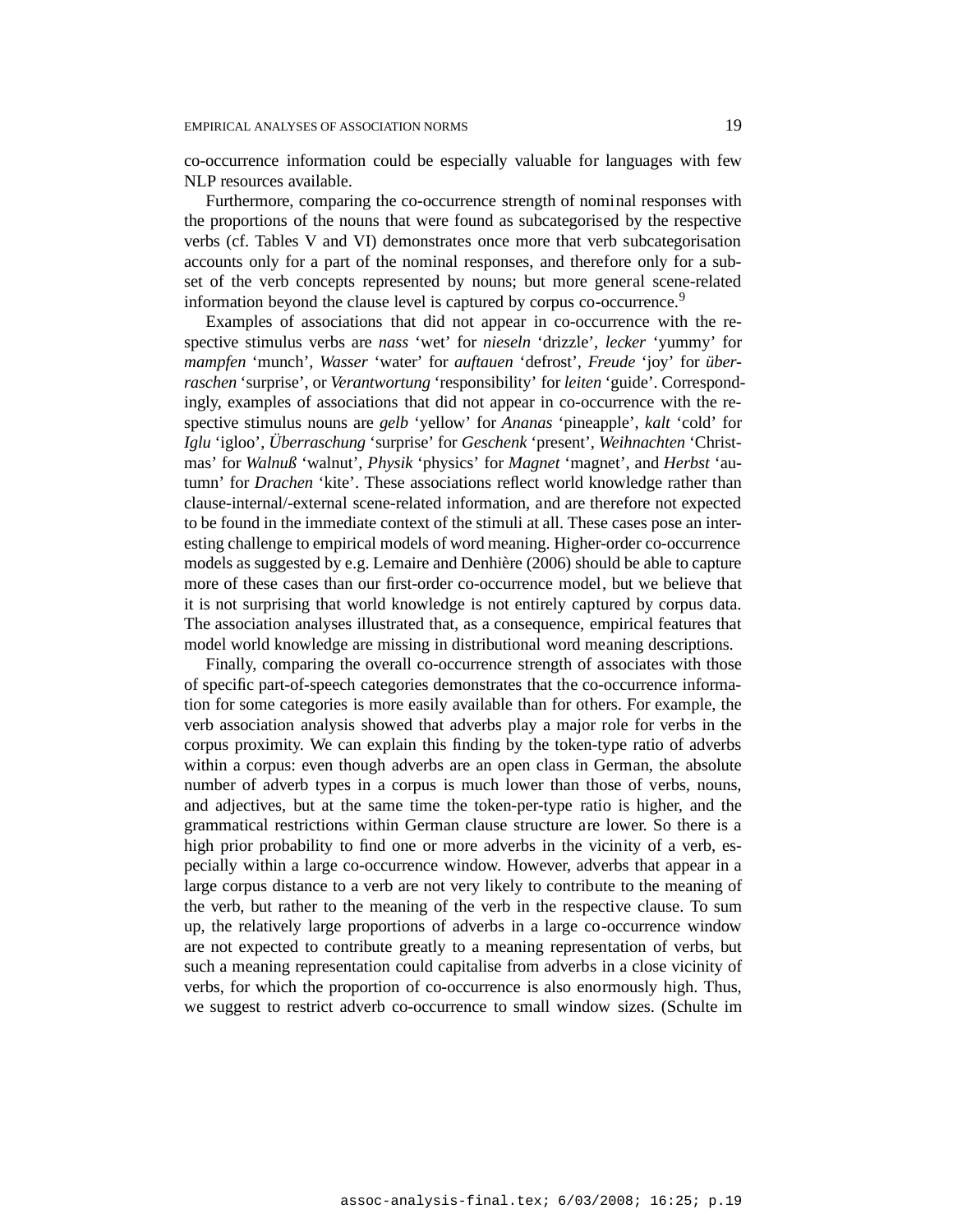Walde and Melinger, 2008) confirmed these insights on a more general basis for all four POS types, with respect to the verb-association data: They showed that the co-occurrence distributions across the POS types correspond to a large extent to the prior distributions of verbs and V/N/ADJ/ADVs. Establishing a baseline estimated by the co-occurrence rate of unrelated words reversed the picture in Table VII: adverb and noun responses were found in co-occurrence with the verb stimuli less than on average, and verb and adjective responses were found more than on average. Taking these findings into account once more emphasises the importance of including other features besides nominal features into distributional descriptions.

# 4.4. SEMANTIC RELATIONS

In contrast to the previous analyses of associates, this final set of analyses is concerned with the types of relationships between the stimulus words and the associate responses. As illustrated in the Introduction, defining and using semantic relations is crucial for many NLP resources, tasks and applications, including lexical taxonomies (Fellbaum, 1998) and ontologies (Maedche and Staab, 2000; Navigli and Velardi, 2004; Kavalek and Svatek, 2005), anaphora resolution (Vieira and Poesio, 2000; Ji et al., 2005), text understanding (Lapata, 2002; Girju et al., 2007), question answering (Moldovan and Novischi, 2002; Girju, 2003; Girju et al., 2006), and textual entailment (Geffet and Dagan, 2005; Tatu and Moldovan, 2005). However, most work on semantic relations so far has concentrated on a small set of relation types, such as hypernymy (Hearst, 1998), subject- vs. object-hood in noun compounds (Lapata, 2002), causal relation (Girju, 2003), or part-whole relation (Berland and Charniak, 1999; Girju et al., 2006), or developed an individual scheme of semantic relations that was relevant for the respective purposes, e.g., (Nastase, 2003; Chklovski and Pantel, 2004; Moldovan et al., 2004; Girju et al., 2005). Thus, there is still the need for resources with a potential to support the specification of the range of relations.

This paper performs an analysis on verb-verb and noun-noun relations,  $10$  as derived from the association norms. We suggest that an analysis of human associations may identify the range of semantic relations which are crucial in NLP applications; stimulus-response pairs not covered by an existing taxonomy can help to detect missing links, and provide an empirical basis for defining additional relations.

## 4.4.1. *Analyses*

## 4.4.2. *Associates of Verb Stimuli*

We looked up the semantic relation between each verb stimulus and verb response using the lexical semantic taxonomy GermaNet, cf. Section 3.3, to distinguish between the different kinds of responses to verb stimuli elicited from speakers. Our analysis proceeded as follows. For each pair of stimulus and response verbs,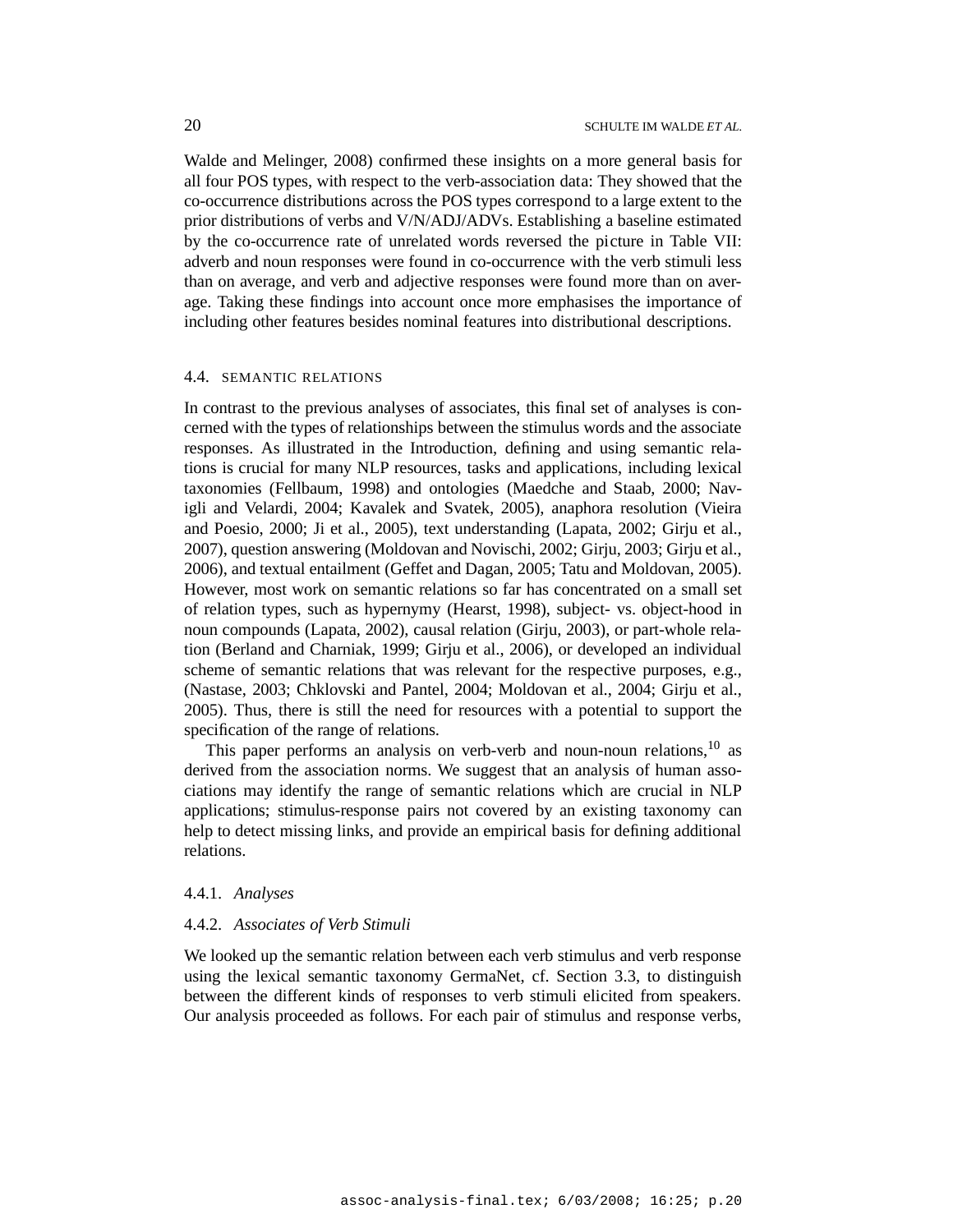we looked up whether any kind of semantic relation was defined between any of the synsets the verbs belong to. For example, if the stimulus verb *rennen* 'run' was in synsets a and b, and the response verb *bewegen* 'move' was in synsets c and  $d$ , we determined whether there was any semantic relation between the synsets  $a$ and c,  $a$  and  $d$ ,  $b$  and  $c$ ,  $b$  and  $d$ . Two verbs belonging to the same synset were considered synonymous; two verbs sharing a common hypernym were considered co-hyponyms. The semantic relations were then quantified by the stimulusresponse verb frequencies, e.g. if 12 participants provided the association *bewegen* for *rennen*, the hypernymy relation was quantified by the frequency 12. Table IX shows the number of semantic relations encoded in our GermaNet version,  $11$  and the frequencies and probabilities of our response tokens found among them.<sup>12</sup> For example, there were 19,424 verb-verb instances (belonging to 9,275 verb synset combinations) where GermaNet defines a hypernymy-hyponymy relation between their synsets; for 1,343 of our verb-verb pairs (verb response tokens with respect to stimulus verbs) we found a direct hypernymy relation among the GermaNet definitions, which accounts for 9% of all our verb responses; for 540 cases we found an indirect hypernymy relation (i.e., with a path length  $>1$  between the synsets). If the stimulus and the response verb were both in GermaNet, but there was no relation between their synsets, then the verbs did not bear any kind of semantic relation ('no relation'), according to GermaNet's current status. If either of them was not in GermaNet, we could not make any statement about the verb-verb relationship ('unknown cases').

|                         |               | GermaNet | Freq     | Prob |
|-------------------------|---------------|----------|----------|------|
| Synonymy                |               | 4,633    | 762      | 4%   |
| Antonymy                | 226           | 571      | 209      | 1%   |
| Hypernymy               | 9,275         | 19,424   | 1,343    | 7%   |
| (indirect)              |               |          | 540      | 3%   |
| Hyponymy                | 9,275         | 19,424   | 1,702    | 9%   |
| (indirect)              |               |          | 514      | 3%   |
| Co-Hyponymy             | 55,122        | 102,018  | 2,232    | 12%  |
| (indirect)              |               |          | 1,517    | 8%   |
| Cause                   | 95            | 236      | 40       | 0%   |
| Entailment              | 8             | 15       | $\Omega$ | 0%   |
| Also see                | 1             | 2        | $\theta$ | 0%   |
| Total found in GermaNet | 8,859         | 47%      |          |      |
| No relation             | 7,841         | 41%      |          |      |
|                         | Unknown cases |          | 2,207    | 12%  |

|  |  | <i>Table IX.</i> Semantic verb-verb relations. |
|--|--|------------------------------------------------|
|--|--|------------------------------------------------|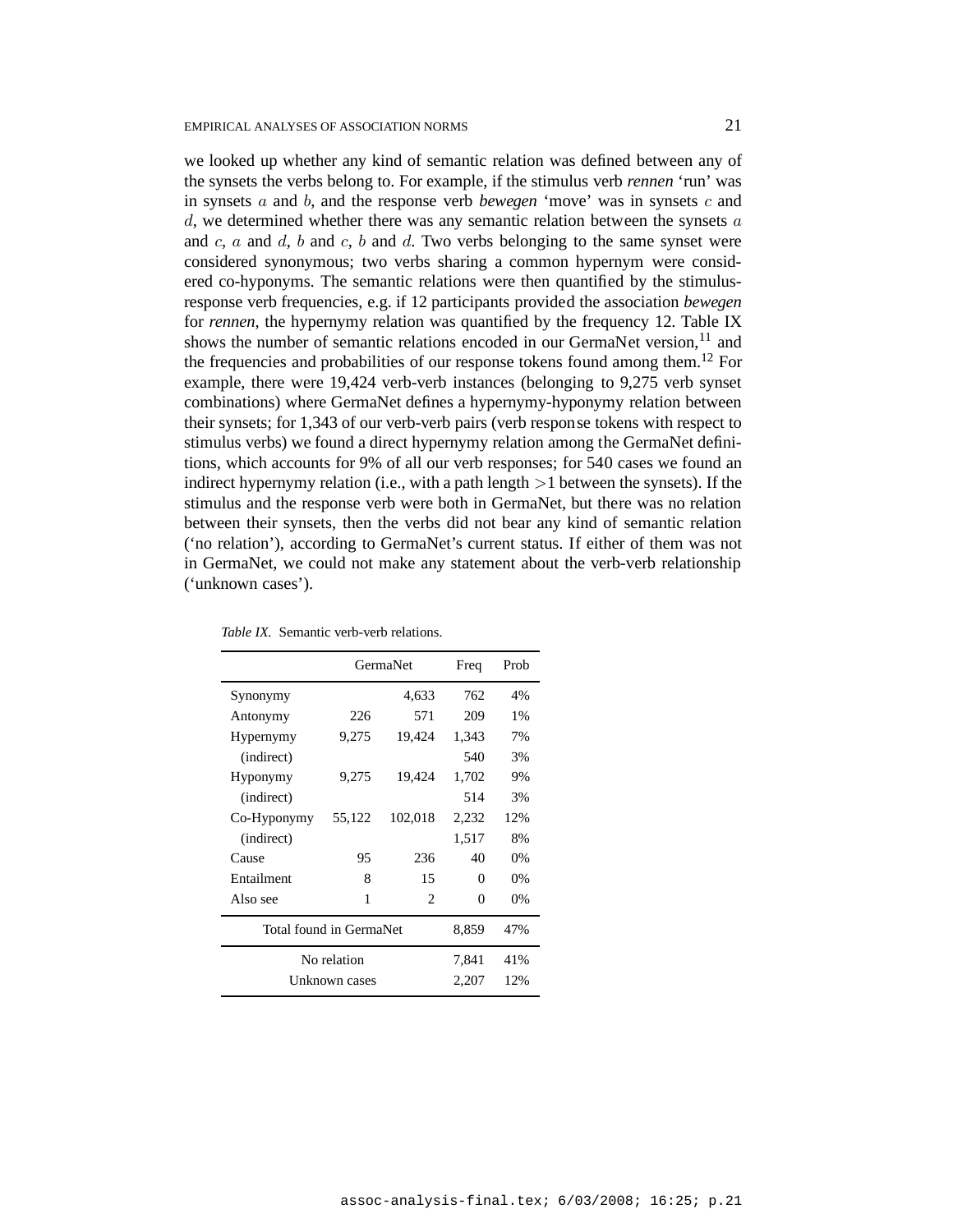The distribution of stimulus-response relations is correlated with stimulus verb frequency. The proportion of associate responses captured by the respective relations of synonym, antonym and hyponym increases as a function of stimulus verb frequency,  $r(323)=147$  for synonymy,  $r(328)=341$  for antonymy and  $r(328)=343$ for hyponymy (all  $p < .01$ ); the proportion of hypernym relations is not correlated with verb frequency. The distribution of relations also varies by verb class. For example, aspectual stimulus verbs like *aufhören* 'stop' received significantly more antonymic responses like *anfangen* 'begin' or *weitermachen* 'go on' than creation verbs such as *backen* 'bake', *t*(12)=3.44, *p*<.05.

An interesting piece of information is provided by the verb-verb pairs for which we did not find a relationship in GermaNet. The minority of such cases (12%) is due to either the stimulus or the response not coded in GermaNet. Most of these cases are based on part-of-speech confusion because the participants did not consistently use capitalisation, cf. Section 2; e.g. the non-capitalised noun *warme ¨* 'warmth' was classified as a verb because it is the imperative of the verb *wärmen* 'warm'; in addition, the responses unknown to GermaNet include (low-frequent) particle verbs, which are highly productive in German.

A remarkable number of verb-verb associations (41%) did not show any kind of semantic relation according to GermaNet despite both verbs appearing in the taxonomy. A detailed manual inspection of the data revealed that on the one hand, this is partly due to the GermaNet taxonomy not being finished; we found verb associates such as *weglaufen* 'run away' for *abhauen* 'walk off', or *untersuchen* 'examine' for *analysieren* 'analyse' where we assume (near) synonymy not yet coded in GermaNet; or *gehen* 'leave' for *bleiben* 'stay', *frieren* 'be cold' for *schwitzen* 'sweat' where we assume antonymy not yet coded in GermaNet. However, a large proportion of the "no relation" associations represent instances of verb-verb relations not targeted by GermaNet. For example, *adressieren* 'address' was associated with the temporally following *schicken* 'send'; *schwitzen* 'sweat' was associated with a consequence *stinken* 'stink' and with a cause *laufen* 'run'; *erfahren* 'get to know' with the implication *wissen* 'know'.

#### 4.4.3. *Associates of Noun Stimuli*

As in the verb analysis, we looked up the semantic relations between the noun stimuli and noun responses in GermaNet. The results of the analysis are displayed in Table X.

The distribution of stimulus-response relations is again correlated with stimulus noun frequency, but the relationship between noun frequency and semantic relations is different for nouns than it was for verbs (where the proportion of associate responses captured by synonymy, antonymy and hyponymy increased as a function of stimulus verb frequency). Specifically, as the frequency of the noun target increased, so did the number of associates that reflect a direct hypernym, *r*(409)=.190, *p*<.000, a direct or indirect hyponym, *r*(409)=.230, *p*<.000 for direct and *r*(409)=.101, *p*<.05 for all, a direct co-hyponym, *r*(409)=.135, *p*<.006, or a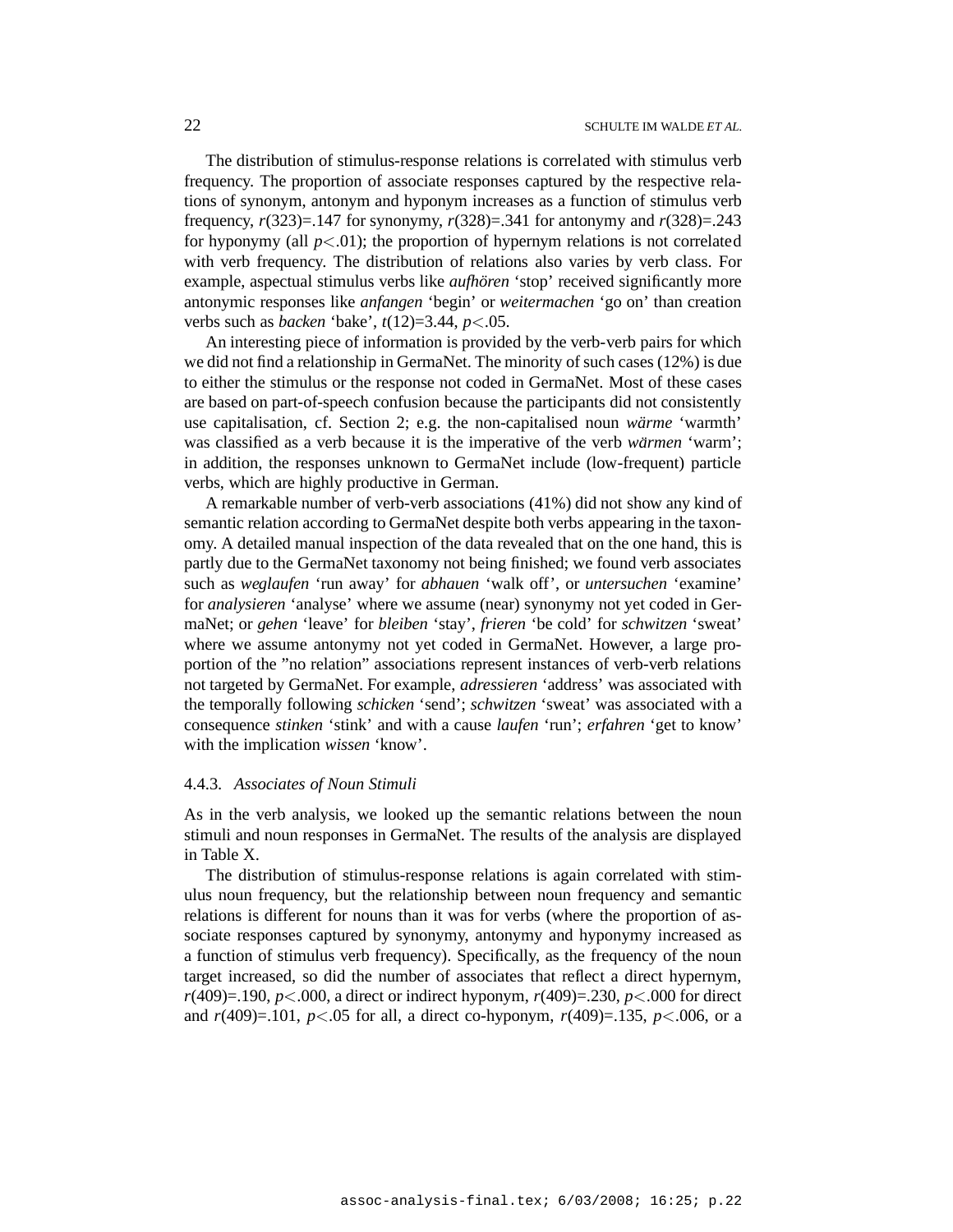|                         |               | GermaNet | Freq   | Prob  |
|-------------------------|---------------|----------|--------|-------|
| Synonymy                |               | 18,992   | 533    | 1%    |
| Antonymy                | 478           | 1,553    | 33     | 0%    |
| Hypernymy               | 30,707        | 82,685   | 1,387  | 2%    |
| (indirect)              |               |          | 2,365  | 3%    |
| <b>Hyponymy</b>         | 30,708        | 82,829   | 714    | 1%    |
| (indirect)              |               |          | 289    | $0\%$ |
| Co-Hyponymy             | 302,755       | 575,585  | 3,584  | 4%    |
| (indirect)              |               |          | 2,964  | 4%    |
| Holonymy                | 3,995         | 8,625    | 579    | 1%    |
| (indirect)              |               |          | 102    | $0\%$ |
| Meronymy                | 3,998         | 8,625    | 1,171  | 1%    |
| (indirect)              |               |          | 224    | 0%    |
| Also see                | 892           | 2,670    | 84     | 0%    |
| Total found in GermaNet | 14,028        | 17%      |        |       |
| No relation             | 52,814        | 66%      |        |       |
|                         | Unknown cases |          | 13,543 | 17%   |

*Table X.* Semantic noun-noun relations.

direct meronym,  $r(409)=.134$ ,  $p<-007$ , relationship. No relationship was negatively related. As with the verb frequency by relationship correlations, the amount of variance captured by any one relationship is very small, with 5% being the strongest relationship observed for the nouns. The distribution of relations did not vary as regularly as they did for the verb relations. Comparing the types of relations elicited by noun stimuli referring to naturally occuring objects vs. noun stimuli referring to artifacts, only the number of direct hypernyms differed significantly, *t*(354)=2.04, *p*<.05. Specifically, naturally-occurring target nouns such as *Kind* 'child' and *Berg* 'mountain' elicited more hypernymic associates than man-made target nouns such as *Spiegel* 'mirror' or *Messer* 'knife'. Comparing manipulable man-made objects such as tools and musical instruments to non-manipulable man-made objects such as furniture and building parts revealed no differences in the distribution of relation types.

Again, we take a deeper look into why noun-noun pairs are not covered by GermaNet relations. The 17% unknown cases are due to mistakes in capitalisation (e.g., *Einkaufen* 'shop' is a nominalised verb and therefore could not be found as a noun in GermaNet), missing regional expressions (e.g., *Weck* 'roll'), proper names (e.g., *Moses*), and noun compounds. 66% of the noun-noun associations did not show any kind of semantic relation according to GermaNet despite both nouns appearing in the taxonomy. This is partly due to the GermaNet taxonomy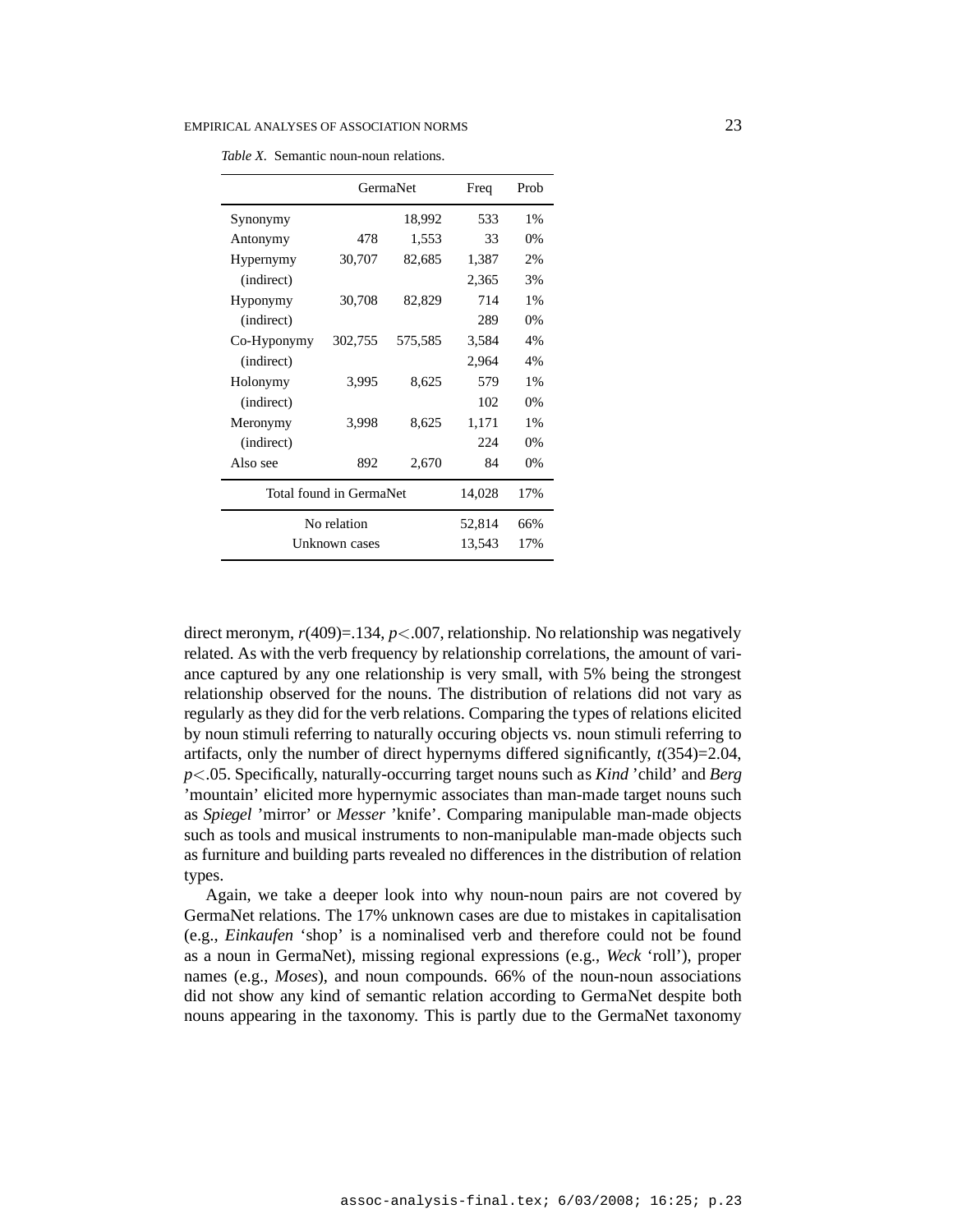not being finished; of this, however, we found only few instances, such as *Schiff* 'ship' for *Anker* 'anchor', *Stachel* 'spike' for *Kaktus* 'cactus', or *Bein* 'leg' for *Spinne* 'spider', where we assume holonymy/meronymy not yet coded in GermaNet. Assuming that noun compounds might play a role, a post-check on nounnoun combinations looked up whether (a) the association represents a compound noun including the stimulus, or (b) the compound consisting of the two nouns was found encoded in GermaNet, and showed that we actually found 12% of the noun-noun pairs as compounds, e.g., *Honig* 'honey' as association to *Melone* 'melon' (→*Honigmelone* 'cantaloupe'), *Obst* 'fruit' as association to *Schale* 'bowl' (→*Obstschale* 'fruit bowl'), and *Stange* 'pole' as association to *Gardine* 'curtain' (→*Gardinenstange* 'curtain pole'). This insight is interesting, because noun compounds are an extremely productive class in German, and therefore only a small part of them can be assumed to be captured by the taxonomy, so we had not expected to find such a large proportion of stimulus-associate pairs among them. Finally, a large proportion of the "no relation" associations represents instances of noun-noun relations not targeted by GermaNet. For example, *Kamel* 'camel' was provided a proto-typical location *Wuste ¨* 'desert', and similarly *Krankenschwester* 'nurse' and *Krankenhaus* 'hospital', *Wiege* 'cradle' and *Baby*, and *Jäger* 'hunter' and *Wald* 'forest'. In addition, *Gans* 'goose' was provided a typical event *Weihnachten* 'Christmas', and similarly *Schlitten* 'sledge' and *Schnee* 'snow', and *Eule* 'owl' and *Nacht* 'night'.

#### 4.4.4. *Interpretation*

We identified paradigmatic WordNet relations for 47% of the verb-verb pairs and 17% of the noun-noun pairs. Covering about half of the verb-verb pairs demonstrates that the major paradigmatic semantic relations play an important role among the verb responses to target verbs. For the noun-noun pairs, the relative proportions of the major semantic relations are much lower. We believe, however, that this does *not* mean that the major relations are not important among the noun responses to target nouns. The absolute numbers of noun-noun relations are actually higher than those for the verb-verb relations. Rather, the major semantic relations are complemented by another type of major relation between the nouns, i.e., noun compounding. Recall that we found 12% of the noun-noun pairs among noun compounds (in addition to the 17% among the paradigmatic relations), which changes the 'total found' vs. 'no relation' proportions from 17/66% to 29/54%, even though one cannot expect GermaNet to cover the highly productive class of noun compounds. Thus, the actual proportion of noun-noun pairs representing noun compounds is expected to be considerably higher than 12%, and the actual proportion of noun-noun pairs covered by either paradigmatic relations or noun compounds is expected to be similar to the proportion of verb-verb pairs covered by paradigmatic relations only.

About half of the verb-verb and noun-noun stimulus-associate pairs could not be related via the taxonomy. This result demonstrates a) that there are missing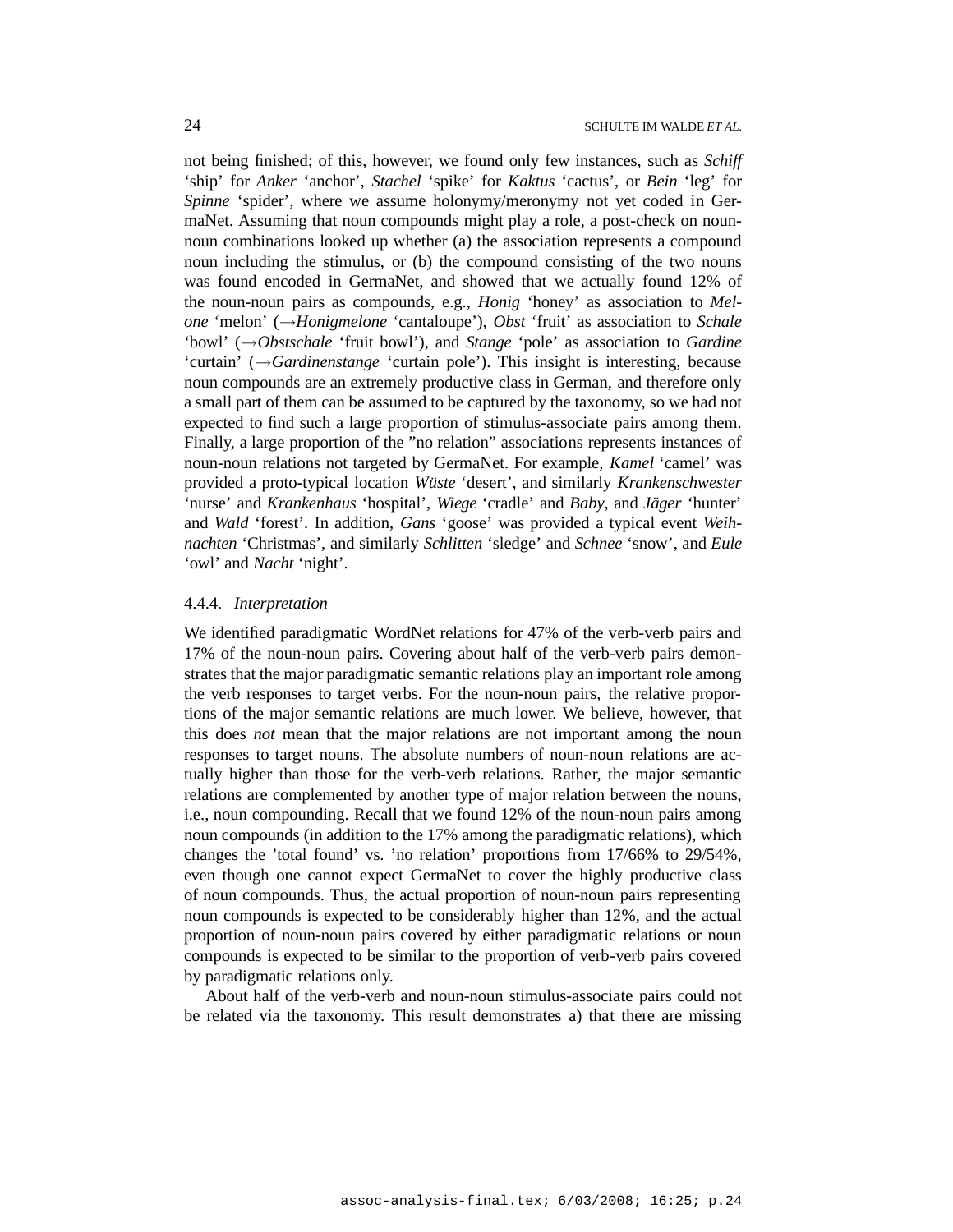links in GermaNet, and our association data provides a useful starting point to enhance the taxonomy; and – more importantly  $- b$ ) that relations other than those coded in GermaNet (such as temporal order, cause, and consequence for verb-verb pairs, and condition, instrument, and result for noun-noun pairs) are represented in a large proportion of the stimulus-associate pairs. These data could be subsumed under *also see* relations or *evocation* (cf. the related work in Section 6) in GermaNet, but it is obvious that one would prefer more fine-grained distinctions. We are specifically interested in those cases that are not covered by GermaNet, because we expect that human associations cover the range of possible semantic relations to a large extent. We therefore believe that they represent an excellent basis for defining an exhaustive set of semantic relations, as alternative to e.g. textbased relations (Morris and Hirst, 2004; Beigman Klebanov and Shamir, 2006), cf. Section 6 on related work. Such a definition is independent of the question whether the data should enhance GermaNet or not. Our intention to use GermaNet as a resource to identify semantic relations between verb-verb and noun-noun pairs was to investigate which proportions of the respective target-associate pairs are covered by the resource, and which existing relations are important. Additionally, we hoped to illustrate that there are semantic relations among the target-associate pairs that are not covered by the WordNet family, and that those relations represent a considerable proportion of the target-associate pairs. These missing relations still have to be defined, assuming that other than the mostly paradigmatic relations in WordNet are relevant for NLP uses.

## **5. Analyses of First Responses only**

Early procedures for eliciting associates allowed participants to supply multiple responses to each stimulus. However, more recent protocols have opted for a discrete elicitation procedure, in which only a single response is provided. The shift towards a discrete procedure was partly due to concerns about association chain effects, i.e., that the *n*th response is associated to the  $(n-1)$ th response rather than the stimulus, and that association chaining would contaminate the later responses (McEvoy and Nelson, 1982). For example, given a target word *storm*, a first response could be *lightning* and a second response could be *Zeus*, which is arguably more related to *lightning* than it is to the target word *storm*. Additionally, investigations into the reliability of associations and the explanatory power of modelling behavioural data have shown that the first response is at least sufficient and possibly superior to subsequent responses (McEvoy and Nelson, 1982; Nelson et al., 2000).

However, Schulte im Walde and Melinger (2008) demonstrated within an indepth analysis of co-occurrence distributions that – if corpus co-occurrence is an index of association response relevance – the rank  $n + 1$  responses are as closely related to the targets as they are to their respective rank  $n$  responses. Therefore, depending on the goals of the project, multiple responses could provide a richer picture of the semantics of the target word by indexing additional meaning com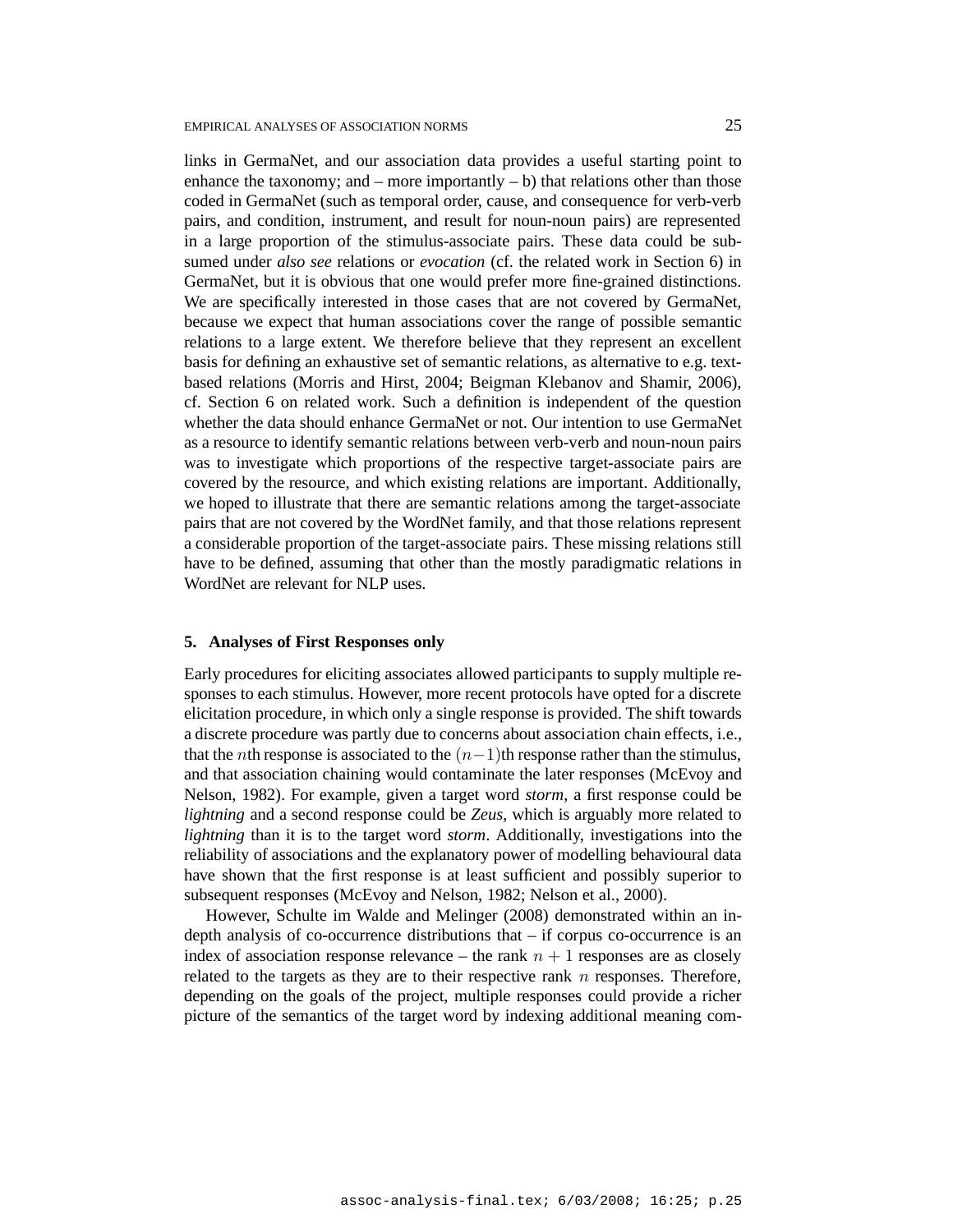ponents, and the fact that they are also related to the preceding responses only highlights the extent to which semantic knowledge is a network of inter-related nodes (cf. Lund and Burgess (1996)). This section nevertheless provides the results of the analyses from Section 4 for the first responses only, thus addressing the concern about chaining, along with noteworthy differences which we highlight.

- **Morpho-Syntactic Analysis:** Comparing the part-of-speech distributions of the first responses with the overall responses in Tables III and IV, we find very similar results: 34/57/8/1% are V/N/ADJ/ADV responses to verbs, and 14/71/3/12% are ADJ/N/PN/V responses to nouns. The only difference in the POS distributions concerns the POS type of the responses that is identical to that of the stimuli: Both the proportion of verb responses to verb stimuli and noun responses to noun stimuli increased.
- **Syntax-Semantic Noun Functions:** Concerning the syntactic functions of the noun responses to verbs and the verb responses to nouns, cf. Tables V and VI, the respective analyses of the first responses show a similar overall picture, with one difference: The grammar functions capture larger proportions of the responses, in both cases: 38% vs. 28% of the noun responses to verbs, and 49% vs. 41% of the verb responses to nouns are covered by our grammar. Accordingly, the overall proportions of cases with unknown verbs, nouns, or functions decreased: the proportions of cases with 'unknown verbs or nouns' went down from 22% to 18% for the noun responses to verbs; for the verb responses to nouns, this proportion did not change; the proportions of cases with known words but 'unknown functions' went down from 50% to 44% (noun responses to verbs) and from 48% to 40% (verb responses to nouns).
- − **Co-Occurrence Analysis:** As for the syntax-semantic analysis, this analysis also captures larger proportions of the stimulus-response tokens than Tables VII and VIII: Using a co-occurrence window of 20 words as before, Table XI lists the co-occurrence proportions across all parts-of-speech *all*, for responses to verbs in the upper row and responses to nouns in the lower row. In comparison, the respective co-occurrence proportions over all responses were between 77% (strength 1) and 27% (strength 50) for responses to verbs, and between 84% and 23% for responses to nouns.
- **Semantic Relations:** Again, the analysis on the first responses showed a similar picture but covered larger proportions than Tables IX and X: For 64% of the verb-verb pairs and 22% of the noun-noun pairs (in comparison to 47/17%), we found semantic relations in GermaNet. Accordingly, the proportions of 'unknown cases' decreased from 12% to 9% (verb-verb pairs) and from 17% to 16% (noun-noun pairs), and the proportions of cases with 'no relation' decreased from 41% to 27% (verb-verb pairs) and from 66% to 62% (noun-noun pairs).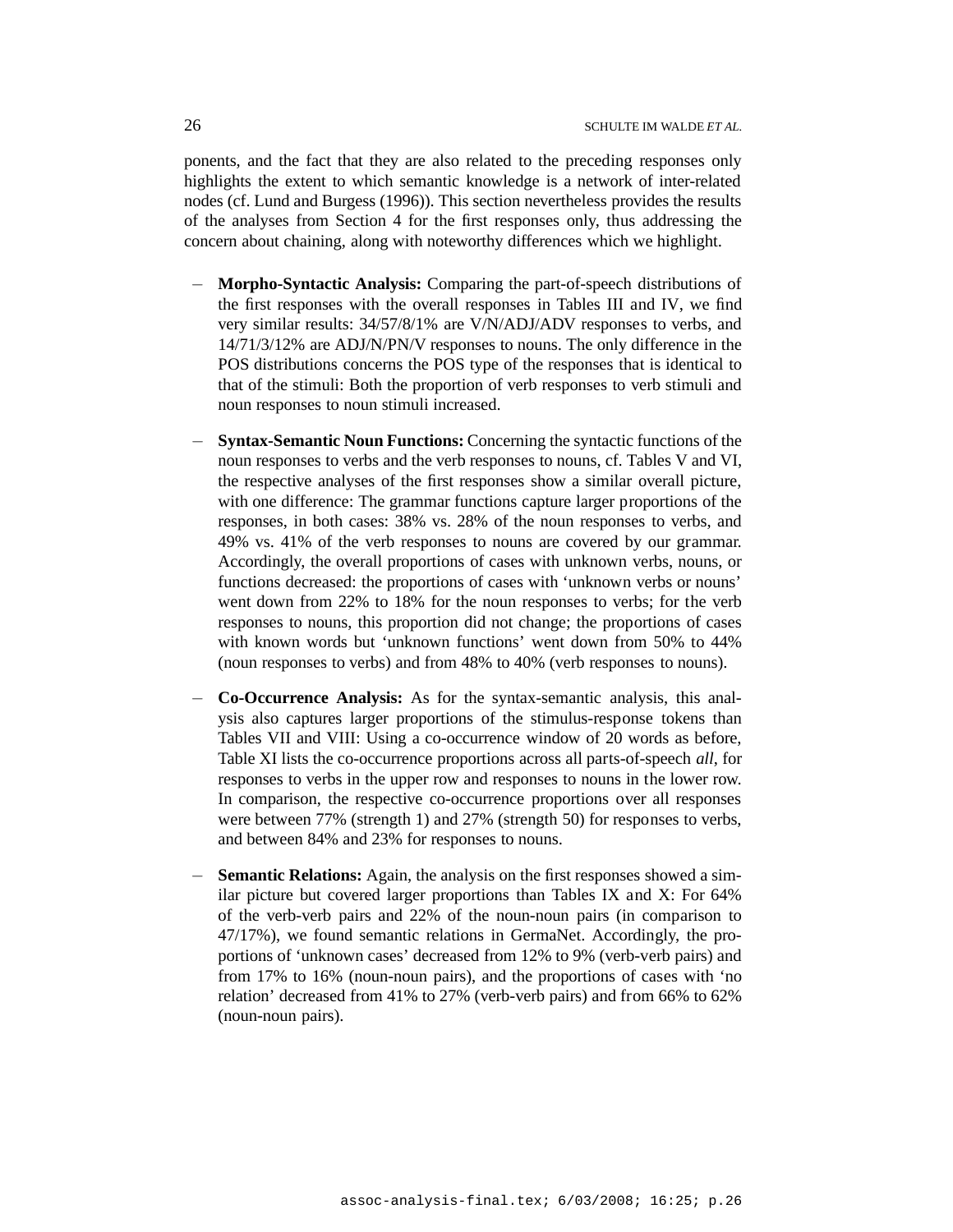*Table XI.* Verb/Noun-association co-occurrence in 20-word window.

|            | Co-Occurrence Strength |                |  |                                       |    |    |    |
|------------|------------------------|----------------|--|---------------------------------------|----|----|----|
| <b>POS</b> | $\overline{1}$         | $\overline{2}$ |  | $\begin{array}{cc} 3 & 5 \end{array}$ | 10 | 20 | 50 |
|            |                        |                |  |                                       |    |    |    |
| V-all      |                        |                |  | 84 79 76 68                           | 60 | 50 | 36 |
|            |                        |                |  |                                       |    |    |    |
| N-all      | 88.                    |                |  | 82 78 72 59                           |    | 46 | 29 |

Summarising the above analyses, the concerns about chaining effects are only partly justified. Using all responses vs. only the first response from the association norms does not result in great differences. Rather, the overall distributions of part-of-speech categories, syntax-semantic functions, co-occurrence, and semantic relations behave similarly with respect to each other. This insight is in line with the above mentioned co-occurrence analyses (Schulte im Walde and Melinger, 2008) indicating that the rank  $n + 1$  responses are not solely semantically related to the rank  $n$  responses but also to the targets. Nevertheless, the proportions covered by the individual analyses for first responses are all above those for all responses, indicating that an  $n + 1$  response is potentially related to any previous response in the association chain, thus the relation to the target is less strong.

Last but not least, the analyses demonstrated that the differences in the analyses with respect to the verb vs. noun association norms were not caused by the different methods we used for the collection. If the methods had caused the differences between the response analyses, then the analysis results should have been changed when comparing the first response analyses only, as those analyses made the two norms more comparable. The overall insights (and differences between the norms) remained similar, though, indicating that differences in the analyses with respect to the norms mainly correspond to the differences between responses to verbs vs. nouns.

# **6. Related Work**

There are three lines of research which are related to central issues within this article: the collection of association norms (Section 6.1), analyses of association norms (Section 6.2), and human judgements on specific tasks that are concerned with semantic relatedness (Section 6.3).

## 6.1. COLLECTIONS OF ASSOCIATION NORMS

Association norms have a long tradition in psycholinguistic research. They have been used for more than 30 years to investigate semantic memory, making use of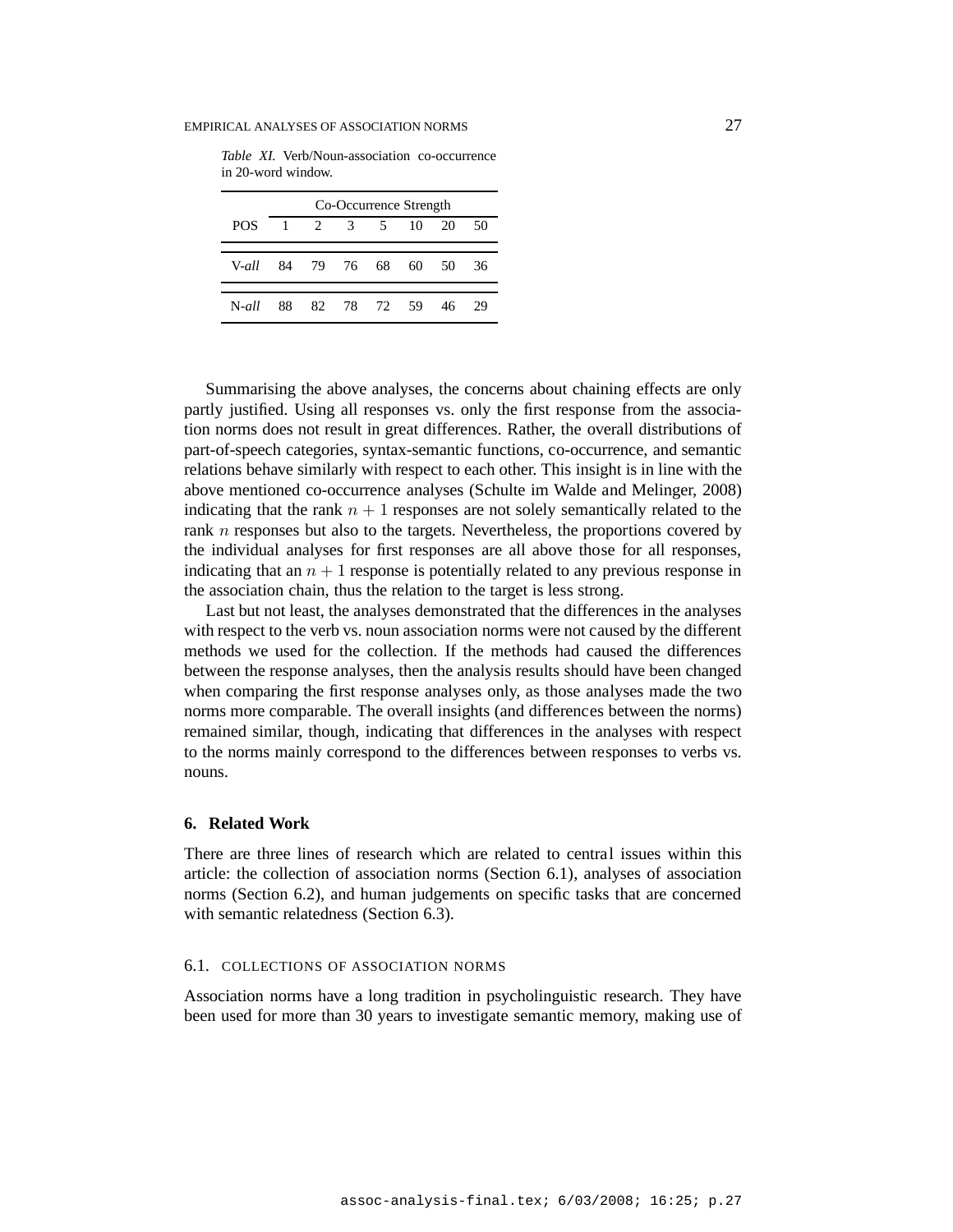the implicit notion that associates reflect meaning components of words. One of the first collections of word association norms was done by Palermo and Jenkins (1964), comprising associations for 200 words. The *Edinburgh Association Thesaurus* (Kiss et al., 1973) was a first attempt to collect association norms on a larger scale, and also to create a network of stimuli and associates, starting from a small set of stimuli derived from the Palermo and Jenkins norms. A similar motivation underlied the association norms from the University of South Florida (Nelson et al., 1998), who grew a stimulus-associate network over more than 20 years, from 1973. Their goal was to obtain the "largest database of free associations ever collected in the United States available to interested researchers and scholars". More than 6,000 participants produced nearly three-quarters of a million responses to 5,019 stimulus words. Smaller sets of association norms have also been collected for example for German (Russell and Meseck, 1959; Russell, 1970), Dutch (Lauteslager et al., 1986), French (Ferrand and Alario, 1998) and Spanish (Fernández et al., 2004) as well as for different populations of speakers, such as adults vs. children (Hirsh and Tree, 2001). Association norms have been used extensively in experimental psychology to conduct studies using the variations on the semantic priming technique to investigate, among other things, word recognition, knowledge representation and semantic processes (see (McNamara, 2005) for a review of methods, issues, and findings). Our own data which was the basis for this article concerned association norms for German verbs and nouns. The *Database of Noun Associations for German* (Melinger and Weber, 2006) can be accessed online.

# 6.2. ANALYSES OF ASSOCIATION DATA

In parallel to the interest in collecting association norms, researchers have analysed association data in order to get insight into semantic memory and – more specifically – issues concerning semantic relatedness. The following paragraphs provide an overview of these analyses, starting with theoretical considerations on relationships between stimuli and responses in association norms (not actually based on collected data), and progressing towards analyses of collected norms, which eventually got together with research in (Statistical) Natural Language Processing.

Clark (1971) identified relations between stimulus words and their associations on a theoretical basis, not with respect to collected association norms. He categorised stimulus-association relations into sub-categories of paradigmatic and syntagmatic relations, such as synonymy and antonymy, selectional preferences, etc. Heringer (1986) concentrated on syntagmatic associations to a small selection of 20 German verbs. He asked his subjects to provide question words as associations (e.g., *wer* 'who', *warum* 'why'), and used the responses to investigate the valency behaviour of the verbs. Spence and Owens (1990) showed that associative strength and word co-occurrence are correlated. Their investigation was based on 47 pairs of semantically related concrete nouns, as taken from the *Word Association Norms* (Palermo and Jenkins, 1964), and their co-occurrence counts in a window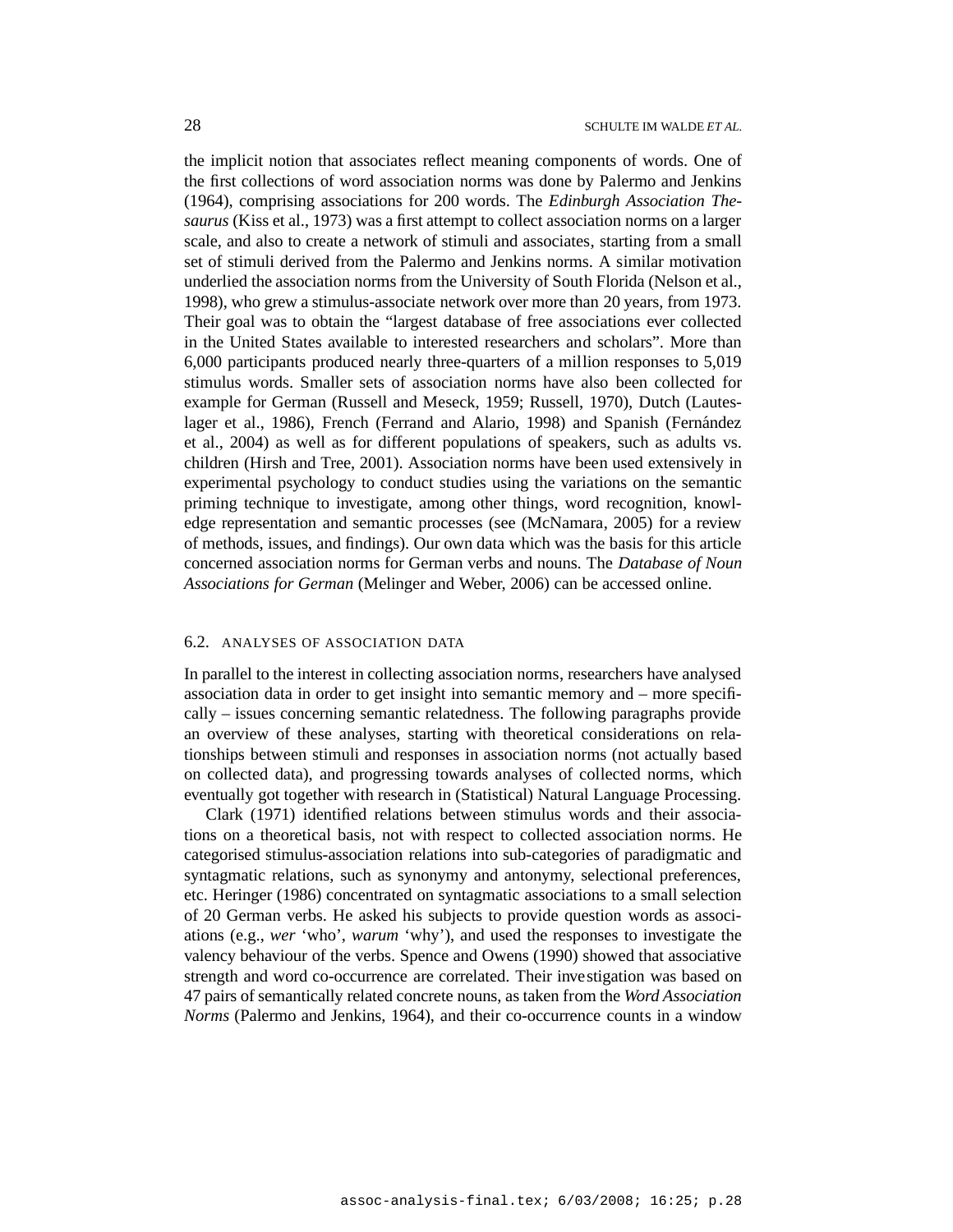of 250 characters in the 1-million-word Brown corpus. Church and Hanks (1989) were the first to apply information-theoretic measures to corpus data in order to predict word association norms. However, they did not rely on or evaluate against existing association data, but rather concentrated on the usage of the measure for lexicographic purposes. Rapp (2002) brought together research questions and methods from the above previous work: He developed corpus-based approaches to predict paradigmatic and syntagmatic associations, relying on the 100-million word BNC corpus (BNC, 1995). Concerning paradigmatic associations, he computed word association as the similarity of context vectors, applying the *City block distance* (also known as *Manhattan distance*, or  $L_1$  *norm*) as similarity measure. A qualitative inspection revealed a strong overlap of strongly similar words with human associations, and a quantitative evaluation on the TOEFL test resulted in an accuracy of 69%. Concerning syntagmatic associations, he demonstrated that the word with the strongest co-occurrence to a target word (and filtered by a loglikelihood test) corresponded to the first human association of the respective target word in 27 out of 100 cases. Rapp's work used the *Edinburgh Association Thesaurus* as association database. In addition to his above contributions, his paper also provided an illustration of how strongly the co-occurrence distance between target stimuli and their associations was related to the respective number of responses to the stimuli in the association norms. These results complement our co-occurrence analyses in Section 4.3, providing an additional indicator of the co-occurrence hypothesis that includes the corpus distance.

Work by Fellbaum in the 1990s focused on human judgements concerning the semantic relationships between verbs. Similarly to our association experiment, Fellbaum and Chaffin (1990) asked participants in an experiment to provide associations to verbs. However, their work concentrated on verb-verb relations and therefore explicitly required verb responses to the verb stimuli. Also differently to our work, they restricted their stimuli to only 28 verbs; the resulting verb-verb pairs were manually classified into five pre-defined semantic relations. Fellbaum (1995) investigated the relatedness between antonymous verbs and nouns and their co-occurrence behaviour. Within that work, she searched the Brown corpus for antonymous word pairs in the same sentence, and found that regardless of the syntactic category, antonyms occur in the same sentence with much higher-thanchance frequencies. Last but not least, the WordNet organisation of the various parts-of-speech does rely on psycholinguistic evidence to a large extent (Fellbaum, 1998).

Our own work, of course, is also closely related to this article: Parts of the analyses have been published before, with Schulte im Walde and Melinger (2005) investigating the associates to verbs, Roth (2006) performing analyses on the associates to nouns, and Schulte im Walde et al. (2007) bringing the verb and noun analyses together, to investigate their usefulness with respect to distributional descriptions. Furthermore, concerning the analyses of verb associates, Schulte im Walde and Melinger (2008) performed a more in-depth analysis of the co-occurrence distri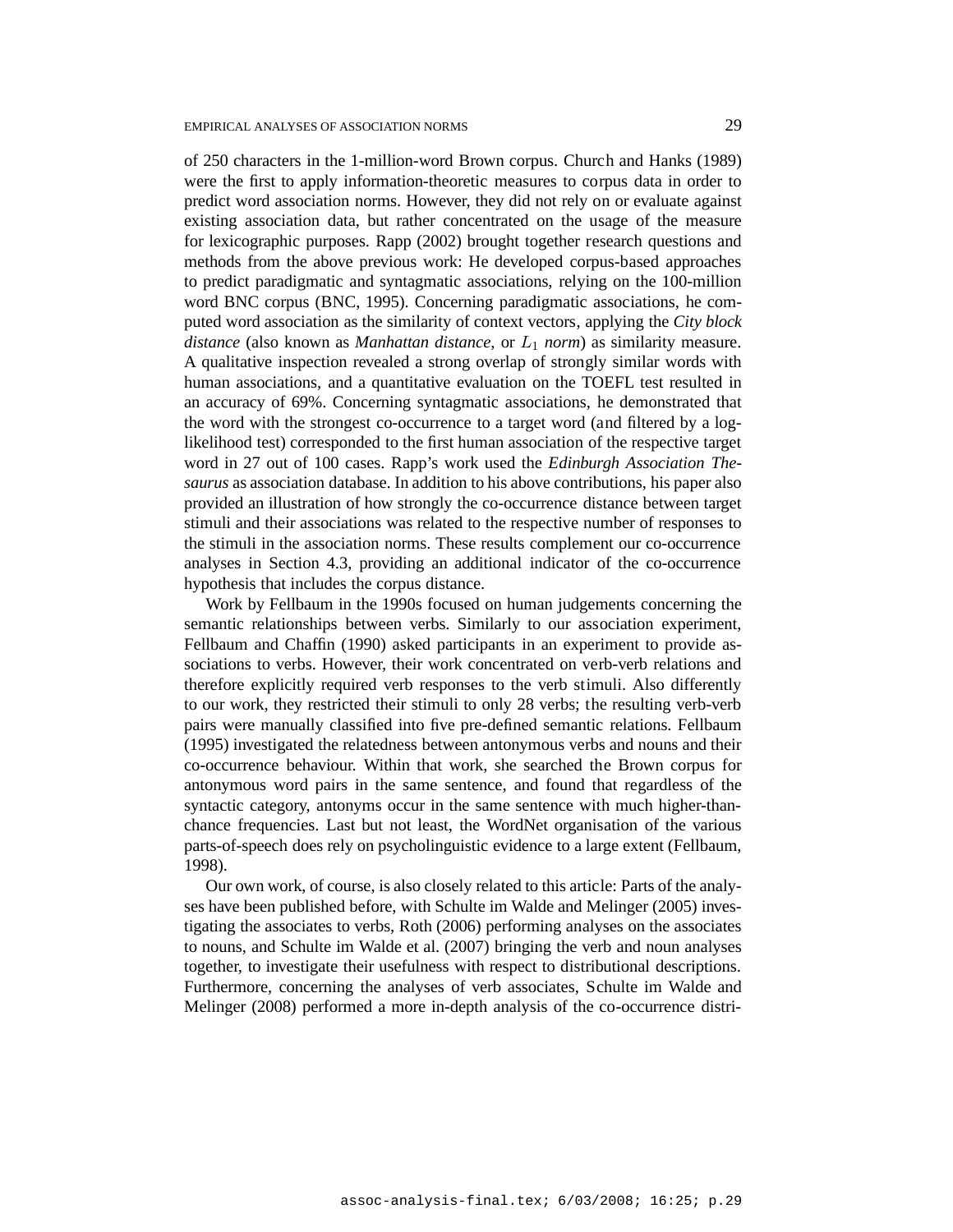butions of stimulus-response pairs. Guida (2007) can be considered as a first piece of cross-linguistic work. She replicated most of our analyses on verb association norms for Italian verbs. Finally, Melinger et al. (2006) took the noun associations as input to a soft clustering approach, in order to predict noun ambiguity, and to discriminate the various noun senses of ambiguous stimulus nouns.

## 6.3. HUMAN DATA ON RELATEDNESS FOR NLP PURPOSES

In the following, we present a selection of work that collected human judgements on semantic relatedness, other than the "classical association norms" covered above.

On the one hand, there is an enormous number of approaches that used human judgements on semantic relatedness for the development and/or the assessment of linguistic resources and methods. It is impossible to cover the wealth of methods and data, so we just pick two examples: McCarthy et al. (2003) collected human rankings on the semantic relatedness of word pairs, because they were interested in the semantic similarity of particle verbs with respect to their base verbs, to evaluate models of particle verb compositionality. Similarly, Gurevych et al. (2007) collected human rankings across part-of-speech word pairs, and used them as gold standard semantic relatedness data within Information Retrieval experiments.

However, more closely related to this article are approaches that collected data similar to human associations on a more general basis referring to semantic relatedness. The following selection of work is restricted to recent approaches where the human data as well as the types of relatedness are most similar to our association data. As alternative source for semantic relations, researchers have used texts and asked readers of the texts to detect (and partly define) pairs or sets of words that are semantically related. For example, Morris and Hirst (2004) performed a study on lexical semantic relations that ensure text cohesion, as based on human labels of semantic text relations. Their relations were not restricted to combinations of certain morpho-syntactic categories but across categories, and included e.g. descriptive noun-adjective pairs (such as *professors/brilliant*), or stereotypical relations (such as *homeless/drunk*). Beigman Klebanov also worked text-based: Beigman Klebanov and Shamir (2006) investigated how well readers do agree on which items in a text are lexically cohesive, and why (i.e., based on which semantic relations); Beigman Klebanov (2006) continued on this work, investigated formbased clues to lexical cohesion in text, and modelled the text relations by various WordNet similarity measures. Differently to our work and the work by Morris and Hirst, Beigman Klebanov and Shamir did ask their experiment participants to identify word pairs that are semantically related, but they did not ask them to classify the relationships between the words.

Sinopalnikova (2004) collected word associations for Russian, across part-ofspeech categories. As in our study, she analysed the corpus co-occurrence of the stimulus-response pairs. Using a window of 10 words, she found co-occurrence for 36% of the association data. In addition, she performed an intuitive analysis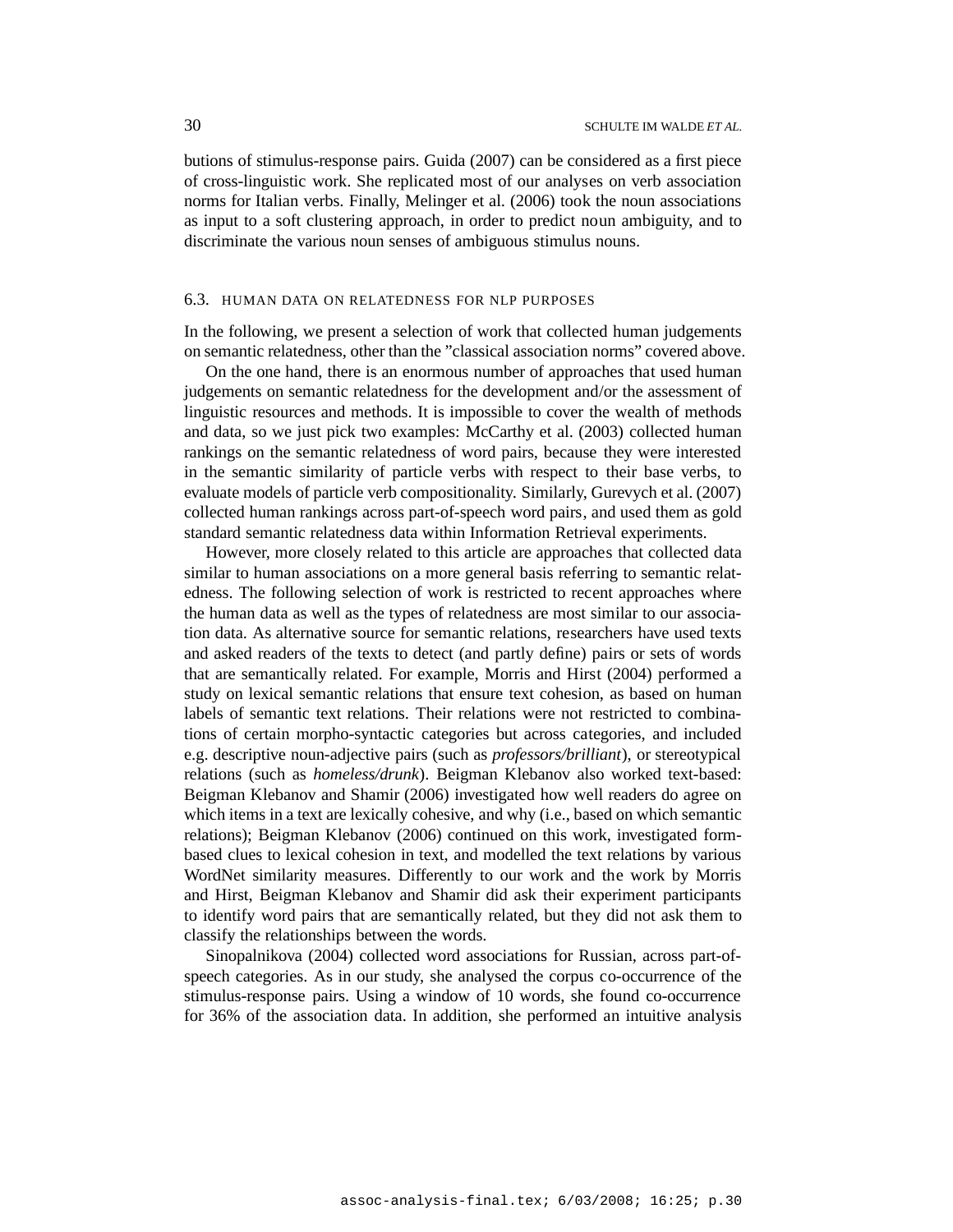of the various types of relationships between stimuli and associates. She demonstrated that the association norm contains a larger variety than typically covered by a thesaurus, and thus suggested word association norms as a useful means for constructing NLP resources, such as WordNet.

Boyd-Graber et al. (2006) performed a large-scale study on *evocation*, a semantic relation similar to association. They define evocation as "how much one concept evokes or brings to mind the other". 20 Princeton undergraduates rated evocation in 120,000 pairs of WordNet synsets, drawn randomly from all synset pairs defined from a set of 1,000 "core" synsets (as compiled by the WordNet group); as a relationship between concepts, evocation is a relation between meanings as expressed by synsets, not a relation between words; furthermore, it is not always a symmetrical relation (e.g., between the synsets *dollar–green*). The goal of the study was to enhance WordNet by adding a cross-part-of-speech kind of underspecified relation (and its strength).

Finally, Schulte im Walde (2008) relied on the verb association data within this article, and investigated whether the human associations to verbs could help to identify salient features within an automatic induction of semantic verb classes.

## **7. Summary and Conclusions**

This article presented a study to identify, distinguish and quantify the various types of semantic associations provided by humans, and to illustrate their usage for NLP purposes. Within a first series of analyses we investigated the morpho-syntactic categories and the contextual functions that are represented by the associates with respect to the experiment stimuli. We demonstrated that nouns play a major role among the content word categories; this finding supports the predominant usage of noun features in distributional word representations. In addition, we showed that there is an extremely strong correlation between the frame-slot combinations in a grammar model and frame-slot combinations activated by our data; no linguistic functions could be considered to be prominent to represent conceptual nominal roles for verbs. A final analysis illustrated that clearly the noun associations are not restricted to verb subcategorisation role fillers, and that clause-internal adjuncts as well as clause-external, scene-related information or world knowledge should also play a role as features: we showed that the co-occurrence assumption holds for our German association data, to a large extent. These results suggest co-occurrence information for an appropriate usage in empirical descriptions of word properties, an important insight since co-occurrence information is essentially less expensive (because no high-level pre-processing such as parsing is necessary), and therefore easier to obtain – especially in languages with few NLP resources available – than annotated data.

A second part of the paper investigated the semantic relations between experiment stimuli and associates. We identified relationships as represented in GermaNet relations for 47/17% of the verb-verb and noun-noun pairs; the most com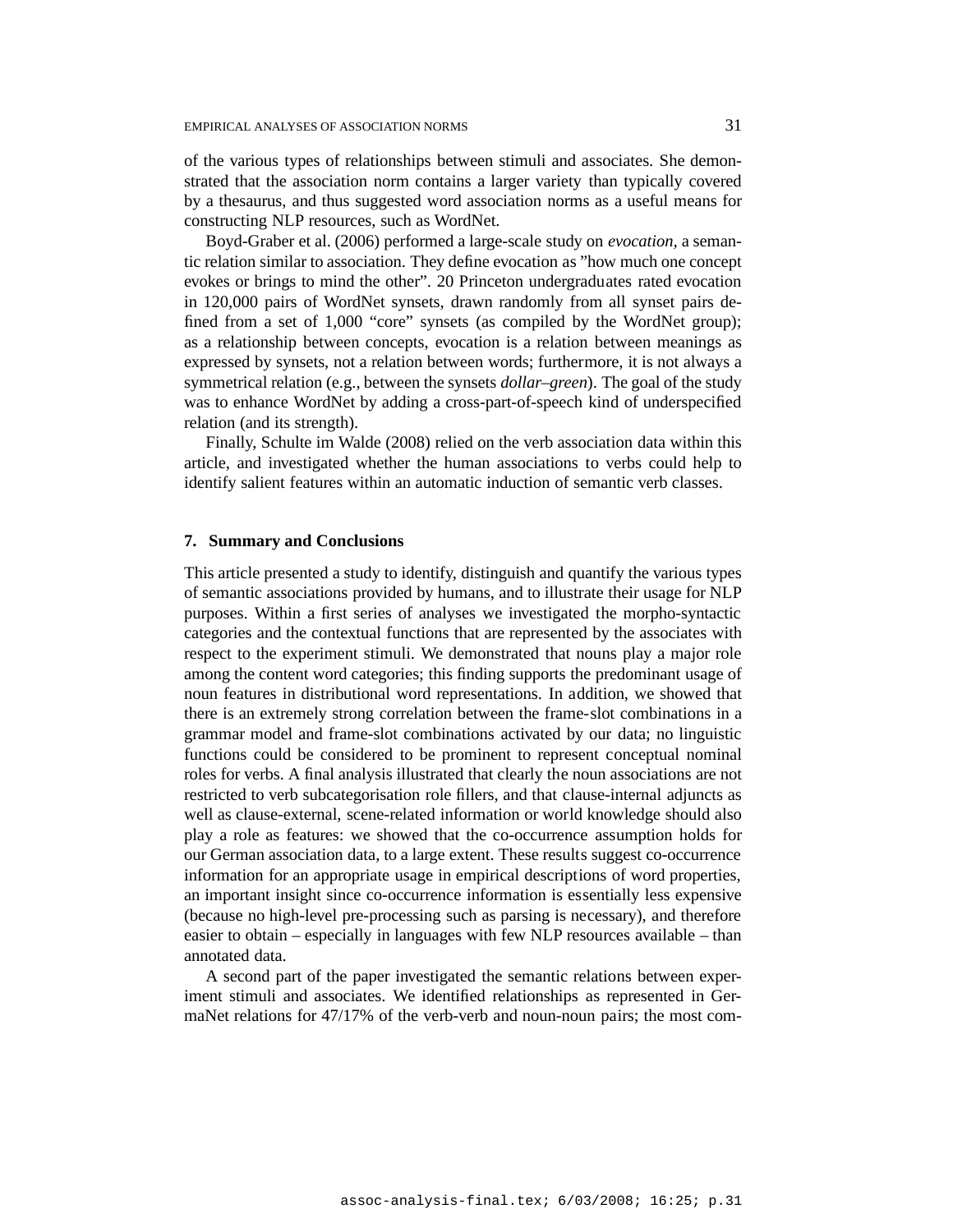mon relationships refer to variants of the *is-a* relation, capturing hypernymy, hyponymy, and co-hyponymy. However, the major proportion of the stimulus-associate pairs could not be related via GermaNet. This result demonstrates that a) there are missing links in GermaNet, and our association data provides a useful starting point to enhance the taxonomy; and b) relations other than those coded in GermaNet (such as temporal order, cause, and consequence for verb-verb pairs, and condition, instrument, and result for noun-noun pairs) are represented in a large proportion of the stimulus-associate pairs. These data could be subsumed under *also see* relations in GermaNet, but it is obvious that one would prefer more fine-grained distinctions. We are specifically interested in those cases, because we expect that human associations cover the range of possible semantic relations to a large extent, and we believe that they represent an excellent basis for defining an exhaustive set, as alternative to e.g. text-based relations (Morris and Hirst, 2004; Beigman Klebanov and Shamir, 2006). One line of future work therefore concerns the identification and definition of the various verb-verb and noun-noun relations within our association norms (as a first step), and then to use the classified pairs in order to learn distributional cues to distinguish among the various relationships. This knowledge concerning the diversity of semantic relations is a crucial ingredient for NLP resources and applications, such as taxonomy and ontology learning, thesaurus extraction, and summarisation, so it is important to identify an exhaustive set of relations.

A further contribution of this article concerns the generalisation of the above insights. For each of the individual analyses, we demonstrated that the results are to a large extent correlated with the semantic classes of the stimulus words, and/or with their corpus frequencies. This observation is important with respect to both our goals: we infer that distributional feature descriptions as well as semantic relationships as described above will only cover the "average" of word meaning aspects. If one is concerned with specifying word properties and word-word relations with respect to individual words, the semantic class and the frequency range of that word should be taken into account. For example, even though nouns are clearly the dominant part-of-speech with respect to our analyses, for some semantic classes adjectives or adverbs play a major role. This insight should have an impact on the choice of features to describe word meaning aspects, suggesting to go beyond the pre-dominant categories and contextual functions within the selection of word features.

A final remark concerns a caveat with respect to our analyses: There are, of course, more aspects of the association norms than those covered by our analyses, and there are more resources that could be used for such analyses. This article was restricted to issues concerning a) which analyses might provide insight into the selection and acquisition of features to describe word meaning aspects, word similarities, and word relationships, and b) which resources are appropriate and available with respect to these analyses. Additionally, with respect to the noun stimuli used in our study, we included only depictable, and therefore concrete,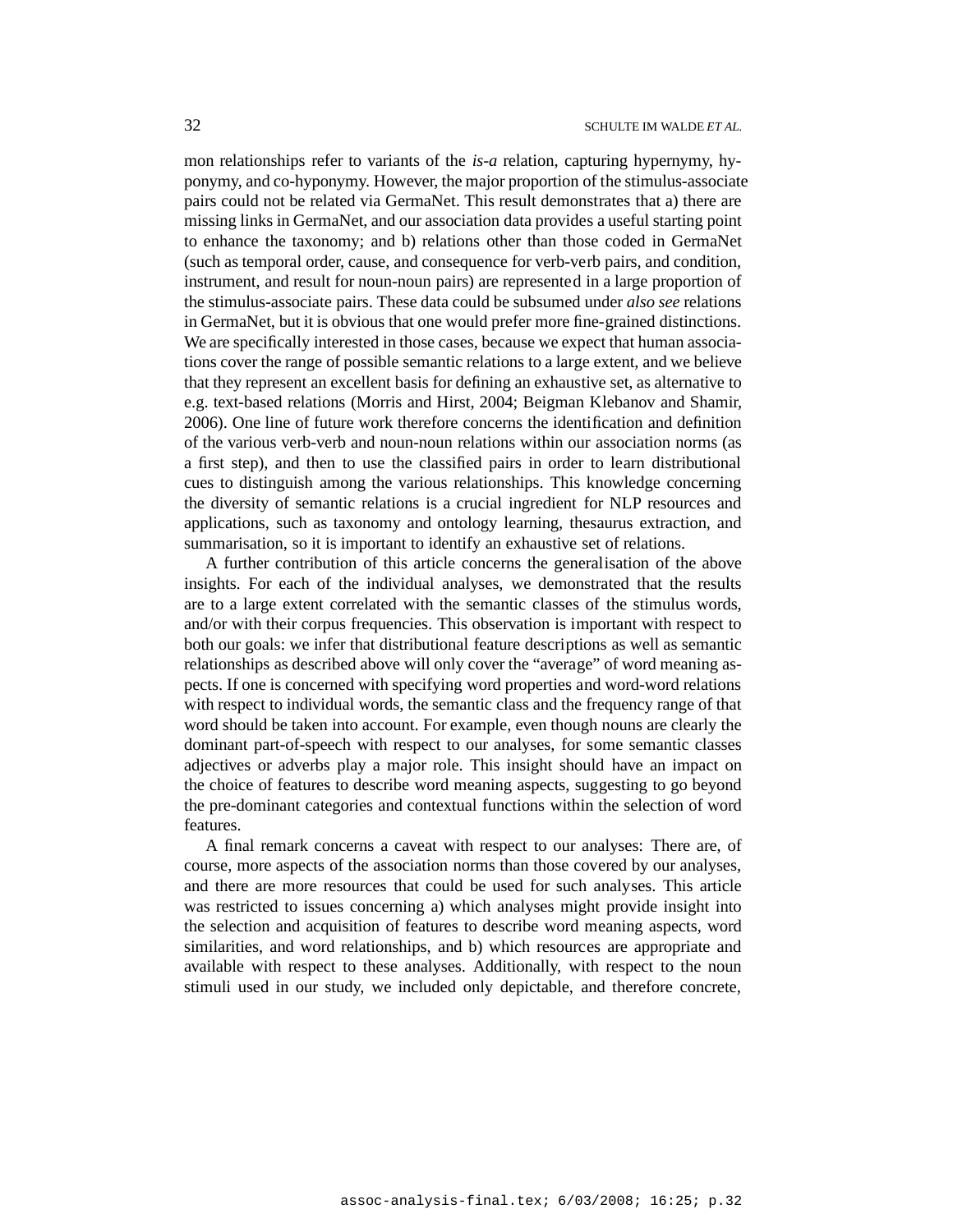objects with minimal ambiguity. The extent to which the patterns of association would be mirrored for abstract or polysemous stimuli is unclear.

In conclusion, we believe that the association norms have contributed to the understanding of issues in computational linguistics. Even though the data represent a collection of word-word associations on a limited scale, they have proven useful to get insight into the computational modelling of words and word features. There is even more potential within the norms, which e.g. will allow us to address representational and distributional requirements with respect to the modelling of polysemy in future work.

## **Notes**

<sup>1</sup>Few resources are semantically annotated and provide semantic information off-the-shelf (such as *FrameNet* (Fillmore et al., 2003) and *PropBank* (Palmer et al., 2005)).

 $2$ The association norms for verbs and nouns were originally collected in independent studies with different goals; as a consequence they differ somewhat in the methods used for data collection.

<sup>3</sup>Despite these instructions, some participants failed to use capitalisation, leading to some ambiguity. Similarly, the participants provided some multi-word expressions.

 $^{4}$ As in the responses to the verb stimuli, we found that not all participants used capitalisation regularly to distinguish nouns from the other parts-of-speech. The hand-coding for the database therefore required a forced choice of POS to be made. If a participant appeared to use capitalisation regularly (i.e., never capitalised responses that could not possibly be nouns, such as adjectives) then we based the POS coding on this distinguishing characteristic. If the participant did not use capitalisation regularly, then the response was classified as the more frequent usage of the word.

<sup>5</sup>This cut-off is arbitrary and only for illustrative purposes.

<sup>6</sup>Throughout the article, the probabilities within the analyses are proportions of the absolute frequencies for a certain relationship over all response tokens.

Note that these proportions are not restricted to the  $10/12$  functions which cover at least 1% of the stimulus-associate pairs, but include all functions found in the grammar *(*'total found in grammar').

 $8$ The original analyses in Schulte im Walde and Melinger (2005) and Roth (2006) used various window sizes; the 20-word window was considered the most illustrative case for covering a local context that goes beyond the clause boundaries.

 $9^9$ Note, however, that the 28/41% subcategorised nouns can only be compared indirectly with the 76/88% co-occurring nouns/verbs, because the former rely on only 35 million of the 200 million word corpus.

<sup>10</sup>The analyses in this section are restricted to target-associate pairs with identical part-of-speech, as they are the most prominent relations in WordNet.

 $11$ Note that the GermaNet relations are provided for relation types (in contrast to our analysis citing tokens).

 $12$ Note that the number of encoded relations in GermaNet differs strongly across relation types, which influenced the number of tokens that could potentially be found.

#### **References**

Baldwin, T., C. Bannard, T. Tanaka, and D. Widdows: 2003, 'An Empirical Model of Multiword Expression Decomposability'. In: *Proceedings of the ACL-2003 Workshop on Multiword Expressions: Analysis, Acquisition and Treatment*. Sapporo, Japan, pp. 89–96.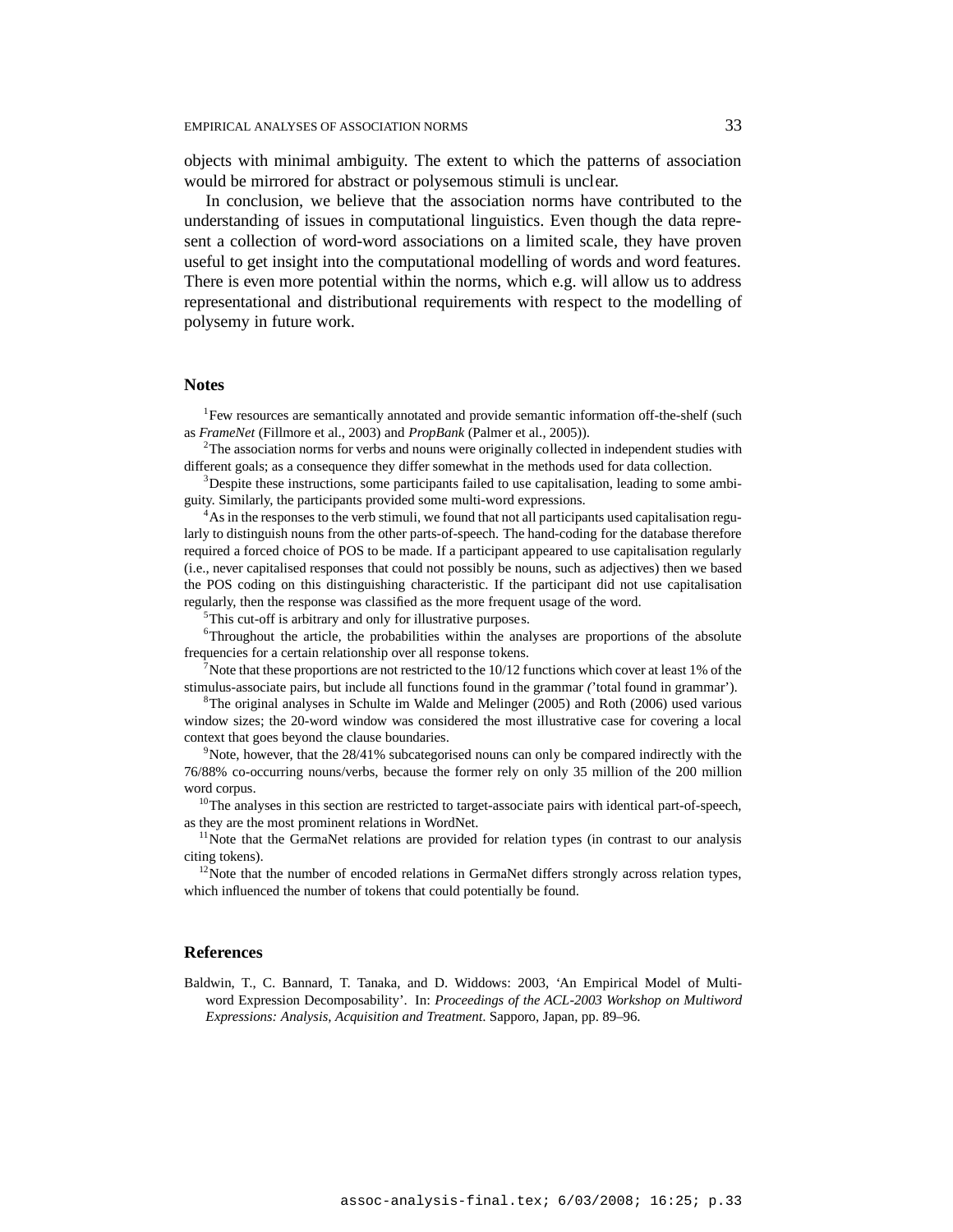- Beigman Klebanov, B.: 2006, 'Measuring Semantic Relatedness Using People and WordNet'. In: *Proceedings of the joint Conference on Human Language Technology and the North American Chapter of the Association for Computational Linguistics*. New York City, NY, pp. 13–17.
- Beigman Klebanov, B. and E. Shamir: 2006, 'Reader-based Exploration of Lexical Cohesion'. *Language Resources and Evaluation* **40**(2), 109–126.
- Berland, M. and E. Charniak: 1999, 'Finding Parts in Very Large Corpora'. In: *Proceedings of the 37th Annual Meeting of the Association for Computational Linguistics*. Maryland, MD, pp. 57–64.
- BNC: 1995, 'British National Corpus'. URL http://www.hcu.ox.ac.uk/BNC/.
- Boyd-Graber, J., C. Fellbaum, D. Osherson, and R. Schapire: 2006, 'Adding Dense, Weighted Connections to WordNet'. In: *Proceedings of the Third Global WordNet Meeting*. Jeju Island, Korea.
- Chklovski, T. and P. Pantel: 2004, 'VerbOcean: Mining the Web for Fine-Grained Semantic Verb Relations'. In: *Proceedings of the Conference on Empirical Methods in Natural Language Processing*. Barcelona, Spain.
- Church, K. W. and P. Hanks: 1989, 'Word Association Norms, Mutual Information, and Lexicography'. In: *Proceedings of the 27th Annual Meeting of the Association for Computational Linguistics*. Vancouver, Canada, pp. 76–83.
- Clark, H. H.: 1971, 'Word Associations and Linguistic Theory'. In: J. Lyons (ed.): *New Horizon in Linguistics*. Penguin, Chapt. 15, pp. 271–286.
- Curran, J.: 2003, 'From Distributional to Semantic Similarity'. Ph.D. thesis, Institute for Communicating and Collaborative Systems, School of Informatics, University of Edinburgh.
- Daelemans, W.: 2006, 'A Mission for Computational Natural Language Learning'. In: *Proceedings of the 10th Conference on Computational Natural Language Learning*. New York City, NY, pp. 1–5.
- Deerwester, S., S. T. Dumais, G. W. Furnas, T. K. Landauer, and R. Harshman: 1990, 'Indexing by Latent Semantic Analysis'. *Journal of the American Society of Information Science* **41**(6), 391–407.
- Fellbaum, C.: 1995, 'Co-Occurrence and Antonymy'. *Lexicography* **8**(4), 281–303.
- Fellbaum, C. (ed.): 1998, *WordNet An Electronic Lexical Database*, Language, Speech, and Communication. Cambridge, MA: MIT Press.
- Fellbaum, C. and R. Chaffin: 1990, 'Some Principles of the Organization of Verbs in the Mental Lexicon'. In: *Proceedings of the 12th Annual Conference of the Cognitive Science Society of America*.
- Fernández, A., E. Diez, M. A. Alonso, and M. S. Beato: 2004, 'Free-Association Norms for the Spanisch Names of the Snodgrass and Vanderwart Pictures'. *Behavior Research Methods, Instruments and Computers* **36**(3), 577–583.
- Ferrand, L. and F.-X. Alario: 1998, 'French Word Association Norms for 366 Names of Objects'. *L'Annee Psychologique* **98**(4), 659–709.
- Fillmore, C. J., C. R. Johnson, and M. R. Petruck: 2003, 'Background to FrameNet'. *International Journal of Lexicography* **16**, 235–250.
- Geffet, M. and I. Dagan: 2005, 'The Distributional Inclusion Hypotheses and Lexical Entailment'. In: *Proceedings of the 43rd Annual Meeting of the Association for Computational Linguistics*. Ann Arbor, MI.
- Girju, R.: 2003, 'Automatic Detection of Causal Relations for Question Answering'. In: *Proceedings of the ACL Workshop on Multilingual Summarization and Question Answering – Machine Learning and Beyond*. Sapporo, Japan.
- Girju, R., A. Badulescu, and D. Moldovan: 2006, 'Automatic Discovery of Part-Whole Relations'. *Computational Linguistics* **32**(1), 83–135.
- Girju, R., D. Moldovan, M. Tatu, and D. Antohe: 2005, 'On the Semantics of Noun Compounds'. *Journal of Computer Speech and Language* **19**(4). Special Issue on Multiword Expressions.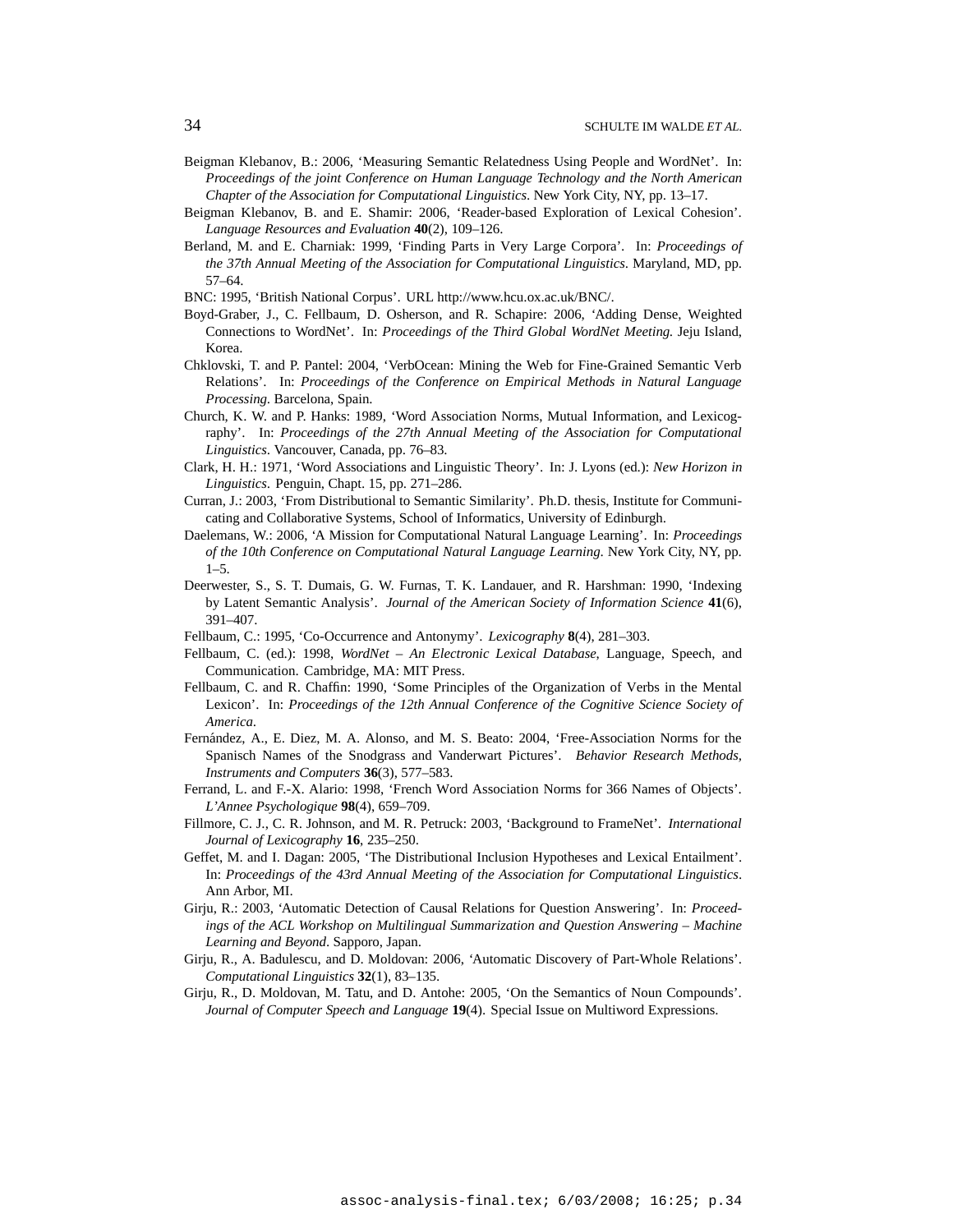- Girju, R., P. Nakov, V. Nastase, S. Szpakowicz, P. Turney, and D. Yuret: 2007, 'SemEval-2007 Task 04: Classification of Semantic Relations between Nominals'. In: *Proceedings of the 4th International Workshop on Semantic Evaluations*. Prague, Czech Republic, pp. 13–18.
- Guida, A.: 2007, 'The Representation of Verb Meaning within Lexical Semantic Memory: Evidence from Word Associations'. Master's thesis, Universit degli studi di Pisa.
- Gurevych, I., C. Müller, and T. Zesch: 2007, 'Electronic Career Guidance based on Semantic Relatedness'. In: *Proceedings of the 45th Annual Meeting of the Association for Computational Linguistics*. Prague, Czech Republic.
- Hamp, B. and H. Feldweg: 1997, 'GermaNet a Lexical-Semantic Net for German'. In: *Proceedings of the ACL Workshop on Automatic Information Extraction and Building Lexical Semantic Resources for NLP Applications*. Madrid, Spain, pp. 9–15.
- Harris, Z.: 1968, 'Distributional Structure'. In: J. J. Katz (ed.): *The Philosophy of Linguistics*, Oxford Readings in Philosophy. Oxford University Press, pp. 26–47.
- Hearst, M.: 1998, 'Automated Discovery of WordNet Relations'. In (Fellbaum, 1998).
- Heringer, H. J.: 1986, 'The Verb and its Semantic Power: Association as the Basis for Valence'. *Journal of Semantics* **4**, 79–99.
- Hirsh, K. W. and J. Tree: 2001, 'Word Association Norms for two Cohorts of British Adults'. *Journal of Neurolinguistics* **14**(1), 1–44.
- Ji, H., D. Westbrook, and R. Grishman: 2005, 'Using Semantic Relations to Refine Coreference Decisions'. In: *Proceedings of the joint Conference on Human Language Technology and Empirial Methods in Natural Language Processing*. Vancouver, Canada, pp. 17–24.
- Kavalek, M. and V. Svatek: 2005, 'A Study on Automated Relation Labelling in Ontology Learning'. In: P. Buitelaar, P. Cimiano, and B. Magnini (eds.): *Ontology Learning and Population*, Vol. 123 of *Frontiers in Artificial Intelligence*. IOS Press.
- Kiss, G., C. Armstrong, R. Milroy, and J. Piper: 1973, 'An Associative Thesaurus of English and its Computer Analysis'. In: *The Computer and Literary Studies*. Edinburgh University Press.
- Korhonen, A., Y. Krymolowski, and Z. Marx: 2003, 'Clustering Polysemic Subcategorization Frame Distributions Semantically'. In: *Proceedings of the 41st Annual Meeting of the Association for Computational Linguistics*. Sapporo, Japan, pp. 64–71.
- Kunze, C.: 2000, 'Extension and Use of GermaNet, a Lexical-Semantic Database'. In: *Proceedings of the 2nd International Conference on Language Resources and Evaluation*. Athens, Greece, pp. 999–1002.
- Kunze, C.: 2004, 'Semantische Relationstypen in GermaNet'. In: S. Langer and D. Schnorbusch (eds.): *Semantik im Lexikon*, Vol. 479 of *Tübinger Beiträge zur Linguistik*. Tübingen: Gunter Narr Verlag, pp. 162–178.
- Landauer, T. K. and S. T. Dumais: 1997, 'A Solution to Plato's Problem: the Latent Semantic Analysis Theory of Acquisition, Induction and Representation of Knowledge'. *Psychological Review* **104**(2), 211–240.
- Lapata, M.: 2002, 'The Disambiguation of Nominalisations'. *Computational Linguistics* **28**(3), 357– 388.
- Lauteslager, M., T. Schaap, and D. Schievels: 1986, *Schriftelijke Woordassociatienormen voor 549 Nederlandse Zelfstandige Naamworden*. Swets and Zeitlinger.
- Lemaire, B. and G. Denhière: 2006, 'Effects of High-Order Co-Occurrences on Word Semantic Similarity'. *Current Psychology Letters – Behaviour, Brain and Cognition* **18**(1).
- Levin, B.: 1993, *English Verb Classes and Alternations*. The University of Chicago Press.
- Lin, D.: 1998a, 'Automatic Retrieval and Clustering of Similar Words'. In: *Proceedings of the 17th International Conference on Computational Linguistics*. Montreal, Canada.
- Lin, D.: 1998b, 'Extracting Collocations from Text Corpora'. In: *Proceedings of the First Workshop on Computational Terminology*. Montreal, Canada.
- Lin, D.: 1999, 'Automatic Identification of Non-compositional Phrases'. In: *Proceedings of the 37th Annual Meeting of the Association for Computational Linguistics*. Maryland, MD, pp. 317–324.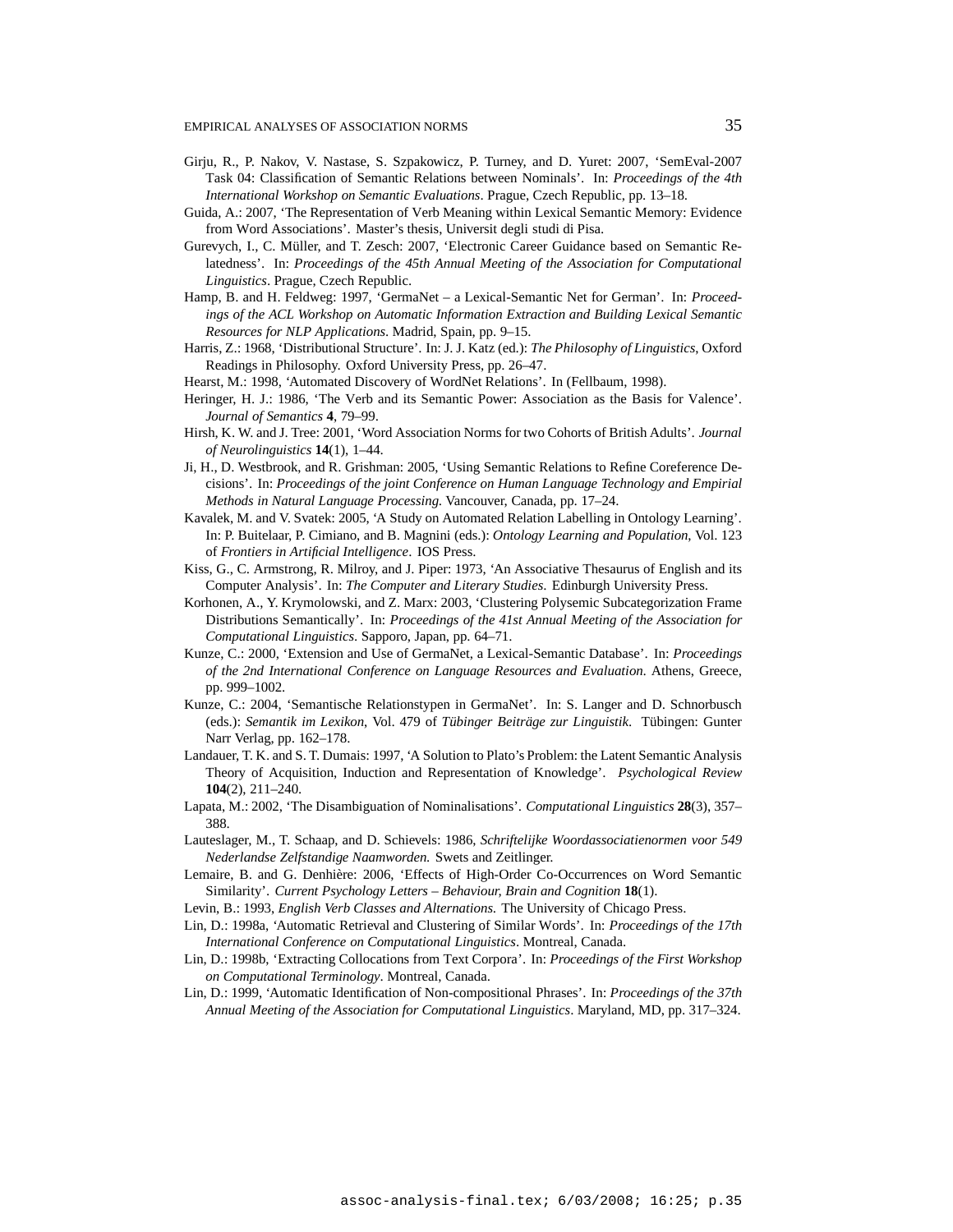- Lowe, W. and S. McDonald: 2000, 'The Direct Route: Mediated Priming in Semantic Space'. In: *Proceedings of the 22nd Annual Conference of the Cognitive Science Society*. Philadelphia, PA, pp. 675–680.
- Lund, K. and C. Burgess: 1996, 'Producing High-Dimensional Semantic Spaces from Lexical Co-Occurrence'. *Behavior Research Methods, Instruments, and Computers* **28**(2), 203–208.
- Lund, K., C. Burgess, and R. A. Atchley: 1995, 'Semantic and Associative Priming in High-Dimensional Semantic Space'. In: *Proceedings of the 17th Annual Conference of the Cognitive Science Society of America*. pp. 660–665.
- Maedche, A. and S. Staab: 2000, 'Discovering Conceptual Relations from Text'. In: *Proceedings of the 14th European Conference on Artificial Intelligence*. Berlin, Germany.
- McCarthy, D., B. Keller, and J. Carroll: 2003, 'Detecting a Continuum of Compositionality in Phrasal Verbs'. In: *Proceedings of the ACL-SIGLEX Workshop on Multiword Expressions: Analysis, Acquisition and Treatment*. Sapporo, Japan.
- McEvoy, C. L. and D. L. Nelson: 1982, 'Category Name and Instance Norms for 106 Categories of Various Sizes'. *American Journal of Psychology* **95**, 581–634.
- McKoon, G. and R. Ratcliff: 1992, 'Spreading Activation versus Compound Cue Accounts of Priming: Mediated Priming Revisited'. *Journal of Experimental Psychology: Learning, Memory and Cognition* **18**, 1155–1172.
- McNamara, T. P.: 2005, *Semantic Priming: Perspectives from Memory and Word Recognition*. New York: Psychology Press.
- Melinger, A., S. Schulte im Walde, and A. Weber: 2006, 'Characterizing Response Types and Revealing Noun Ambiguity in German Association Norms'. In: *Proceedings of the EACL Workshop 'Making Sense of Sense: Bringing Computational Linguistics and Psycholinguistics together'*. Trento, Italy, pp. 41–48.
- Melinger, A. and A. Weber: 2006, 'Database of Noun Associations for German'. URL: www.coli.uni-saarland.de/projects/nag/.
- Merlo, P. and S. Stevenson: 2001, 'Automatic Verb Classification Based on Statistical Distributions of Argument Structure'. *Computational Linguistics* **27**(3), 373–408.
- Miller, G. A., R. Beckwith, C. Fellbaum, D. Gross, and K. J. Miller: 1990, 'Introduction to WordNet: An On-Line Lexical Database'. *International Journal of Lexicography* **3**(4), 235–244.
- Moldovan, D., A. Badulescu, M. Tatu, D. Antohe, and R. Girju: 2004, 'Models for the Semantic Classification of Noun Phrases'. In: *Proceedings of the HLT-NAACL Computational Lexical Semantics Workshop*. Boston, MA, pp. 60–67.
- Moldovan, D. and A. Novischi: 2002, 'Lexical Chains for Question Answering'. In: *Proceedings of the 19th International Conference on Computational Linguistics*. Taipei, Taiwan.
- Morris, J. and G. Hirst: 2004, 'Non-Classical Lexical Semantic Relations'. In: *Proceedings of the HLT Workshop on Computational Lexical Semantics*. Boston, MA.
- Nastase, V. A.: 2003, 'Semantic Relations across Syntactic Levels'. Ph.D. thesis, School of Information Technology and Engineering, University of Ottawa.
- Navigli, R. and P. Velardi: 2004, 'Learning Domain Ontologies from Document Warehouses and Dedicated Web Sites'. *Computational Linguistics* **30**(2), 151–179.
- Nelson, D., C. McEvoy, and T. Schreiber: 1998, 'The University of South Florida Word Association, Rhyme, and Word Fragment Norms'.
- Nelson, D. L., C. L. McEvoy, and S. Dennis: 2000, 'What is Free Association and what does it measure?'. *Memory and Cognition* **28**, 887–899.
- Padó, S. and M. Lapata: 2007, 'Dependency-based Construction of Semantic Space Models'. *Computational Linguistics* **33**(2), 161–199.
- Palermo, D. and J. Jenkins: 1964, *Word Association Norms: Grade School through College*. Minneapolis: University of Minnesota Press.
- Palmer, M., D. Gildea, and P. Kingsbury: 2005, 'The Proposition Bank: An annotated Resource of Semantic Roles'. *Computational Linguistics* **31**(1), 71–106.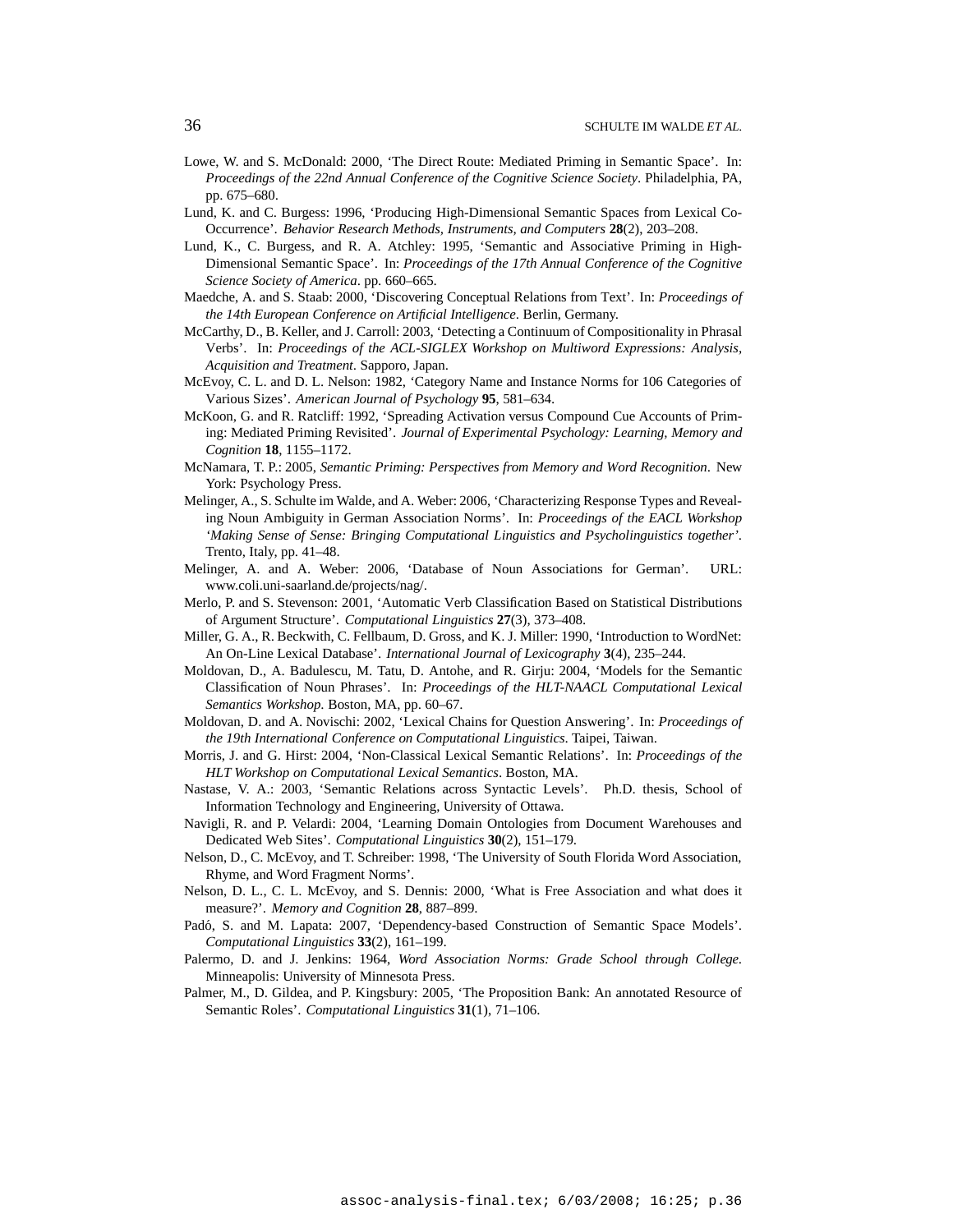- Pantel, P. and M. Pennacchiotti: 2006, 'Espresso: Leveraging Generic Patterns for Automatically Harvesting Semantic Relations'. In: *Proceedings of the 21st International Conference on Computational Linguistics and the 44th Annual Meeting of the Association for Computational Linguistics*. Sydney, Australia, pp. 113–120.
- Pereira, F., N. Tishby, and L. Lee: 1993, 'Distributional Clustering of English Words'. In: *Proceedings of the 31st Annual Meeting of the Association for Computational Linguistics*. Columbus, OH, pp. 183–190.
- Plaut, D. C.: 1995, 'Semantic and Associative Priming in a Distributed Attractor Network'. In: *Proceedings of the 17th Annual Conference of the Cognitive Science Society*, Vol. 17. pp. 37–42.
- Poesio, M., T. Ishikawa, S. Schulte im Walde, and R. Viera: 2002, 'Acquiring Lexical Knowledge for Anaphora Resolution'. In: *Proceedings of the 3rd Conference on Language Resources and Evaluation*, Vol. IV. Las Palmas de Gran Canaria, Spain, pp. 1220–1224.
- Rapp, R.: 1996, *Die Berechnung von Assoziationen*, Vol. 16 of *Sprache und Computer*. Georg Olms Verlag.
- Rapp, R.: 2002, 'The Computation of Word Associations: Comparing Syntagmatic and Paradigmatic Approaches'. In: *Proceedings of the 19th International Conference on Computational Linguistics*. Taipei, Taiwan.
- Rooth, M., S. Riezler, D. Prescher, G. Carroll, and F. Beil: 1999, 'Inducing a Semantically Annotated Lexicon via EM-Based Clustering'. In: *Proceedings of the 37th Annual Meeting of the Association for Computational Linguistics*. Maryland, MD.
- Roth, M.: 2006, 'Relationen zwischen Nomen und ihren Assoziationen'. Studienarbeit. Institut für Computerlinguistik und Phonetik, Universität des Saarlandes.
- Russell, W. A.: 1970, 'The complete German Language Norms for Responses to 100 Words from the Kent-Rosanoff Word Association Test'. In: L. Postman and G. Keppel (eds.): *Norms of Word Association*. New York: Academic Press, pp. 53–94.
- Russell, W. A. and O. Meseck: 1959, 'Der Einfluss der Assoziation auf das Erinnern von Worten in der deutschen, französischen und englischen Sprache'. Zeitschrift für Experimentelle und *Angewandte Psychologie* **6**, 191–211.
- Sahlgren, M.: 2006, 'The Word-Space Model: Using Distributional Analysis to Represent Syntagmatic and Paradigmatic Relations between Words in High-Dimensional Vector Spaces'. Ph.D. thesis, Stockholm University.
- Salton, G. and M. McGill: 1983, *Introduction to Modern Information Retrieval*. New York: McGraw-Hill.
- Salton, G., A. Wong, and C.-S. Yang: 1975, 'A Vector Space Model for Automatic Indexing'. *Communications of the ACM* **18**(11), 613–620.
- Schulte im Walde, S.: 2002, 'A Subcategorisation Lexicon for German Verbs induced from a Lexicalised PCFG'. In: *Proceedings of the 3rd Conference on Language Resources and Evaluation*, Vol. IV. Las Palmas de Gran Canaria, Spain, pp. 1351–1357.
- Schulte im Walde, S.: 2006, 'Experiments on the Automatic Induction of German Semantic Verb Classes'. *Computational Linguistics* **32**(2), 159–194.
- Schulte im Walde, S.: 2008, 'Human Associations and the Choice of Features for Semantic Verb Classification'. *Research on Language and Computation*. To appear.
- Schulte im Walde, S. and A. Melinger: 2005, 'Identifying Semantic Relations and Functional Properties of Human Verb Associations'. In: *Proceedings of the joint Conference on Human Language Technology and Empirial Methods in Natural Language Processing*. Vancouver, Canada, pp. 612–619.
- Schulte im Walde, S. and A. Melinger: 2008, 'An In-Depth Look into the Co-Occurrence Distribution of Semantic Associates'. *Italian Journal of Linguistics. Special Issue on "From Context to Meaning: Distributional Models of the Lexicon in Linguistics and Cognitive Science"*. To appear.
- Schulte im Walde, S., A. Melinger, M. Roth, and A. Weber: 2007, 'Which Distributional Functions are Crucial to Word Meaning: An Investigation of Semantic Associates'. In: C. Kunze, L.